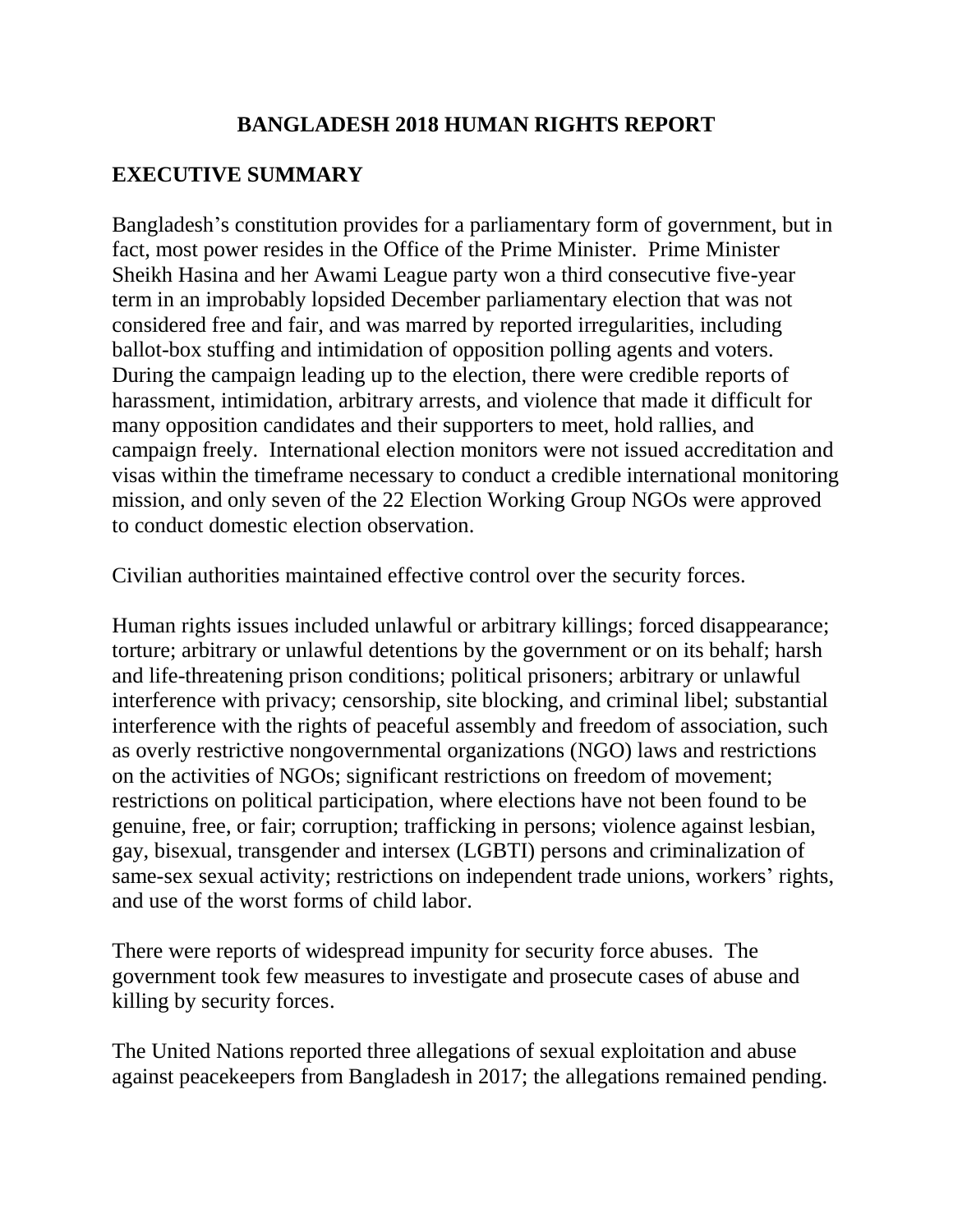### **Section 1. Respect for the Integrity of the Person, Including Freedom from:**

## **a. Arbitrary Deprivation of Life and Other Unlawful or Politically Motivated Killings**

The constitution provides for the rights to life and personal liberty. There were numerous reports, however, that the government or its agents committed arbitrary or unlawful killings.

Law enforcement raids occurred throughout the year, primarily to counter terrorist activity. Suspicious deaths occurred during some raids, arrests, and other law enforcement operations. Security forces frequently accounted for such deaths by claiming when they took a suspect in custody to a crime scene to recover weapons or identify coconspirators, the suspect was killed during an exchange of gunfire when accomplices at the location shot at police. The government usually described these deaths as "crossfire killings," "gunfights," or "encounter killings," terms used to characterize exchanges of gunfire between the Rapid Action Battalion (RAB) or other police units and criminal gangs. The media also sometimes used these terms to describe legitimate uses of police force. Human rights organizations and media outlets claimed many of these crossfire incidents actually constituted extrajudicial killings. In some cases human rights organizations claimed law enforcement units detained, interrogated, and tortured suspects, brought them back to the scene of the original arrest, executed them, and ascribed the death to lawful self-defense in response to violent attacks. A domestic human rights organization, Human Rights Support Society (HRSS), reported security forces killed more than 400 individuals in crossfire incidents from January through September. Another domestic human rights organization, Odhikar, reported security forces killed 415 individuals in crossfire incidents from January through October.

The government initiated an antinarcotics drive in May aimed at addressing a perceived narcotics problem in the country. The drive resulted in an increase of reported extrajudicial killings relative to last year. Local media reported approximately 230 alleged drug dealers were killed and 17,000 arrests were made from May through June. Human rights organizations and civil society expressed concern over the alleged extrajudicial killings and arrests, claiming many of the victims were innocent and contended the antinarcotics drive was a government effort to exert increased political control over the populace in advance of the national election.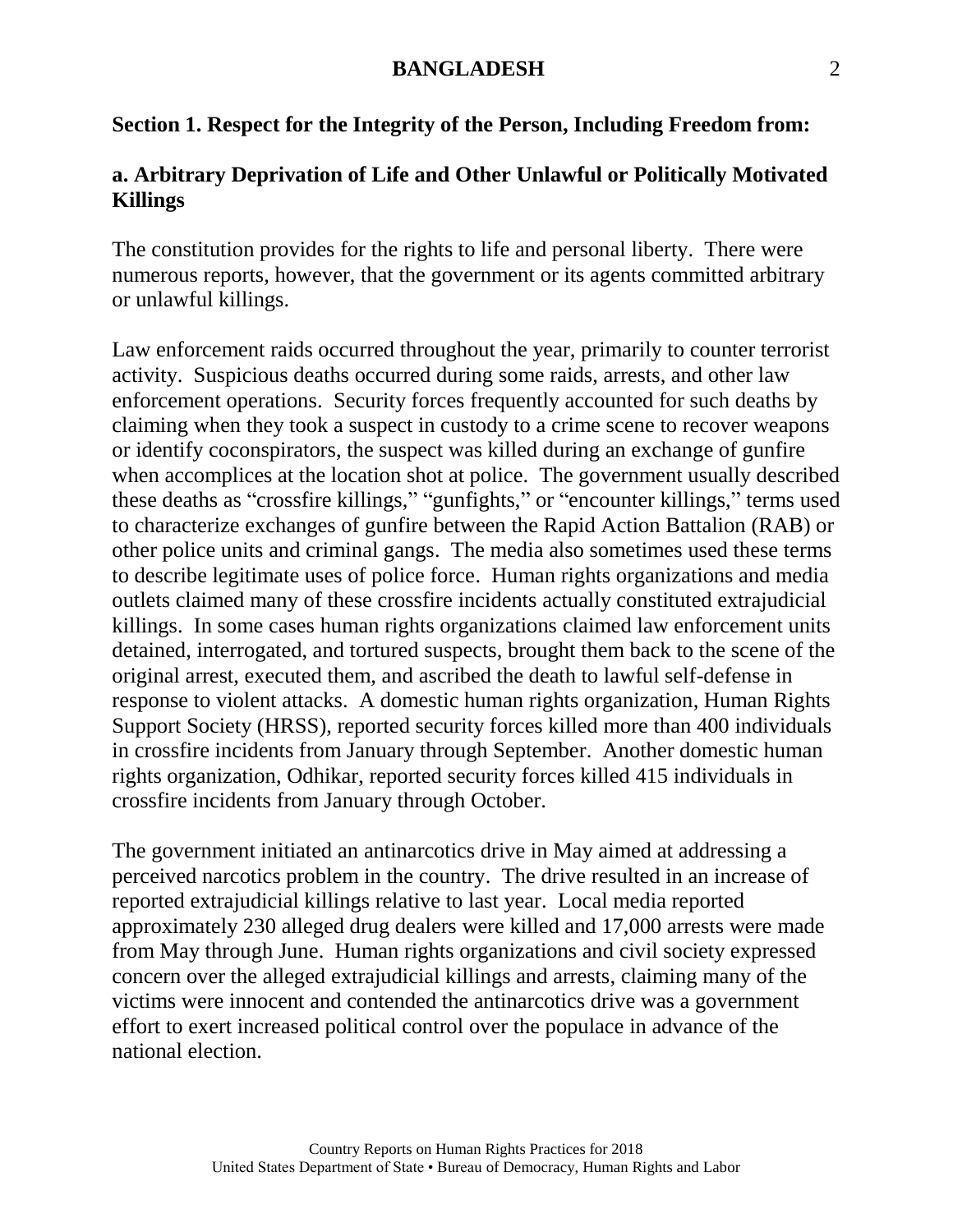On May 26, RAB forces shot and killed Teknaf City Municipal Councilor Ekramul Haque in Cox's Bazar District during a gunfight with drug dealers. Haque's family members disputed RAB's assertion Haque was involved in narcotics and claimed plainclothes government agents picked up Haque from his home hours before his death to discuss what the government agents alleged was a recent real estate purchase. Community members also disputed Haque's involvement with illegal narcotics.

Odhikar reported 57 detainees died while under law enforcement custody in the first 10 months of the year.

On March 6, according to press reports, plainclothes law enforcement officers arrested Zakir Hossain Milon, a student leader of the opposition Bangladesh Nationalist Party (BNP) on allegations of obstruction of justice. During his interrogation Milon complained of an "illness" and was transported to Dhaka Medical College Hospital (DMCH), where staff physicians declared him dead on March 12. Family members alleged Milon died from torture by law enforcement while under interrogation, claiming when they retrieved the remains from DMCH, the victim's fingernails were missing, and his lower extremities showed multiple severe bruises.

Competition among factions and members of the ruling party for local offices or dominance in their respective neighborhoods provoked violent intraparty clashes, resulting in killings and injuries between supporters of rival candidates. Human rights organization Ain O Salish Kendra (ASK) reported political violence resulted in approximately 30 deaths and 2,850 injuries from January through October.

Terrorists inspired two attacks this year. On March 3, Foyzur Rahman attacked Professor Muhammad Zafar Iqbal at a university in Sylhet. Rahman attacked Iqbal with a knife deeming him an "enemy of Islam." Iqbal had been a staunch critic of Islamist politics and growing intolerance in local Bangladeshi society. The Counter Terrorism and Transnational Crime Unit (CTTCU) found Rahman had links to Dawah Ilallah, an internet forum run by terrorist organization Ansarullah Bangla Team. Students attempted to restrain Rahman during his attack and turned him over to law enforcement. Iqbal survived the attack with injuries to his head and upper extremity.

#### **b. Disappearance**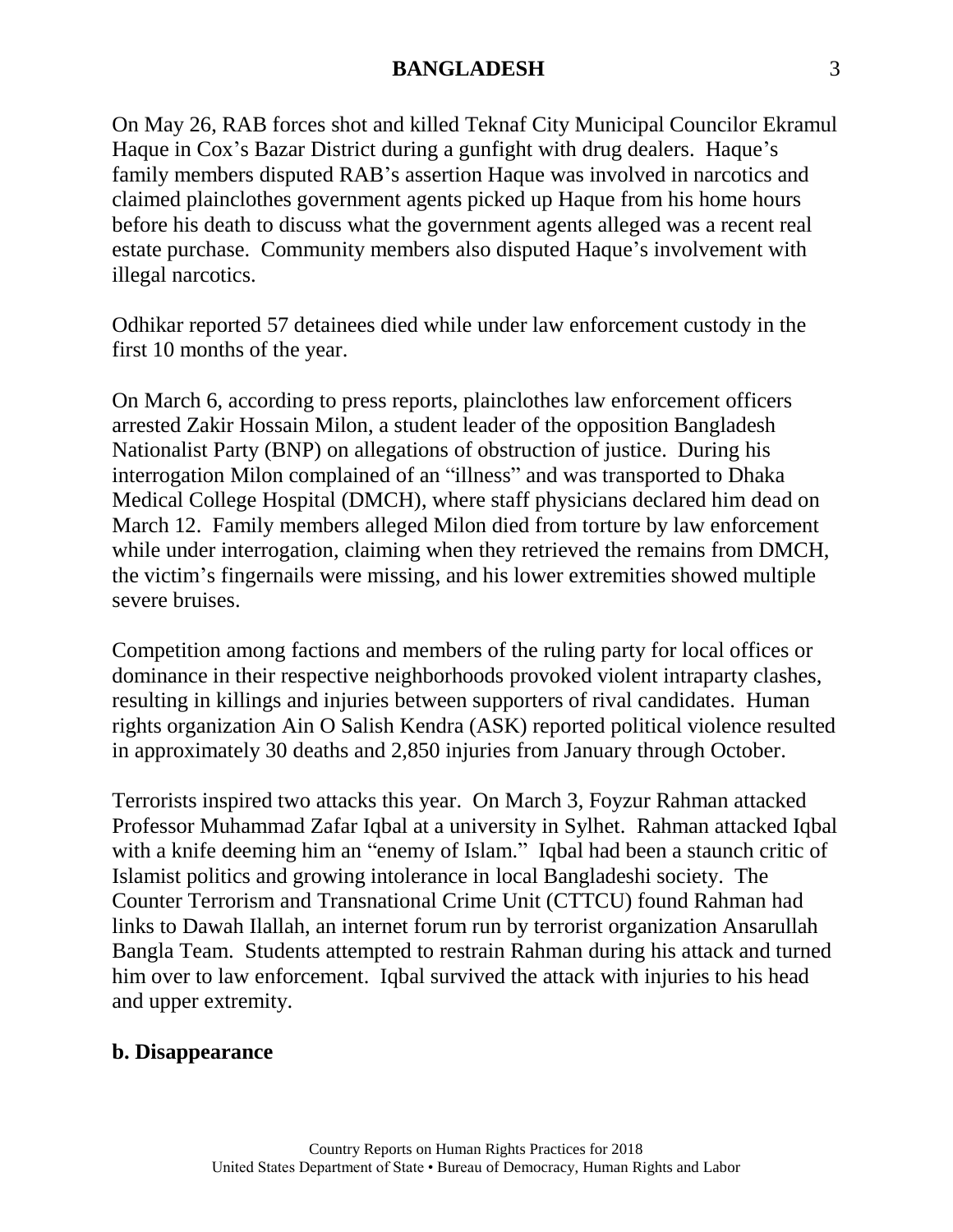Human rights groups and media reported disappearances and kidnappings continued, committed mostly by security services. The government made limited efforts to prevent or investigate such acts. Following alleged disappearances, security forces released some individuals without charge, arrested others, found some dead, and never found others. HRSS stated there were 58 enforced disappearances from January through September. Odhikar stated there were 83 enforced disappearances from January through November.

Authorities took into custody in 2016 the sons of three former opposition politicians convicted by Bangladesh's International Criminal Tribunal. The detainees were never formally detained or charged with a crime. Authorities released Humam Quader Chowdhury seven months later, but Mir Ahmed Bin Quasem and Amaan Azmi remained missing at year's end. The government did not respond to a request from the UN Working Group on Enforced Disappearances to visit the country.

High-ranking government officials repeatedly denied incidents of enforced disappearance and claimed victims were hiding of their own accord. A 2017 judicial inquiry concluded enforced disappearances occurred and ordered the Police Bureau of Investigation to take actions regarding disappeared persons. Local law enforcement maintains they continued investigating these disappearances throughout the year.

## **c. Torture and Other Cruel, Inhuman, or Degrading Treatment or Punishment**

Although the constitution and law prohibit torture and other cruel, inhuman, or degrading treatment or punishment, local and international human rights organizations and the media reported security forces, including the intelligence services and police, employed torture and cruel, inhuman, or degrading treatment or punishment. Security forces reportedly used torture to gather information from alleged militants and members of political opposition parties. Security forces reportedly used threats, beatings, kneecappings, and electric shock, and sometimes committed rapes and other sexual abuses. Odhikar reported five deaths from torture during the first 10 months of the year.

The law contains provisions allowing a magistrate to place a suspect in interrogative custody, known as remand, during which questioning of the suspect can take place without a lawyer present. Human rights organizations alleged that many instances of torture occurred during remand.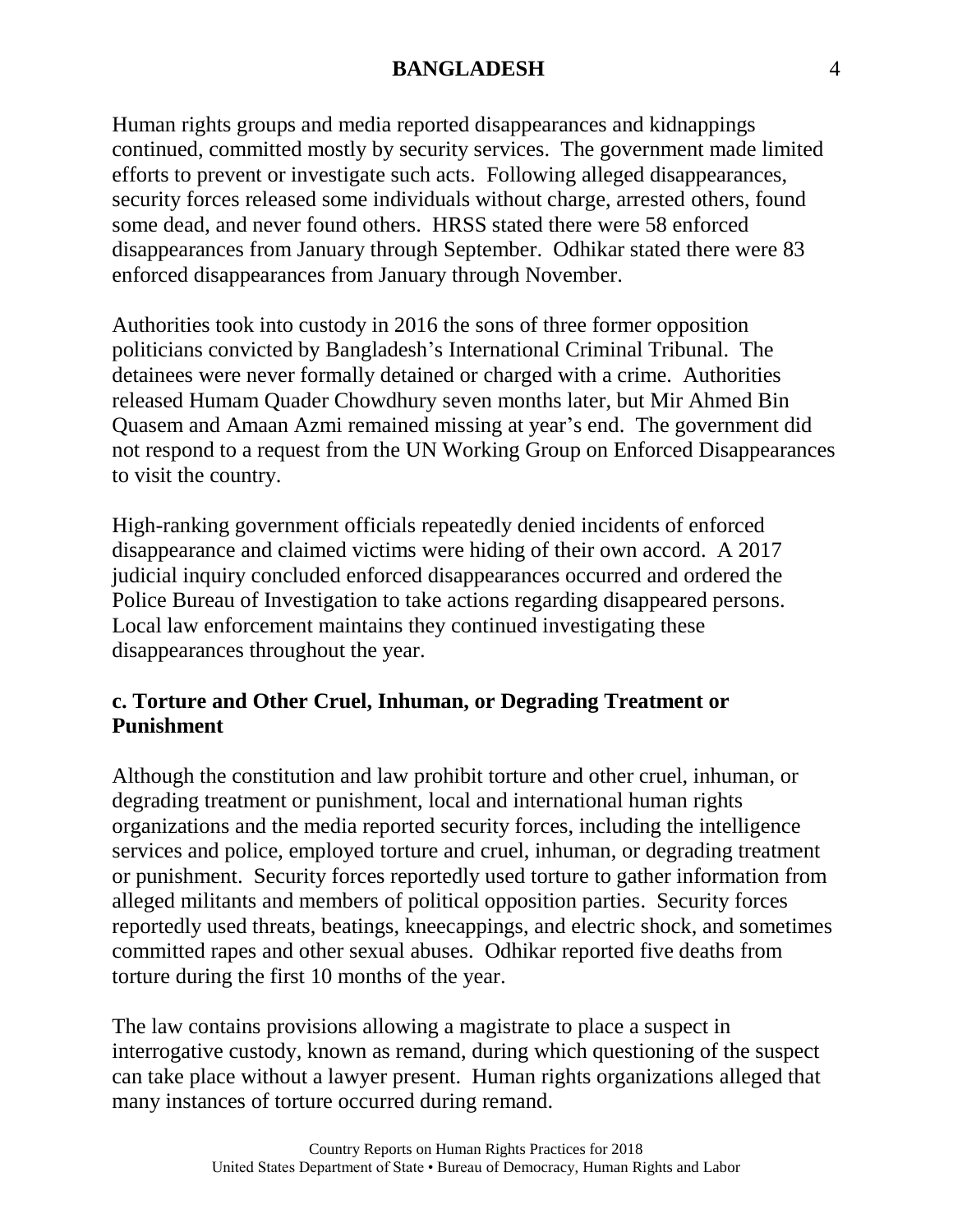On May 4, the Detective Branch (DB) of the Bangladesh Police detained Ashraf Ali on suspicion of kidnapping. After 35 hours of detention, Ali was taken to DMCH where he died three hours later. An autopsy conducted at DMCH concluded Ali suffered severe bruising on his lower body and sustained intestinal torsion. According to hospital authorities, DB asked the staff physicians at the hospital to issue a death certificate stating Ali died of natural causes. The physicians refused, reportedly due to Ali's physical condition upon arrival. Ali's family stated Ali was a hernia patient but was in otherwise good health.

On August 5, photojournalist Shahidul Alam was arrested for making "provocative comments" when reporting on student protests for road safety (see section 2. a.). When Alam was brought to court on August 6, he appeared unable to walk unassisted and showed visible injuries. During his testimony in front of the Chief Metropolitan Magistrate, Alam alleged on the first night of detention, he was blindfolded, a weight was placed on his head, and he was hit on the face. Subsequent medical reports released to the court on August 9, a day after a legally required medical examination at a public hospital, stated Alam had been deemed "physically and mentally sound." On August 22, Alam's wife, Rahnuma Ahmed, issued a press release requesting his transfer to a hospital. Ahmed reported during a visit to the jail, her husband claimed he was suffering from breathing difficulties, pain in his gums, and vision problems. Ahmed reported these health issues did not predate his detention. Alam was released on bail on November 20.

According to the United Nations, three allegations of sexual exploitation and abuse against Bangladeshi peacekeepers reported from 2015-17 remained pending. The cases alleged both sexual exploitation (exploitative relationship, transactional sex) and abuse (sexual assault against minors) involving peacekeepers deployed in the UN Stabilization Mission in Haiti and the UN Organization Stabilization Mission in the Democratic Republic of Congo. Two allegations have been substantiated according to UN investigations. The peacekeepers in question were repatriated by the United Nations. The investigations by Bangladesh authorities were pending at the end of the year.

#### **Prison and Detention Center Conditions**

Prison conditions remained harsh and at times life threatening due to overcrowding, inadequate facilities, and a lack of proper sanitation. There are currently no private detention facilities. ASK claimed these conditions contributed to custodial deaths, which it claimed totaled 74 from January through December.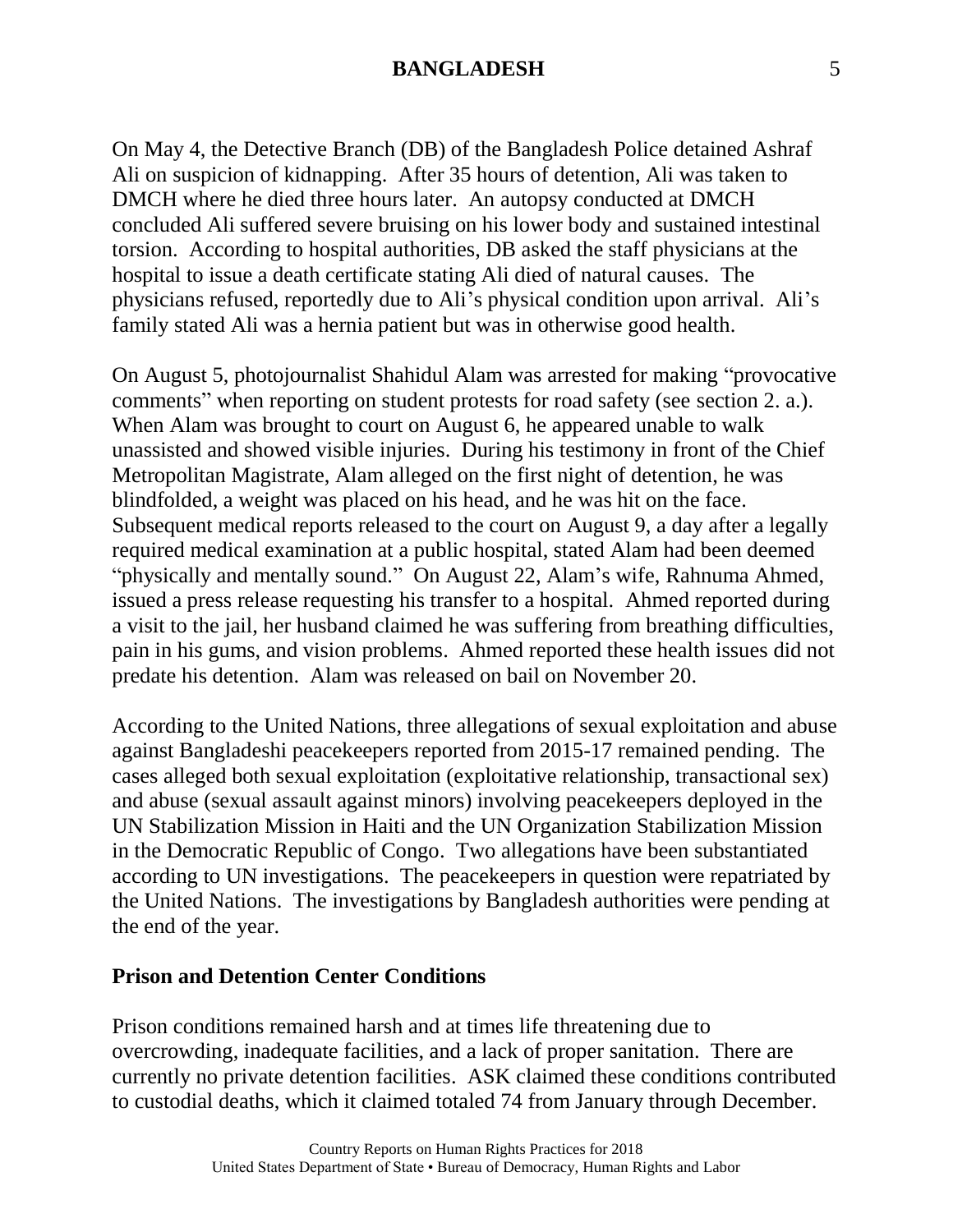Physical Conditions: According to the Department of Prisons, in November more than 95,000 prisoners occupied a system designed to hold approximately 37,000 inmates. Authorities often incarcerated pretrial detainees with convicted prisoners.

According to the Ministry of Home Affairs, as of October, Bangladesh prisons held more than 90,000 prisoners compared to an official capacity of roughly 36,000; prisoners slept in shifts and did not have adequate toilet facilities. In 2016 human rights organizations and the media stated some prisoners did not receive medical care or water, although prison authorities maintained each prisoner had access to water. Water available in prisons was comparable with water available in the rest of the country, which was frequently not potable.

Conditions in prisons, and often within the same prison complex, varied widely. Authorities lodged some prisoners in areas subject to high temperatures, poor ventilation, and overcrowding. The law allows individuals whom prison officials designated as "VIPs" to access "Division A" prison facilities with improved living and food, more frequent family visitation rights, and the provision of another prisoner without VIP status to serve as an aide in the cell.

While the law requires holding juveniles separately from adults, authorities incarcerated many juveniles with adults. Children were sometimes imprisoned (occasionally with their mothers) despite laws and court decisions prohibiting the imprisonment of minors.

Authorities routinely held female prisoners separately from men. Although the law prohibits women in "safe custody" (usually victims of rape, trafficking, and domestic violence) from being housed with criminals, officials did not always provide separate facilities. Authorities must issue permission for these women to leave this "safe custody."

Although Dhaka's central jail had facilities for those with mental disabilities, not all detention facilities had such facilities, nor are they required to by law. Judges may reduce punishments for persons with disabilities on humanitarian grounds. Jailors also may make special arrangements, for example, by transferring inmates with disabilities to a prison hospital.

Administration: Prisons had no ombudsmen to whom prisoners could submit complaints. Prison authorities indicated they were constrained by significant staff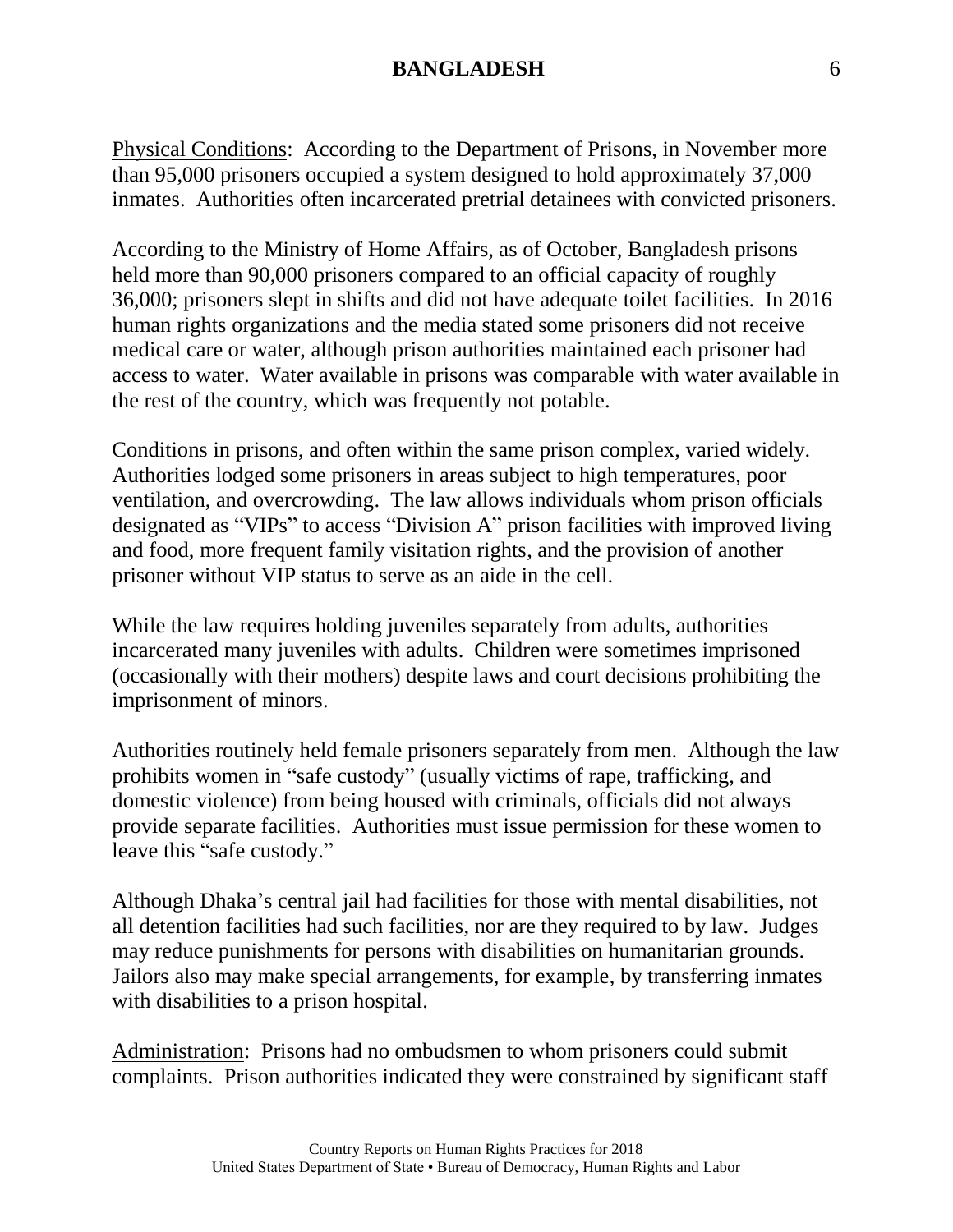shortages. The scope for retraining and rehabilitation programs was extremely limited.

Independent Monitoring: The government permitted visits from governmental inspectors and nongovernmental observers who were aligned with the incumbent party. No reports on these inspections were released.

# **d. Arbitrary Arrest or Detention**

The constitution prohibits arbitrary arrest and detention, but the Special Powers Act of 1974 permits authorities to arrest and detain an individual without an order from a magistrate or a warrant if authorities perceive the individual may constitute a threat to security and public order. The act was widely cited by law enforcement in justifying their arrests. The constitution provides for the right of any person to challenge the lawfulness of his or her arrest or detention in court, but the government did not generally observe these requirements. Media, civil society, and human rights organizations accused the government of conducting enforced disappearances not only against suspected militants but also against civil society and opposition party members. Authorities sometimes held detainees without divulging their whereabouts or circumstances to family or legal counsel, or without acknowledging having arrested them.

## **Role of the Police and Security Apparatus**

The Bangladesh Police, which falls under the jurisdiction of the Ministry of Home Affairs, has a mandate to maintain internal security and law and order. Numerous units of the Bangladesh Police operate under competing mandates. The most significant among such units are the Counter Terrorism and Transnational Crime Unit (CTTCU), the Rapid Action Battalion (RAB)--a mostly counterterrorismfocused Special Mission Unit--and the Detective Branch (DB).

The military, which reports directly to the prime minister (who also holds the title of minister of defense), is responsible for external security. The military may also be "activated" as a backup force with a variety of domestic security responsibilities when required to aid civilian authorities. This includes responding to instances of terrorism.

The Directorate General of Forces Intelligence (DGFI) and National Security Intelligence (NSI) are the two primary intelligence agencies with overlapping responsibilities and capabilities. Both are responsible for domestic as well as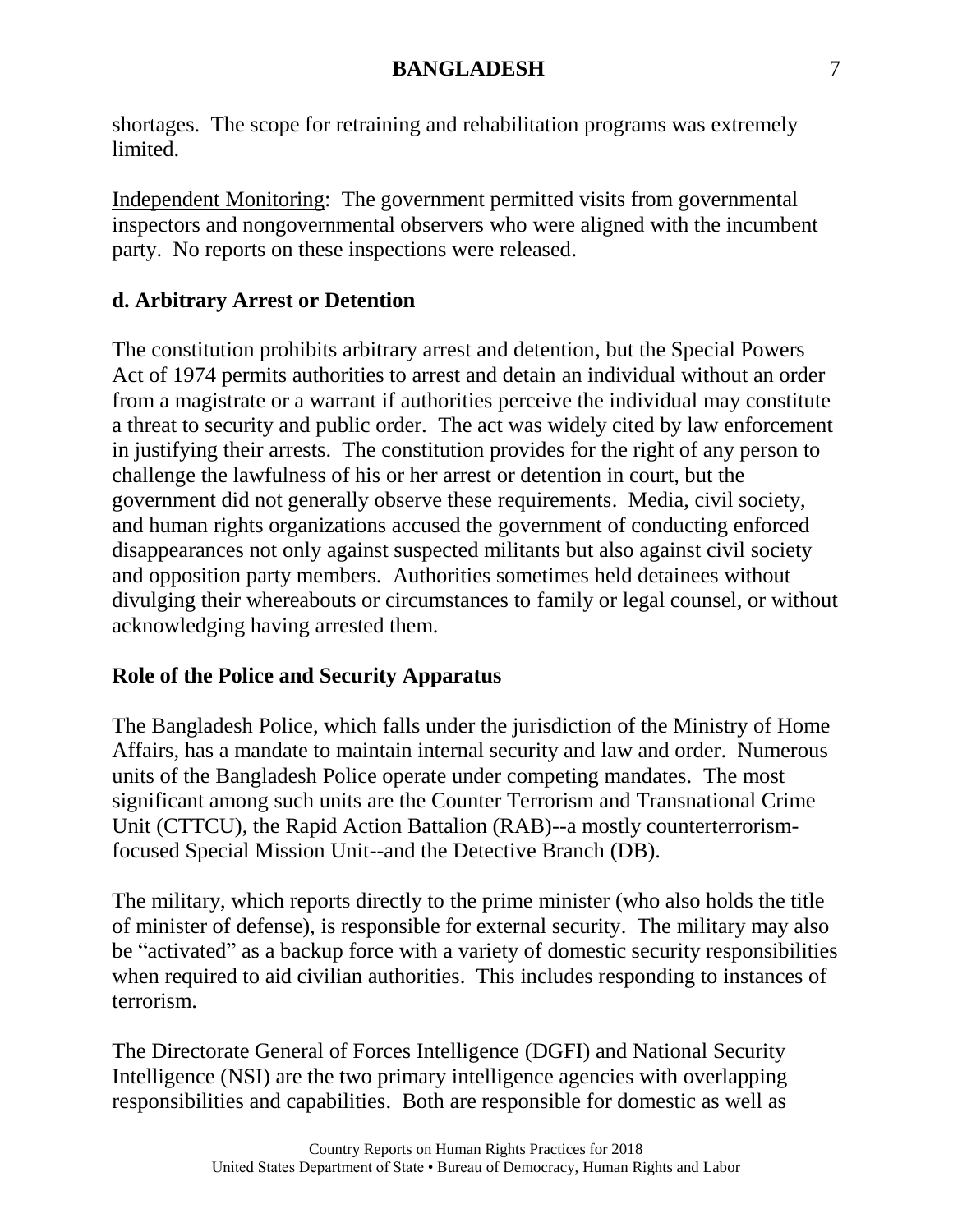foreign affairs and report directly to the prime minister in her capacity as minister of defense. Media reports asserted that the DGFI and, to a lesser degree, the NSI engaged in politically motivated violations of human rights. This included violations against suspected terrorists, members of opposition parties, civil society, and others.

Civilian authorities maintained effective control over the military and other security forces. While the government has mechanisms to investigate and punish abuse and corruption within the security forces, these mechanisms were not regularly employed. The government continued to take steps to improve police professionalism, discipline, training, and responsiveness--and to reduce corruption. Police basic training continued to incorporate instruction on the appropriate use of force as part of efforts to implement community-based policing.

According to police policy, all significant uses of force by police, including actions that resulted in serious physical injury or death, triggered an automatic internal investigation, usually by a professional standards unit that reports directly to the Inspector General of Police. The government neither released statistics on total killings by security personnel nor took comprehensive measures to investigate cases. Human rights groups expressed skepticism over the independence of the professional standards units conducting these assessments. In the few known instances in which the government brought charges, those found guilty generally received only administrative punishment.

Security forces continued to commit abuses with impunity. Plaintiffs were reluctant to accuse police in criminal cases due to lengthy trial procedures and fear of retribution. Reluctance to bring charges against police also perpetuated a climate of impunity. Officers with political ties to the ruling party occupied many of the key positions in the law enforcement agencies.

The government continued support of the Internal Enquiry Cell that investigates cases of human rights abuses within the RAB, which did not widely publish its findings and did not otherwise announce significant actions against officers accused of human rights abuses.

Security forces failed to prevent societal violence (see section 6).

#### **Arrest Procedures and Treatment of Detainees**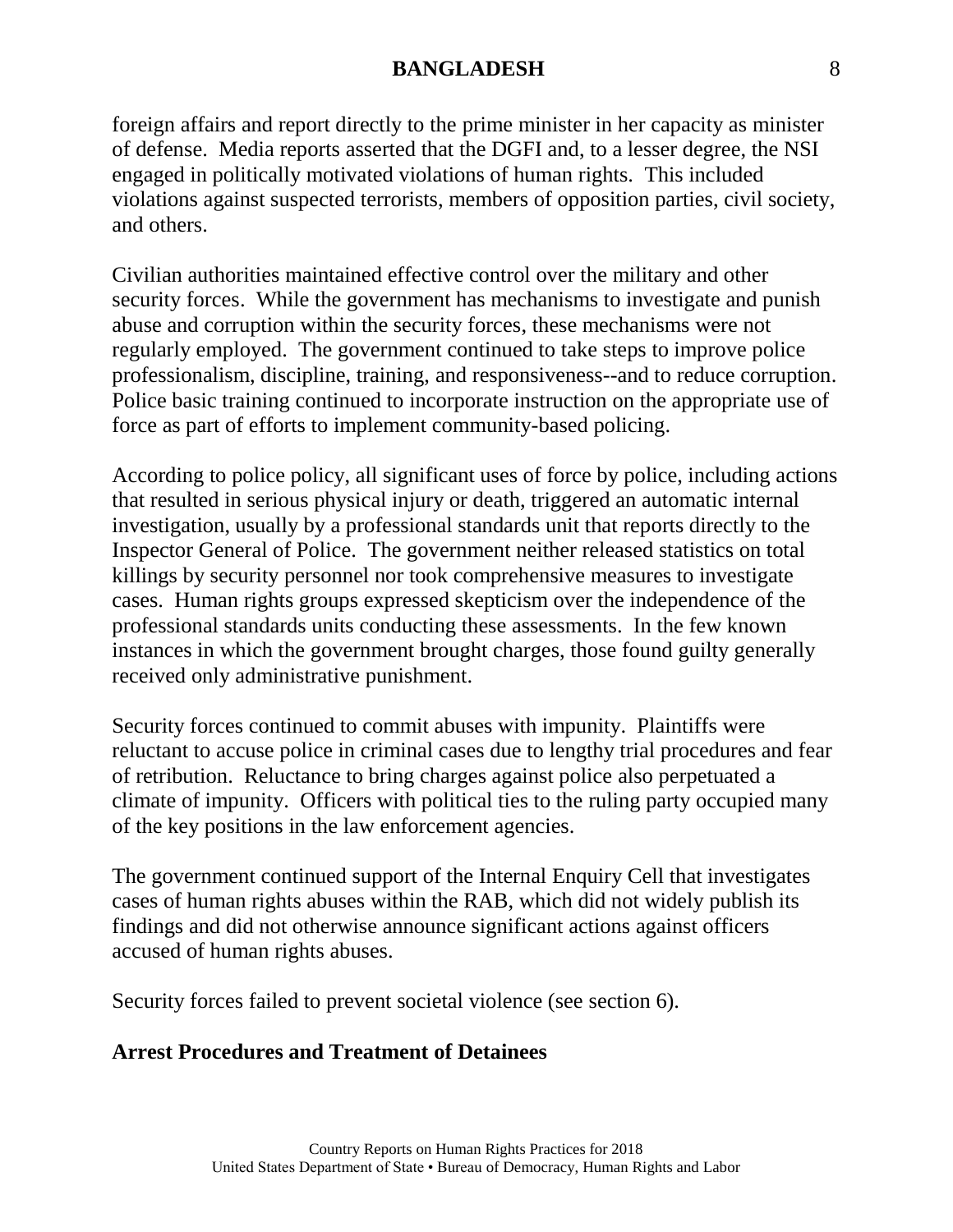The constitution requires arrests and detentions be authorized by a warrant or occur as a result of observation of a crime in progress, but the Special Powers Act of 1974 grants broad exceptions to these protections.

Under the constitution detainees must be brought before a judicial officer to face charges within 24 hours, but this provision was not regularly enforced. The government or a district magistrate may order a person detained for 30 days to prevent the commission of an act that could threaten national security; however, authorities sometimes held detainees for longer periods with impunity.

There is a functioning bail system, but law enforcement routinely rearrested bailed individuals on other charges, despite a 2016 directive from the Supreme Court's Appellate Division prohibiting rearrest of persons when they are released on bail in new cases without producing them in court.

Authorities generally permitted defense lawyers to meet with their clients only after formal charges were filed in the courts, which in some cases occurred weeks or months after the initial arrest. Detainees are legally entitled to counsel even if they cannot afford to pay for it, but the country lacked sufficient funds to provide for this entitlement.

Arbitrary Arrest: Arbitrary arrests occurred, often in conjunction with political demonstrations or as part of security force responses to terrorist activity, and the government held persons in detention without specific charges, sometimes in an attempt to collect information about other suspects. The expansiveness of the 1974 Special Powers Act grants a legal justification to arrests that would often otherwise be considered arbitrary, since it removes the requirement that arrests be based on crimes that have previously occurred. This year experienced a significant increase in arrests of opposition party activists. According to figures provided to the *Dhaka Tribune* by the BNP, 434,975 criminal charges in 4,429 cases were lodged against BNP members from September 1 through November 14. Law enforcement also arrested at least 100 students, most of whom participated peacefully in the quota reform and road safety protest movements.

On September 5, DB officers in Dhaka arrested numerous students from their student residences late at night, allegedly for their roles in the road safety protests in July and August. While authorities later released some of the students, 12 of the students were kept in custody for days before being brought before a judge. Human rights activists criticized the DB for its initial denial of the arrests and failure to produce them before the court within 24 hours of arrest, as mandated by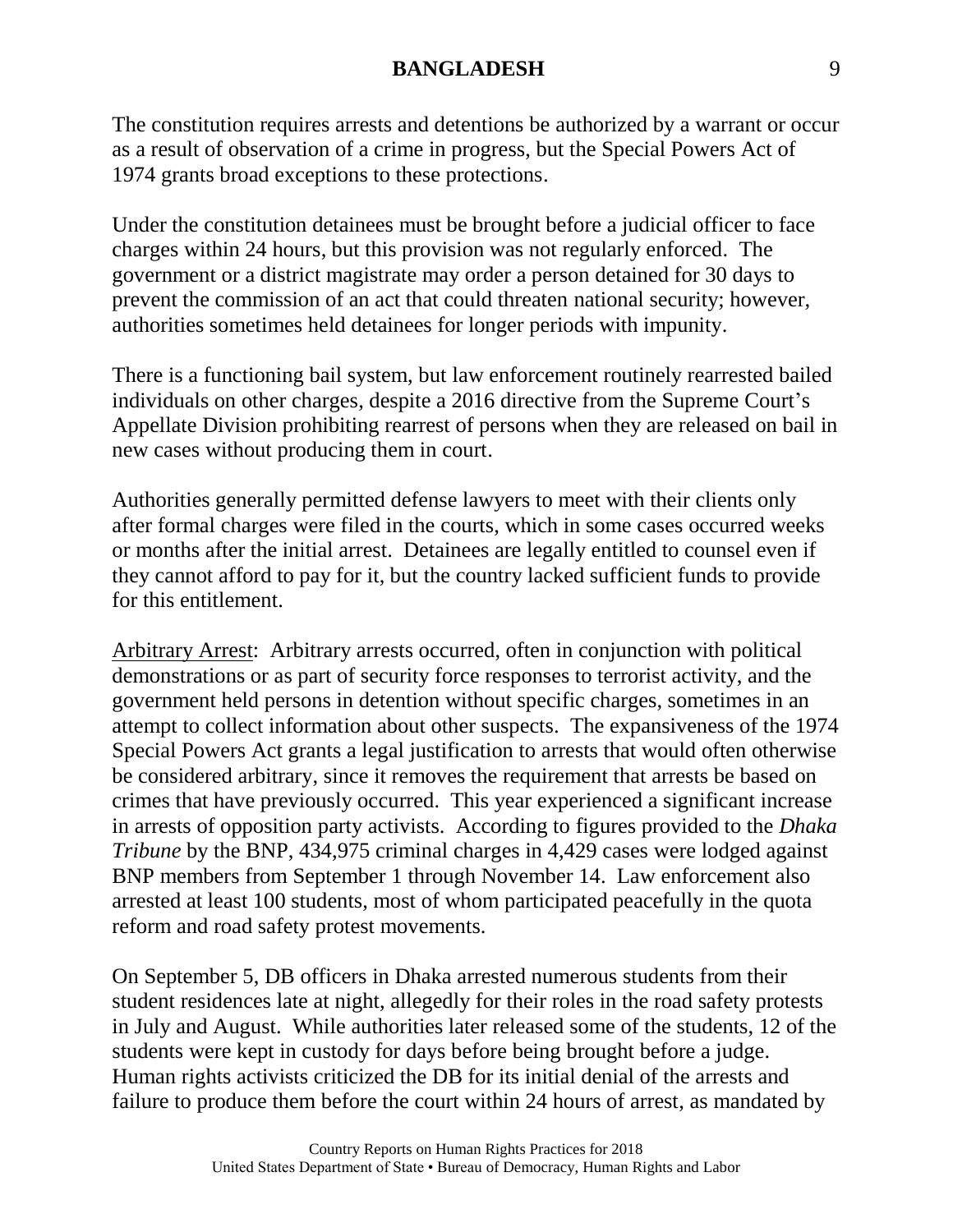the law. Some of the students released by DB alleged physical abuse during their informal detention.

In a September 11 article, the *Daily Star* newspaper published a listed of allegedly false criminal charges by police against opposition party BNP activists. The list included charges against an 82-year bedridden man in a hospital, a person who was abroad on the day of the alleged incident, and an individual who died approximately two years before the alleged crime. On November 7, the BNP submitted to the Prime Minister's Office what it claimed to be a partial list of 1,046 "fictitious cases" filed against its leaders and activists.

Police routinely detained opposition activists in their homes, in public places, or when commuting to and from their respective parties' events. On September 10, multiple newspapers reported police in Dhaka apprehended dozens of BNP supporters as they were returning home after participating in a peaceful human chain in front of the National Press Club to demand the release of incarcerated party chair Khaleda Zia.

Pretrial Detention: Arbitrary and lengthy pretrial detention continued due to bureaucratic inefficiencies, limited resources, lax enforcement of pretrial rules, and corruption. In some cases the length of pretrial detention equaled or exceeded the sentence for the alleged crime.

In July, Hasnat Karim, a UK citizen detained without charges and denied bail for more than two years as part of the investigation into the 2016 Holey Bakery Attack that killed more than 20 persons, was released. Law enforcement authorities decided not to charge Karim, due to a lack of evidence against him.

Detainee's Ability to Challenge Lawfulness of Detention before a Court: Pursuant to the Special Powers Act, a magistrate must inform a detainee of grounds for detention within 15 days. Regulations require an advisory board, appointed by the government, to examine each case of detention that lasts longer than four months. Detainees have the right to appeal.

Judicial vacancies hampered legal challenges to cases of detention. In 2017 *The Daily Star* reported delays in the recruitment of judges were hampering judicial proceedings and leading to a substantial case backlog. The article noted approximately 400 lower court judgeships, including 50 district judgeships, remained vacant. On January 16, the Law, Justice, and Parliamentary Affairs Minister reported to parliament that 3,309,789 cases were pending with the court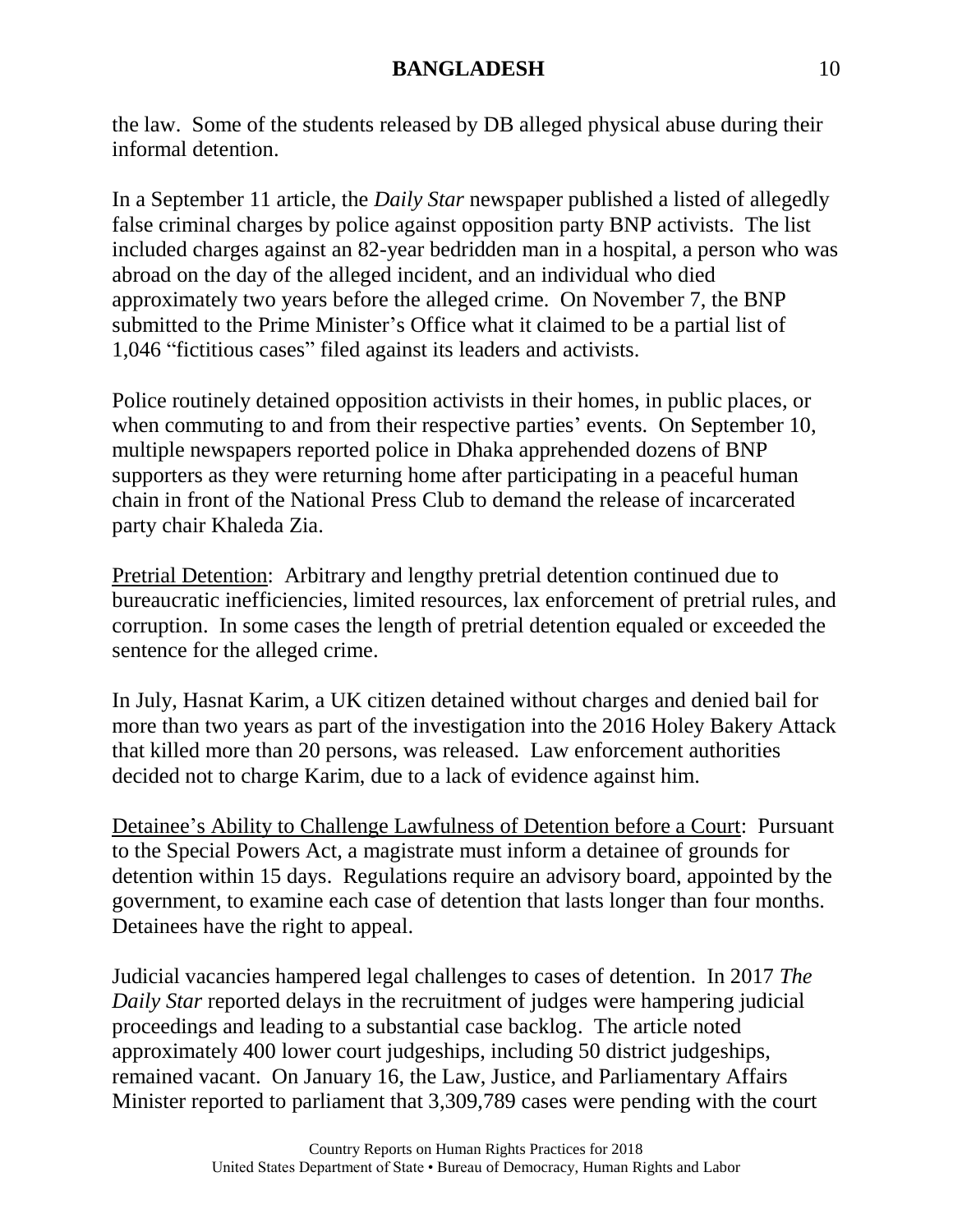system on the last day of 2017.

On May 31, the president appointed 18 additional judges to the High Court division of the Supreme Court, raising the number of High Court Judges to 98. As of September the Appellate Division of the Supreme Court had appointed four judges on an 11-member bench.

# **e. Denial of Fair Public Trial**

The law provides for an independent judiciary, but corruption and political interference compromised its independence. In 2014 parliament passed the 16th amendment, authorizing parliament to remove judges. In 2017 the Supreme Court ruled the amendment unconstitutional. The resulting public dispute with parliament and the prime minister resulted in the resignation and departure from the country of Chief Justice S. K. Sinha. In an interview with *BBC Bangla* broadcast on September 19, Sinha claimed he was placed under house arrest following judgment and forced by the intelligence service to leave the country. In his autobiography, released in August, Sinha claimed the prime minister, the president, and law minister pressured him to rule in favor of the government. A petition filed by the government seeking to review the decision remained pending with the Appellate Division of the Supreme Court. The government continued to pursue corruption charges against Sinha at year's end. Media observers and political commentators alleged the charges were politically motivated.

On January 3, the Appellate Division of the Supreme Court accepted a government draft of disciplinary rules for lower court judges, putting an end to protracted negotiations between the judiciary and government. While the Supreme Court claimed the rules did not undermine its supremacy and it did not lose its oversight over the lower courts, some senior jurists interpreted the rules as making the lower courts subordinate to the executive branch. On February 2, the president appointed Appellate Division judge Syed Mahmud Hossain as the Chief Justice of Bangladesh, superseding Justice Abdul Wahab Miah, who had been officiating as the Chief Justice since October 2017. Miah immediately resigned as a Supreme Court justice, citing "personal reasons."

On September 4, the Law Ministry transferred criminal proceedings against former BNP Chairperson Khaleda Zia from a public courtroom to a closed facility at a prison. The Law Ministry cited security reasons for the transfer. Subsequent proceedings took place in the prison on September 5 without Zia's lawyers present. An appeal was filed September 5 challenging the lack of a public tribunal for the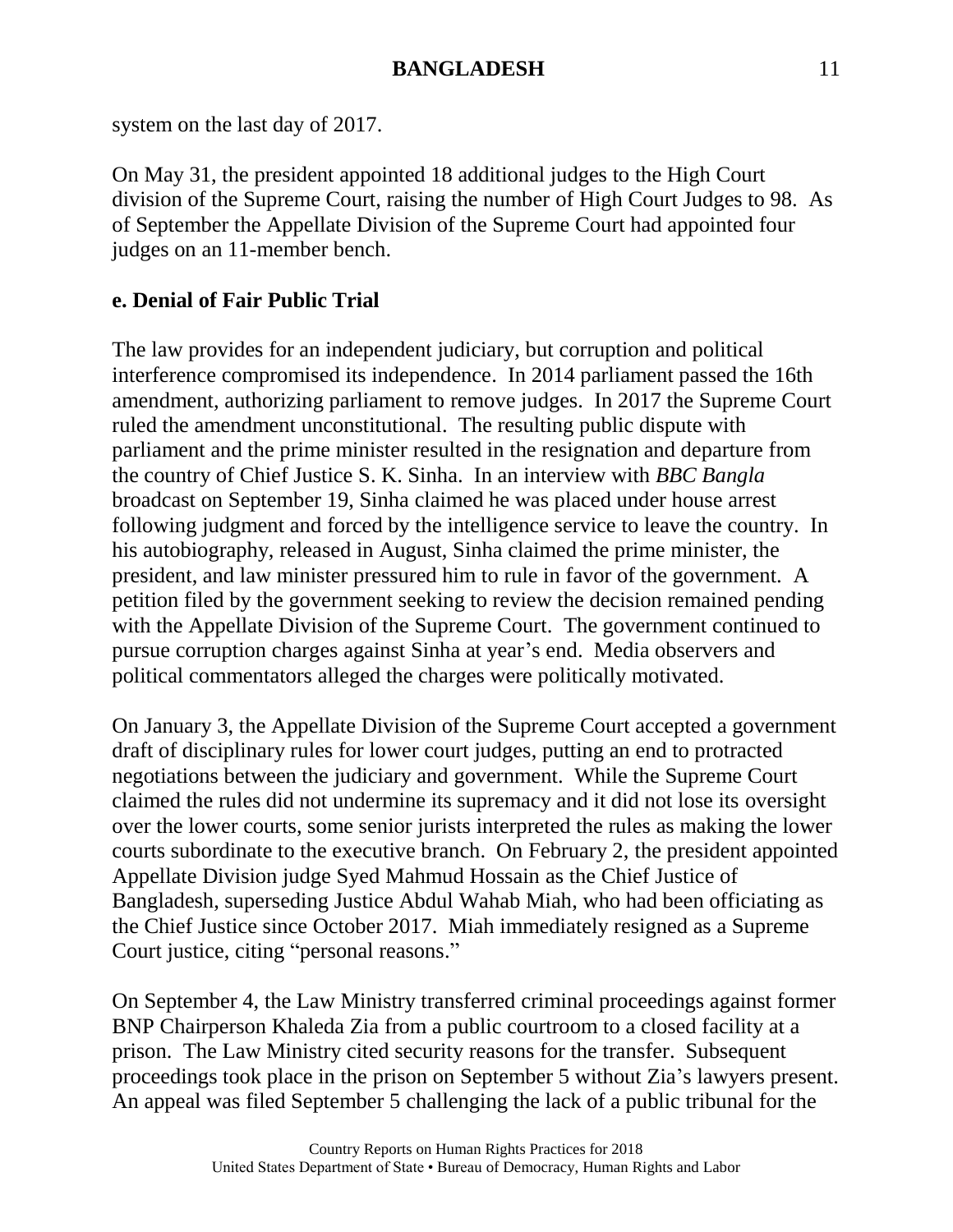accused. The appeal was rejected by the High Court.

On June 6, a High Court panel reproved a Dhaka Metropolitan Magistrate court for "abusing the process of the court" to prolong disposal of a bail petition filed by Zia.

Human rights observers maintained magistrates, attorneys, and court officials demanded bribes from defendants in many cases, or they ruled based on influence by or loyalty to political patronage networks. Observers claimed judges who made decisions unfavorable to the government risked transfer to other jurisdictions. Officials reportedly discouraged lawyers from representing defendants in certain cases.

Corruption and a substantial backlog of cases hindered the court system, and the granting of extended continuances effectively prevented many defendants from obtaining fair trials.

# **Trial Procedures**

The constitution provides for the right to a fair and public trial, but the judiciary did not always protect this right due to corruption, partisanship, and weak human resources.

Defendants are presumed innocent, have the right to appeal, and have the right to be informed promptly and in detail of the charges against them. The accused are entitled to be present at their public trial. Indigent defendants have the right to a public defender. Trials are conducted in the Bengali language. The government does not provide free interpretation for defendants who cannot understand or speak Bengali. Defendants also have the right to adequate time to prepare a defense.

Accused persons have the right to confront prosecution or plaintiff witnesses and present their own witnesses and evidence. They also have the right not to be compelled to testify or confess guilt although defendants who do not confess their guilt are often kept in custody. The government frequently did not respect these rights.

Mobile courts headed by executive branch magistrates rendered immediate verdicts that often included prison terms to defendants who were not afforded the opportunity for legal representation. Deputy commissioners from various districts requested the government expedite the passage of an amendment to the Mobile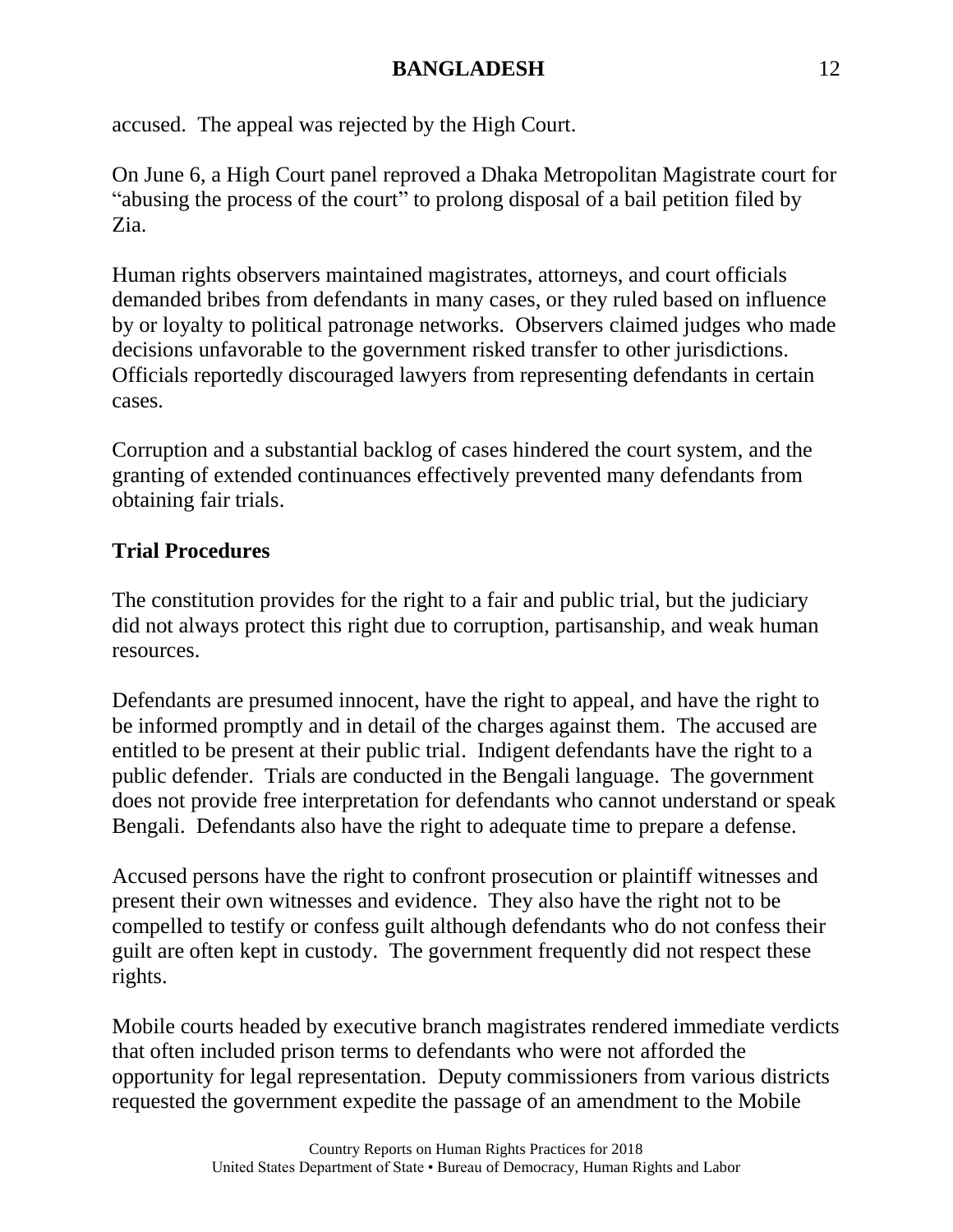Court Act of 2009 giving executive magistrates increased judicial powers. Parliament had not introduced such legislation by year's end. In 2017 the High Court ruled that empowering executive magistrates with judicial powers was "a frontal attack on the independence of the judiciary and violates the theory of separation of powers." The government appealed the verdict through the Appellate Panel of the Supreme Court, which stayed the verdict, allowing the mobile courts to function pending the Appellate Panel's next decision.

## **Political Prisoners and Detainees**

There were reports of political prisoners or detainees. Political affiliation often appeared to be a factor in claims of arrest and prosecution of members of opposition parties, including through spurious charges under the pretext of responding to national security threats. The opposition BNP maintained thousands of its members were arrested arbitrarily throughout the year.

On February 8, former prime minister of Bangladesh and chairperson of the BNP, Khaleda Zia, was sentenced to five years imprisonment on corruption and embezzlement charges, on charges first filed in 2008 under a nonpartisan caretaker government. International and domestic legal experts commented on the lack of evidence to support the conviction, suggesting a political ploy to remove the leader of the opposition from the electoral process. The courts were generally slow in considering petitions for bail on her behalf. A person convicted under similar circumstances would normally receive an immediate bail hearing. In Zia's case the bail hearing was postponed nearly a month. When the High Court granted bail on March 12, the order was immediately stayed for two months by the Appellate Division of the Bangladesh Supreme Court. Upon confirming the bail order, approximately three months after the conviction, the government obtained arrest warrants in other cases against her.

ASK claimed 1,786 BNP party members were arrested in the eight days preceding Zia's sentencing. A BNP spokesperson told Human Rights Watch thousands had been detained including members of the BNP, Jamaat-e-Islami, and others not linked to any party. It was not possible to verify these numbers independently.

## **Civil Judicial Procedures and Remedies**

Individuals and organizations may seek judicial remedies for human rights violations; however, lack of public faith in the court system deterred many from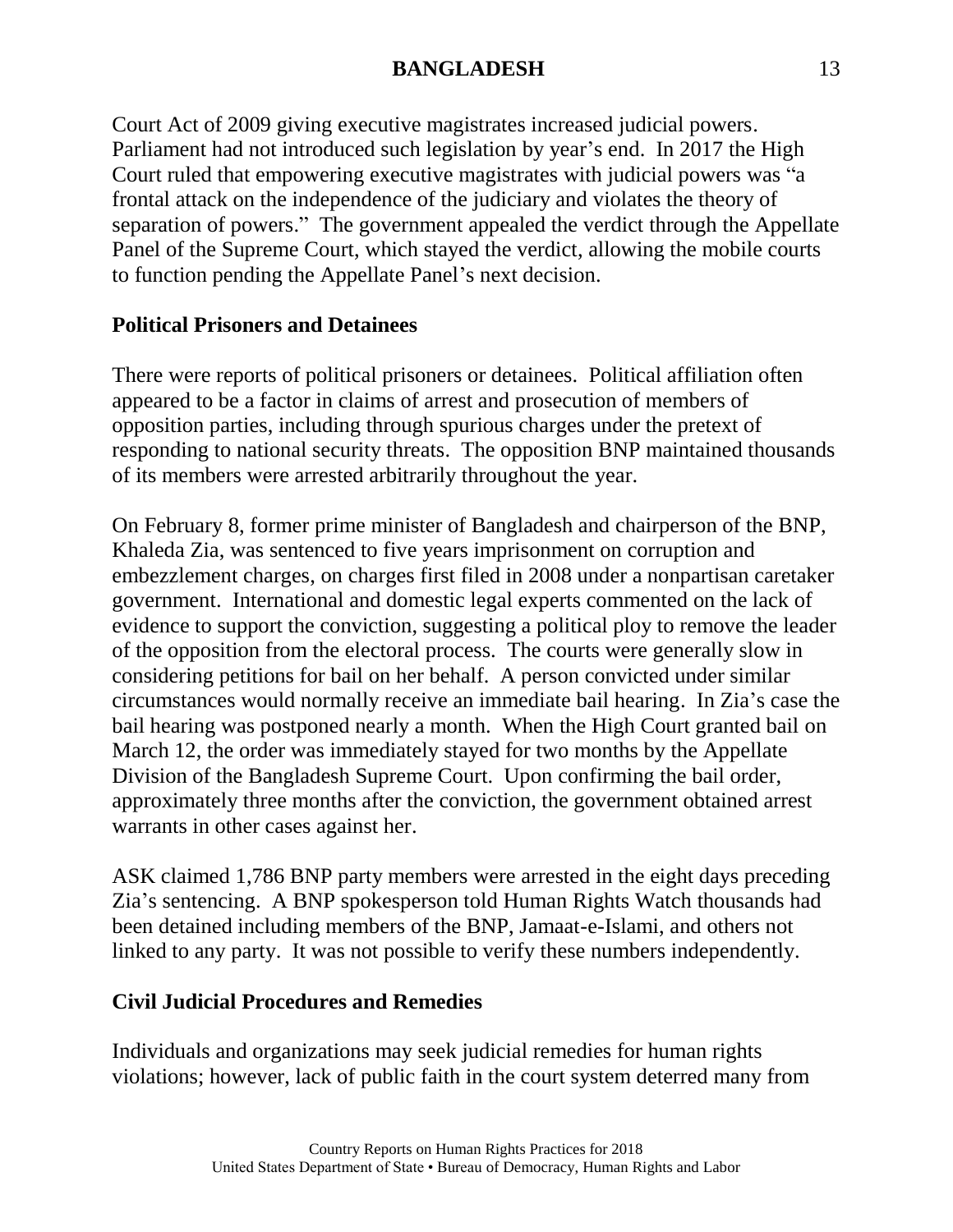filing complaints. While the law has a provision for an ombudsman, one had not been established.

## **Property Restitution**

The government did not implement the 2001 Vested Property (Return) Act to accelerate the process of return of land to primarily Hindu individuals (see section 2.d.). The act allows the government to confiscate property of anyone whom it declares to be an enemy of the state. It was often used to seize property abandoned by minority religious groups when they fled the country, particularly after the 1971 independence war.

Minority communities continued to report land ownership disputes that disproportionately displaced minorities, especially in areas near new roads or industrial development zones where land prices had increased. They also claimed local police, civil authorities, and political leaders were sometimes involved in evictions or shielded politically influential land grabbers from prosecution (see section 6). In 2016 the government amended the Chittagong Hill Tracts (CHT) Land Dispute Resolution Commission Act which may allow for land restitution for indigenous persons living in the CHT. The amendment has not yet provided resolution to any of the disputes (see section 2.d.).

## **f. Arbitrary or Unlawful Interference with Privacy, Family, Home, or Correspondence**

The law does not prohibit arbitrary interference with private correspondence. Intelligence and law enforcement agencies may monitor private communications with the permission of the Ministry of Home Affairs, but police rarely obtained such permission from the courts to monitor private correspondence. Human rights organizations alleged the Bangladesh Police, the NSI, and the DGFI employed informers to conduct surveillance and report on citizens perceived to be critical of the government.

The government became increasingly active in monitoring social media sites and other electronic communications in an effort to intimidate the public. The government formed a monitoring cell to "detect rumors" on social media. State Minister for Posts, Telecommunications, and Information Technology Tarana Halim said content that threatens communal harmony, disrupts state security, or embarrasses the state would be considered rumors and sent to the Bangladesh Telecommunication Regulatory Commission.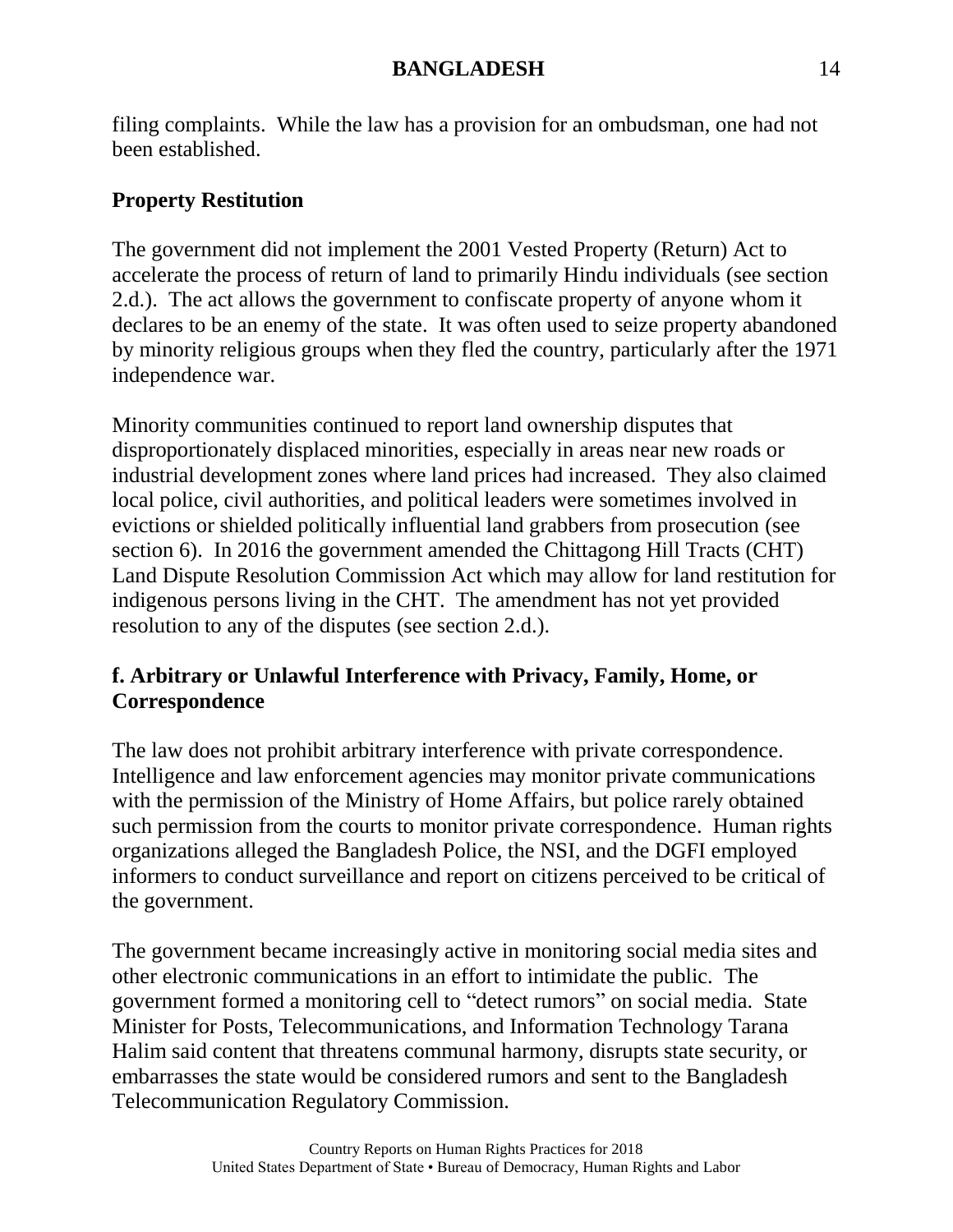# **Section 2. Respect for Civil Liberties, Including:**

## **a. Freedom of Expression, Including for the Press**

The constitution provides for freedom of speech, including for the press, but the government sometimes failed to respect this right. There were significant limitations on freedom of speech. Some journalists self-censored their criticisms of the government due to harassment and fear of reprisal.

Freedom of Expression: The constitution equates criticism of the constitution with sedition. Punishment for sedition ranges from three years' to life imprisonment.

The law limits hate speech but does not define clearly what constitutes hate speech, which permits the government broad powers of interpretation. The government may restrict speech deemed to be against the security of the state; against friendly relations with foreign states; and against public order, decency, or morality; or that constitutes contempt of court, defamation, or incitement to an offense. The Foreign Donation Act criminalizes any criticism of constitutional bodies. The 2006 Information and Communication Technology Act (ICTA) references defamation of individuals and organizations and was used to prosecute opposition figures and civil society.

As of November, Khaleda Zia had secured bail in 34 of 36 cases against her on issues such as corruption, violence, and sedition. She remained in prison because she had not received bail in two other pending cases.

Press and Media Freedom: Both print and online independent media were active and expressed a wide variety of views; however, media outlets that criticized the government experienced negative government pressure.

The government maintained editorial control over the Bangladesh public television station and mandated private channels broadcast government content at no charge. Civil society said political interference influenced the licensing process, since all television channel licenses granted by the government were for stations supporting the ruling party.

Violence and Harassment: Authorities, including intelligence services on some occasions, and student affiliates of the ruling party, subjected journalists to physical attack, harassment, and intimidation, especially during the August student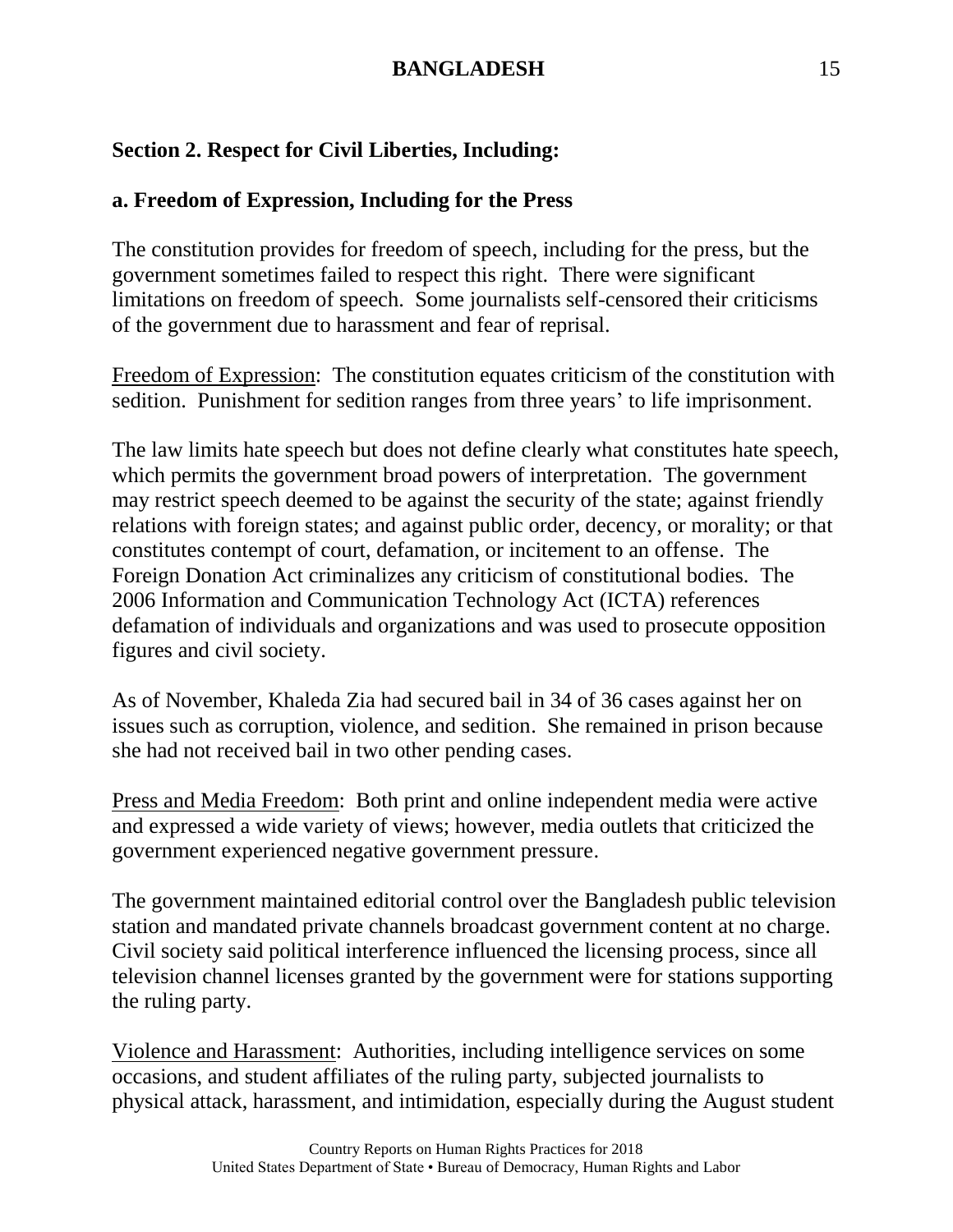road safety protests.

On July 22, editor of *Amar Desh*, Mahmudur Rahman, was physically assaulted following court proceedings in a defamation case regarding his comments about the prime minister and her niece. A recording of the incident shows police standing by while Mahmudur was attacked. An investigation had not taken place by the end of the year.

According to *BDnews24.com*, on August 4, a group of approximately 12 journalists, including Associated Press photojournalist AM Ahad, was attacked by unidentified individuals near Dhaka City College while covering student traffic safety protests. AM Ahad suffered severe injuries to his legs, and attackers also broke his camera. The information minister requested an investigation into the attack.

Reporters without Borders (RSF) reported 23 journalists, including Shahidul Alam, were attacked while reporting on student traffic safety protests on August 5. In a Skype interview with *al-Jazeera* on August 4, Alam discussed the student protests and subsequently described attacks on the student protestors on his personal Facebook page. The next day Alam was arrested for making "provocative comments." When Alam was brought to the court on August 6, he appeared unable to walk unassisted and showed visible signs of injury (see section 1.c.) Alam was charged under the ICTA, which criminalize the publication of material that "tends to deprave and corrupt" its audience, causes a "deterioration in law and order," or "prejudices the image of the state or a person." After multiple bail hearing postponements, the High Court granted Alam bail, and he was released on November 20. The government filed an appeal of the bail order. Alam's trail proceedings recommenced on December 11, but they were subsequently postponed to 2019. Domestic and international NGOs consider the case against Alam to be politically motivated.

A top Dhaka Metropolitan Police official reported the government gathered details on approximately 100 social media accounts, which they claimed incited violence during student traffic safety protests by spreading provocative content. It was difficult to obtain reliable counts on the total number of those arrested, detained, released, or disappeared in conjunction with either the April through May quota protests or the August student traffic safety protests. Reports varied in the media. Families of the detained held press conferences to encourage the government to acknowledge their family members were being held in custody.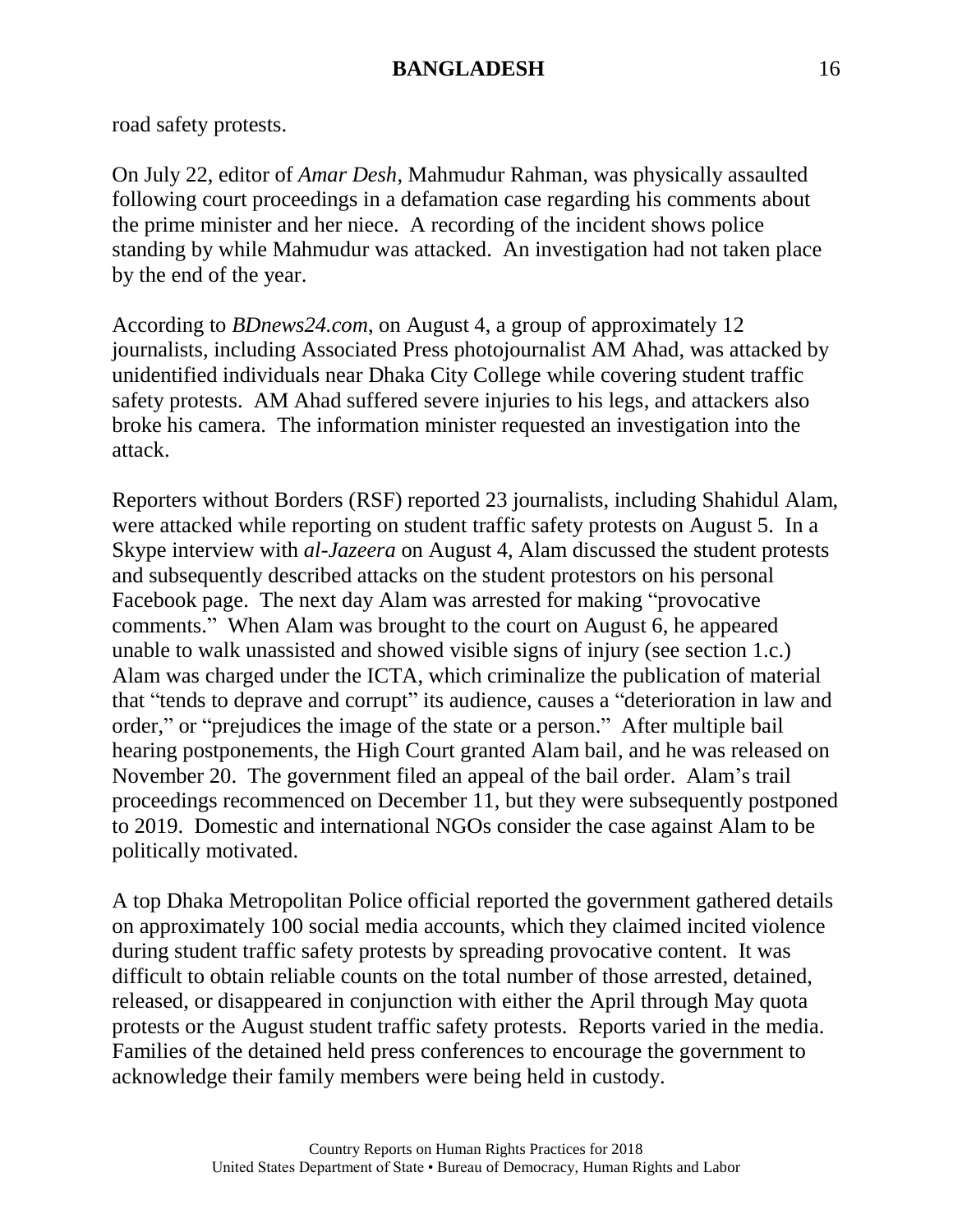Censorship or Content Restrictions: Independent journalists alleged intelligence services influenced media outlets in part by withholding financially important government advertising and pressing private companies to withhold their advertising as well. RSF alleged media self-censorship is growing due to "endemic violence" against journalists and media outlets, and the "almost systematic impunity enjoyed by those responsible."

Privately owned newspapers, however, usually enjoyed freedom to carry diverse views. Political polarization and self-censorship remained a problem.

In September parliament passed the Digital Security Act (DSA), claiming it was intended to reduce cybercrimes. Human rights groups, journalists, media outlets, and political opposition parties denounced the DSA as intended to suppress freedom and criminalize free speech. The DSA provides for sentences of up to 10 years imprisonment for spreading "propaganda" against the Bangladesh Liberation War, the national anthem, or the national flag. Human rights organizations criticized the DSA as restricting freedom of expression.

The government penalized media that criticized the government or broadcast the opposition's activities and statements. During the August student traffic protests, the government blocked internet connections to limit the ability of the protesters to organize. Television stations reported that they were "asked" by government officials not to broadcast reports of the students on the streets.

According to some journalists and human rights NGOs, journalists engaged in selfcensorship, due to fear of security force retribution and the possibility of being charged with politically motivated cases. Although public criticism of the government was common and vocal, some media figures expressed fear of harassment by the government.

Some international media outlets reported delays and difficulties in obtaining visas. A government-managed film censorship board reviewed local and foreign films and had the authority to censor or ban films on the grounds of state security, law and order, religious sentiment, obscenity, foreign relations, defamation, or plagiarism, but it was less strict than in the past.

Nongovernmental Impact: Atheist, secular, and LGBTI writers and bloggers reported they continued to receive death threats from violent extremist organizations. In May a LGBTI rights activist expressed fear about organizing the LGBTI community in the country, as formal organization would require the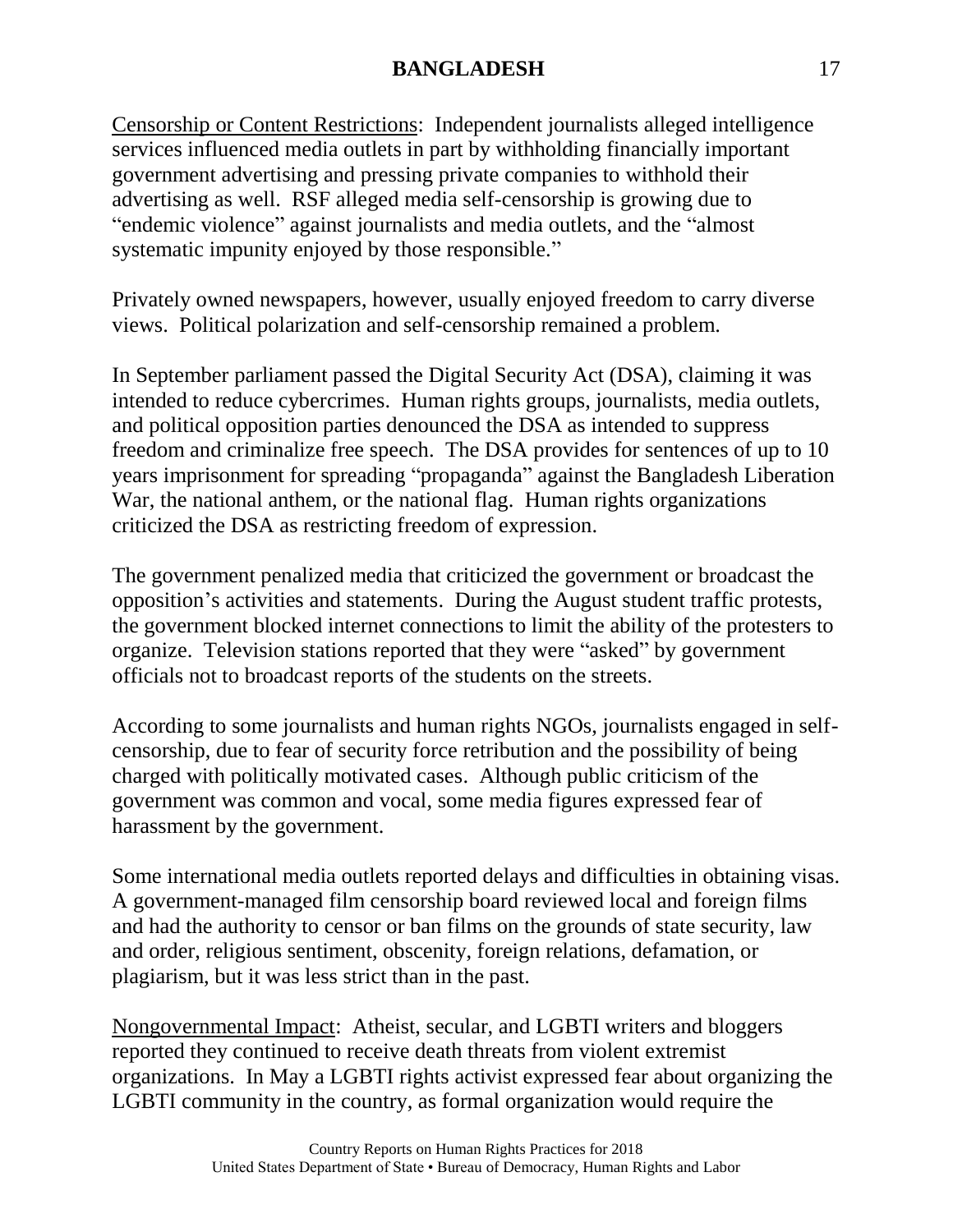disclosure to the government of LGBTI activists' identities, making them potential targets for government monitoring and harassment.

## **Internet Freedom**

The government restricted and disrupted access to the internet and censored online content in isolated incidents. The government prohibited Virtual Private Networks and Voice Over Internet Protocol telephone but rarely enforced this prohibition.

In several incidents the government interfered in internet communications, filtered or blocked access, restricted content, and censored websites or other communications and internet services. It suspended or closed many websites based on vague criteria, or with explicit reference to their pro-opposition content being in violation of legal requirements.

The Bangladesh Telecommunication Regulatory Commission (BTRC) is charged with the regulation of telecommunications. It carries out law enforcement and government requests to block content by ordering internet service providers to take action. The BTRC filtered internet content the government deemed harmful to national unity and religious beliefs. In 2016 the BTRC carried out a directive to block 35 news websites that had published material critical of the government and political leaders who were perceived to feature overt support for political opposition groups. Many of the sites remained blocked.

The ICTA criminalizes the posting online of inflammatory or derogatory information against the state or individuals. Opponents of the law said it unconstitutionally restricted freedom of speech. The government used the ICTA and threat of sedition charges, which carry a possible death penalty, to limit online activity and curtail freedom of expression online. The Digital Security Act (DSA) was passed on September 19. Telecommunications and Information Technology Minister Mustafa Jabbar said on September 15 that section 57 of the ICTA would be removed by the passage of the bill; however, much of section 57 was incorporated into the final DSA law.

According to nongovernmental organization Article 19, the government arrested at least 87 individuals under section 57 of the ICTA from January to August. According to Odhikar, in August, 22 individuals were charged under the ICTA for allegedly providing "false" information or "spreading rumors" deemed to be against the state through Facebook and social media during the road safety protest movement.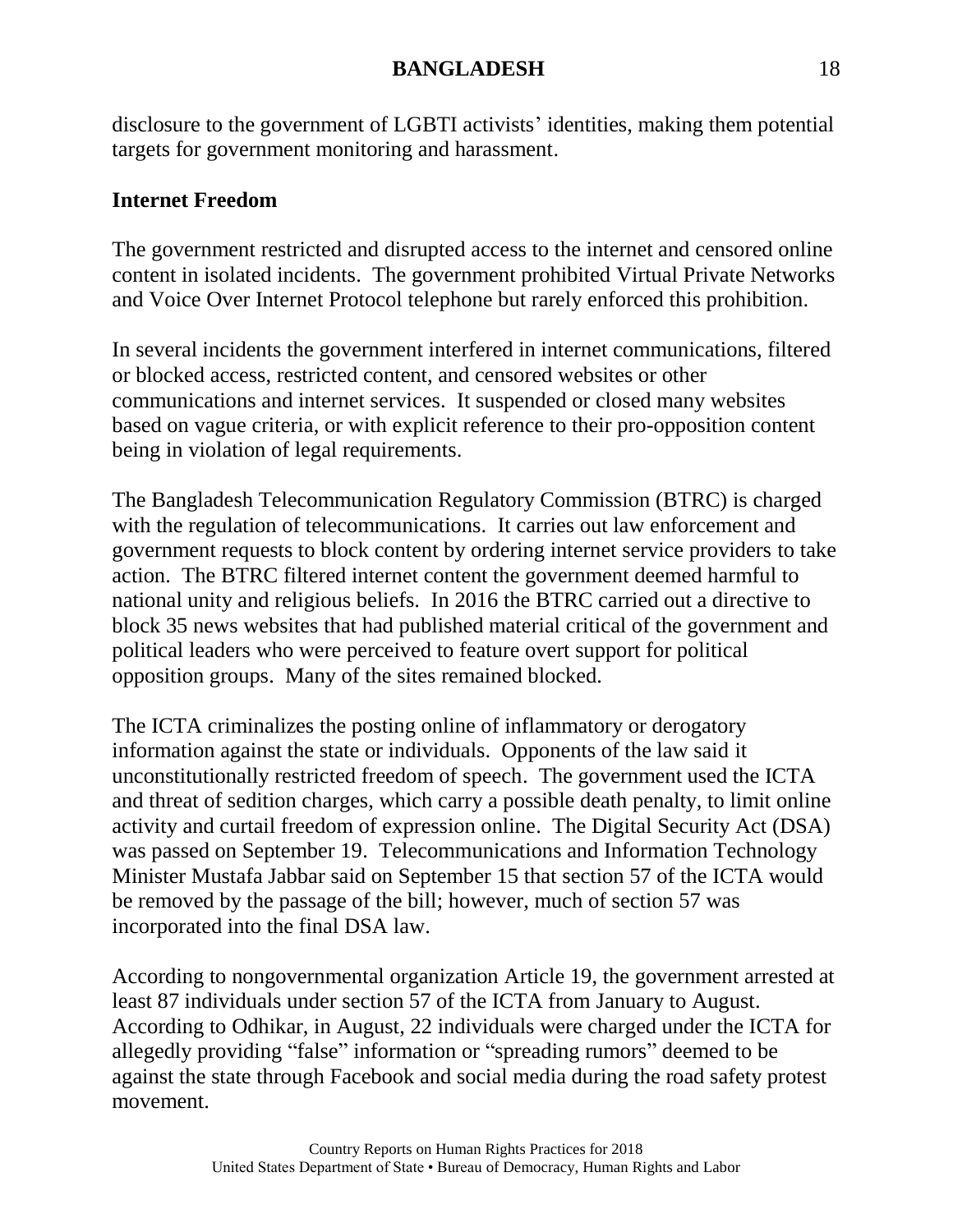On June 18, the bdnews24 website was blocked for several hours by the BTRC without an official explanation. According to independent journalists, a report written by the media outlet contained a paragraph about the offer of presidential clemency and release from prison of the brother of the recently appointed army chief. The paragraph was removed and the newspaper portal later unblocked.

The BTRC blocked the *Daily Star's* website on June 2, following a June 1 article reporting on extrajudicial killing in Cox's Bazar. On December 9, the BTRC also blocked 58 various news portals' websites affiliated with political opposition parties (see section 1.a.).

The International Telecommunication Union (ITU) reported in 2017 that approximately 18 percent of the population uses the internet. The BTRC reported approximately 90 million internet subscriptions in September, including an estimated 85 million mobile internet subscriptions (one individual may have more than one subscription).

## **Academic Freedom and Cultural Events**

Although the government placed few restrictions on academic freedom or cultural events, authorities discouraged research on sensitive religious and political topics that might fuel possible religious or communal tensions. Academic publications on the 1971 independence war were also subject to scrutiny and government approval.

### **b. Freedoms of Peaceful Assembly and Association**

The government limited or restricted freedoms of peaceful assembly and association.

### **Freedom of Peaceful Assembly**

The law provided for the right to peaceful assembly, but the government limited this right. The law gives the government broad discretion to ban assemblies of more than four persons. A Dhaka Metropolitan Police (DMP) order requires advance permission for gatherings such as protests and demonstrations in Dhaka.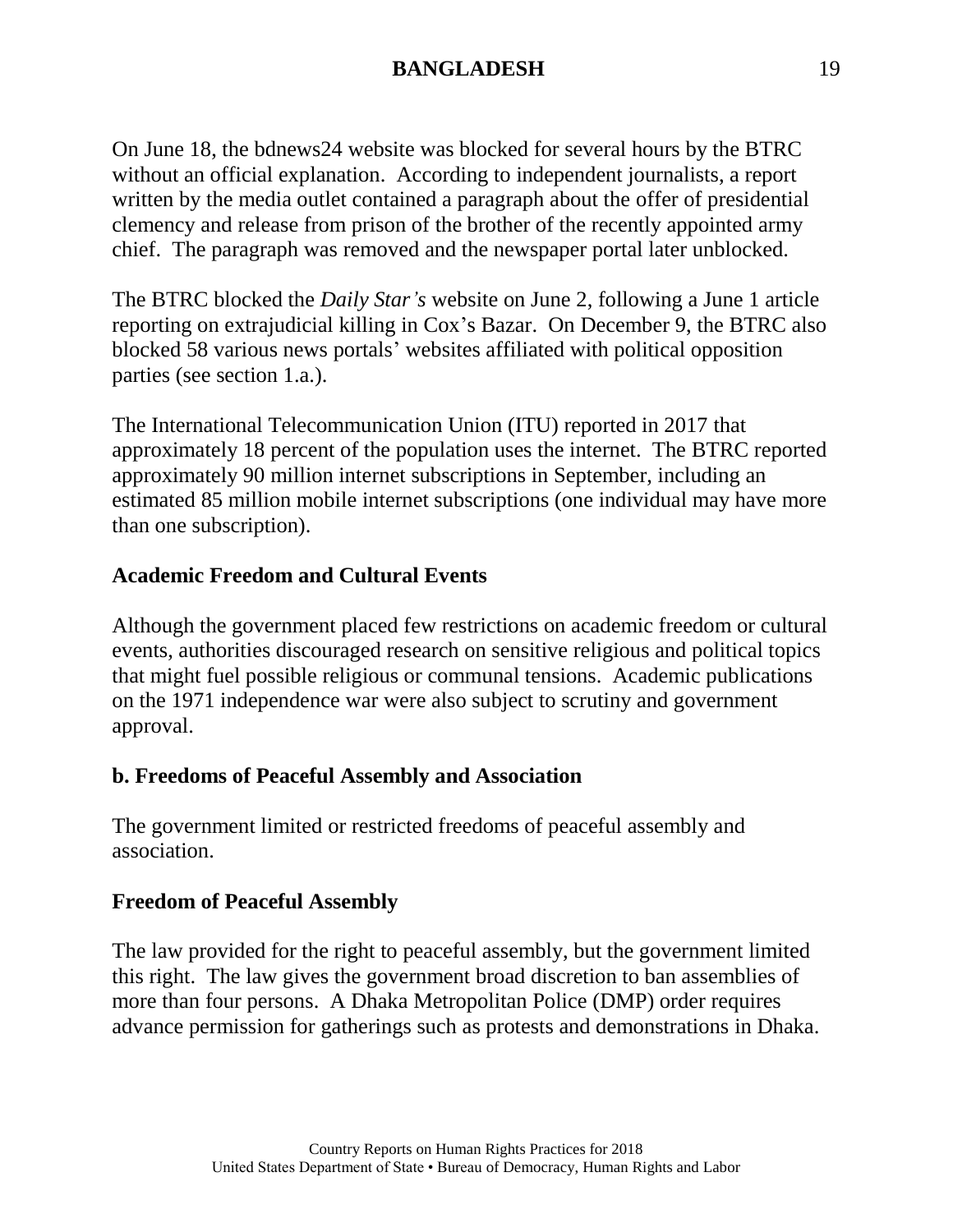According to human rights NGOs, authorities continued to use approval provisions to disallow gatherings by opposition groups. Occasionally, police or ruling party activists used force to disperse demonstrations.

Throughout the year the BNP was hindered by the government from hosting assemblies and rallies. The BNP was denied applications "for security reasons" to hold rallies in Dhaka on March 11, 19, and 29 at the Suhrawardy Udyan, one of the few large places designated for political rallies, but it was ultimately permitted to host its rally at a different location.

In a separate instance, the BNP claimed it received verbal permission to conduct a rally on its founding anniversary on September 1 in Dhaka and to conduct a human chain in front of the National Press Club on September 10. Law enforcement officials, however, apprehended hundreds of participants in the two BNP events. The BNP reported law enforcement detained 304 leaders and activists in the first three days of September and approximately 200 leaders and activists during the party's human chain later in the month. The assistant inspector general of police headquarters denied reports of raids to detain opposition activists.

The incumbent Awami League (AL) and its allies were allowed to hold rallies at Suhrawardy Udyan and other venues of their choice throughout the year.

On September 15, Prime Minister Sheikh Hasina said she would instruct the DMP commissioner to allow political parties to hold rallies at Suhrawardy Udyan. According to *Prothom Alo*, on September 29, the DMP gave permission to the BNP to hold rallies at Suhrawardy Udyan, under 22 conditions, including that they provide their own security and install closed-circuit television (CCTV) cameras at the venue. The DMP also "banned all activities that can hamper public safety; carrying sticks; speech hurting religious sentiments, and arriving at the venue in processions."

During the year police used force to disperse peaceful demonstrations. According to the *Daily Star*, on March 14, police dispersed a group of approximately 1,000 protesters marching towards the secretariat building in Dhaka, using batons and tear gas and injuring 15 protesters. The protesters were scheduled to arrive at a prescheduled sit-in at the secretariat. After the violent dispersal occurred, a DMP spokesperson defended the government's actions on the grounds the protesters were obstructing traffic.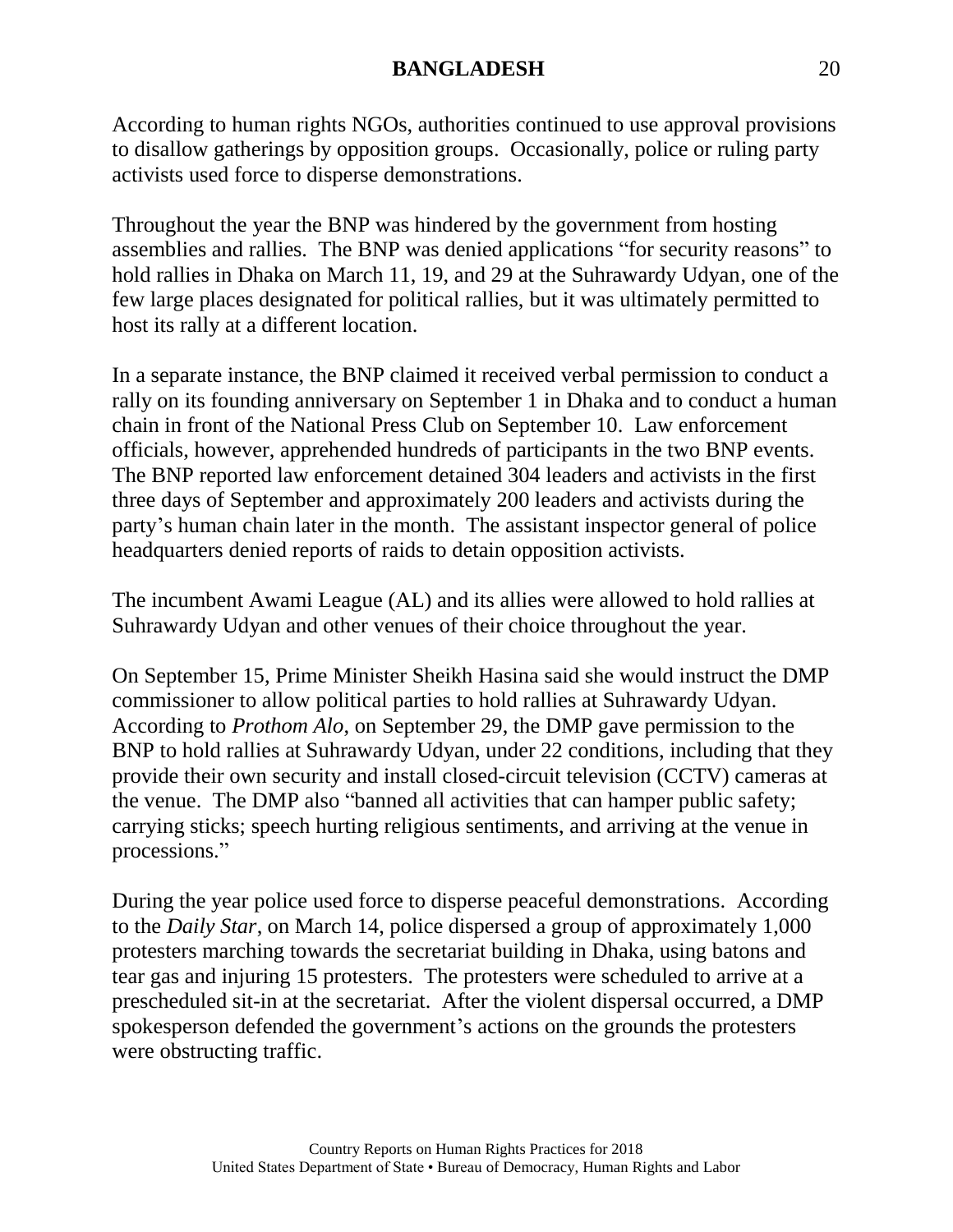Beyond formal government hindrance and police obstruction of peaceful demonstrations, there were reports the government deployed ruling party student activists to areas where peaceful assemblies took place. On August 4, alleged Bangladesh Chhatra League (BCL) activists attacked a group of students in Dhanmondi with batons, rocks, and pistols in an effort to quell road safety protests. The action resulted in a reported 150 injuries. Multiple news outlets reported police did not try to prevent or restrain the attackers. Police detained dozens of students and supporters publicly supporting the road safety protestors.

## **Freedom of Association**

The law provides for the right of citizens to form associations, subject to "reasonable restrictions" in the interest of morality or public order, and the government generally respected this right. The government's NGO Affairs Bureau sometimes withheld its approval for foreign funding to NGOs working in areas the bureau deemed sensitive, such as human rights, labor rights, indigenous rights, or humanitarian assistance to Rohingya refugees (see sections 2.d., 5., and 7.a.).

The 2016 Foreign Donations (Voluntary Activities) Regulation Act places restrictions on the receipt of foreign funds by NGOs or government officials and provides for punishment of NGOs making any "derogatory" comments regarding the constitution or constitutional institutions (see section 5). The government announced in October 2017 a number of NGOs were no longer allowed to operate in Cox's Bazar, including Muslim Aid Bangladesh, Islamic Relief, and Allama Fazlullah Foundation. The three organizations remain barred from operating in Cox's Bazar during the year, according to media reports.

### **c. Freedom of Religion**

See the Department of State's *International Religious Freedom Report* at [www.state.gov/religiousfreedomreport/.](http://www.state.gov/religiousfreedomreport/)

### **d. Freedom of Movement**

The law provides for freedom of internal movement, foreign travel, emigration, and repatriation, and the government generally respected these rights, except in two sensitive areas--the CHT and Cox's Bazar. The government enforced some restrictions on access to the CHT by foreigners.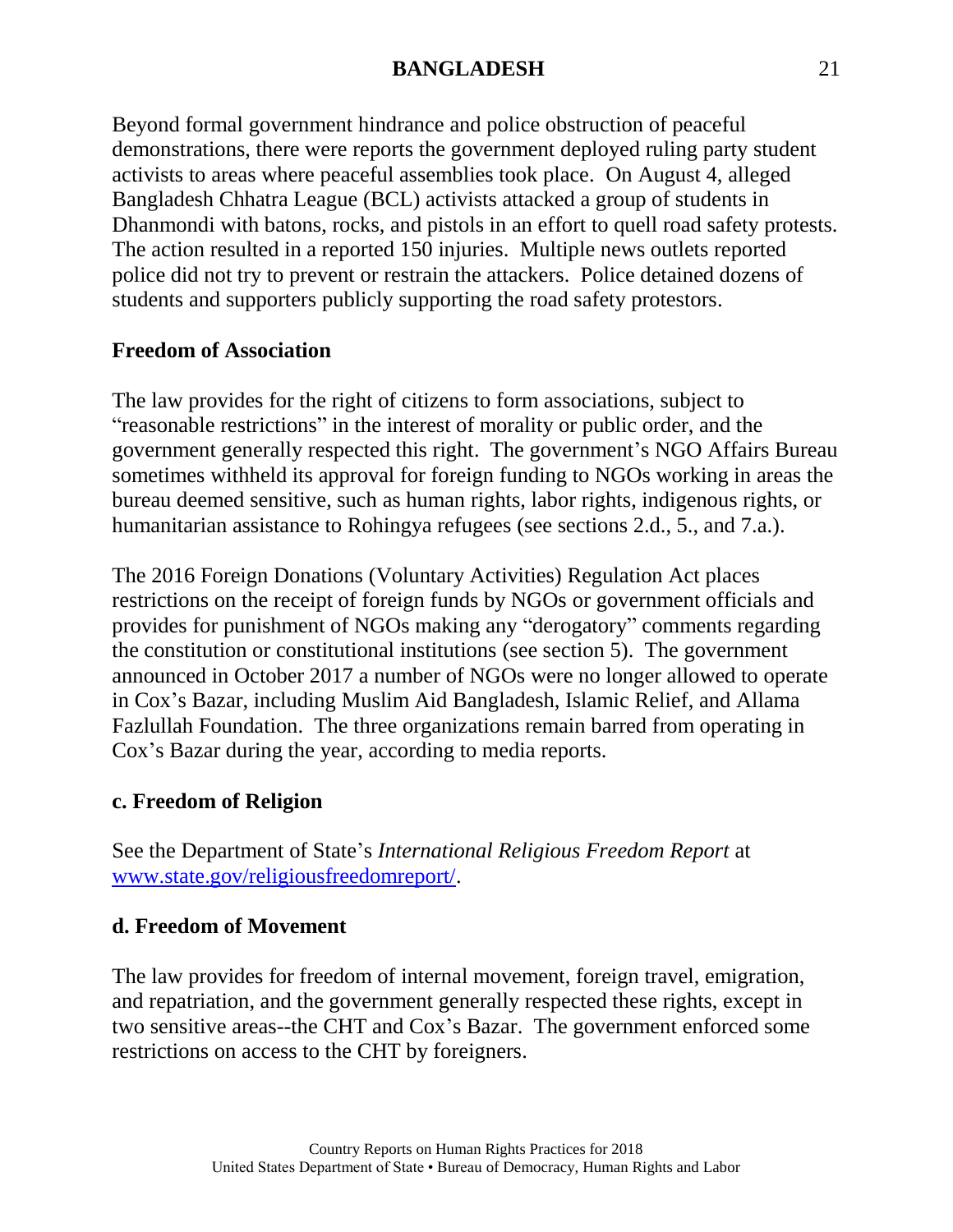More than 700,000 individuals, mostly Rohingya women and children, have fled violence in Burma since August 2017, which the Secretary of State determined in November constituted a deliberate campaign of ethnic cleansing by the Burmese military. The total number of Rohingya refugees hosted in Bangladesh was approximately one million living in refugee camps and host communities in Cox's Bazar near the Burmese border. The government restricts Rohingya refugees to the Ukhia and Teknaf subdistricts in Cox's Bazar, although the government has allowed exceptions for medical treatment in Cox's Bazar city.

Abuse of Migrants, Refugees, and Stateless Persons: Prior to the August 2017 influx of Rohingya, UNHCR reported 66 survivors of sexual and gender-based violence in the camps who received counseling through March. In October the International Organization for Migration (IOM) reported it identified approximately 100 cases of human trafficking among Rohingya refugees since September 2017 with the majority subjected to labor trafficking.

In-country Movement: The government is not a party to the 1951 Refugee Convention and the 1967 Protocol. As a result the government claims it is not bound under legal obligation to uphold the basic rights enshrined in this document.

The government does not recognize the new Rohingya arrivals as refugees, referring to them instead as "forcibly displaced Myanmar nationals." In practice, however, the government abides by many of the established UN standards for refugees. One notable exception is the Rohingya do not enjoy full freedom of movement throughout Bangladesh. While the refugees are able to move largely unrestricted in the Ukhia and Tekhaf subdistricts, the government established checkpoints to prevent their movement outside this area.

Members of the political opposition were sometimes prevented from moving around the country or faced harassment and detention when attempting to do so. Senior BNP leader and former law minister Moudud Ahmed was confined to his house in Noakhali twice during the year. Ahmed claimed police officials barricaded him in his home, preventing him from contact with his supporters and constituents, and from attending party-related events. He alleged police curbed his freedom of movement at the behest of Obaidul Quader, General Secretary of the incumbent Awami League and Minister for Road Transport and Bridges, who is his electoral rival in the area. Police claimed the measures were intended to increase security at Ahmed's home in his capacity as a senior political figure.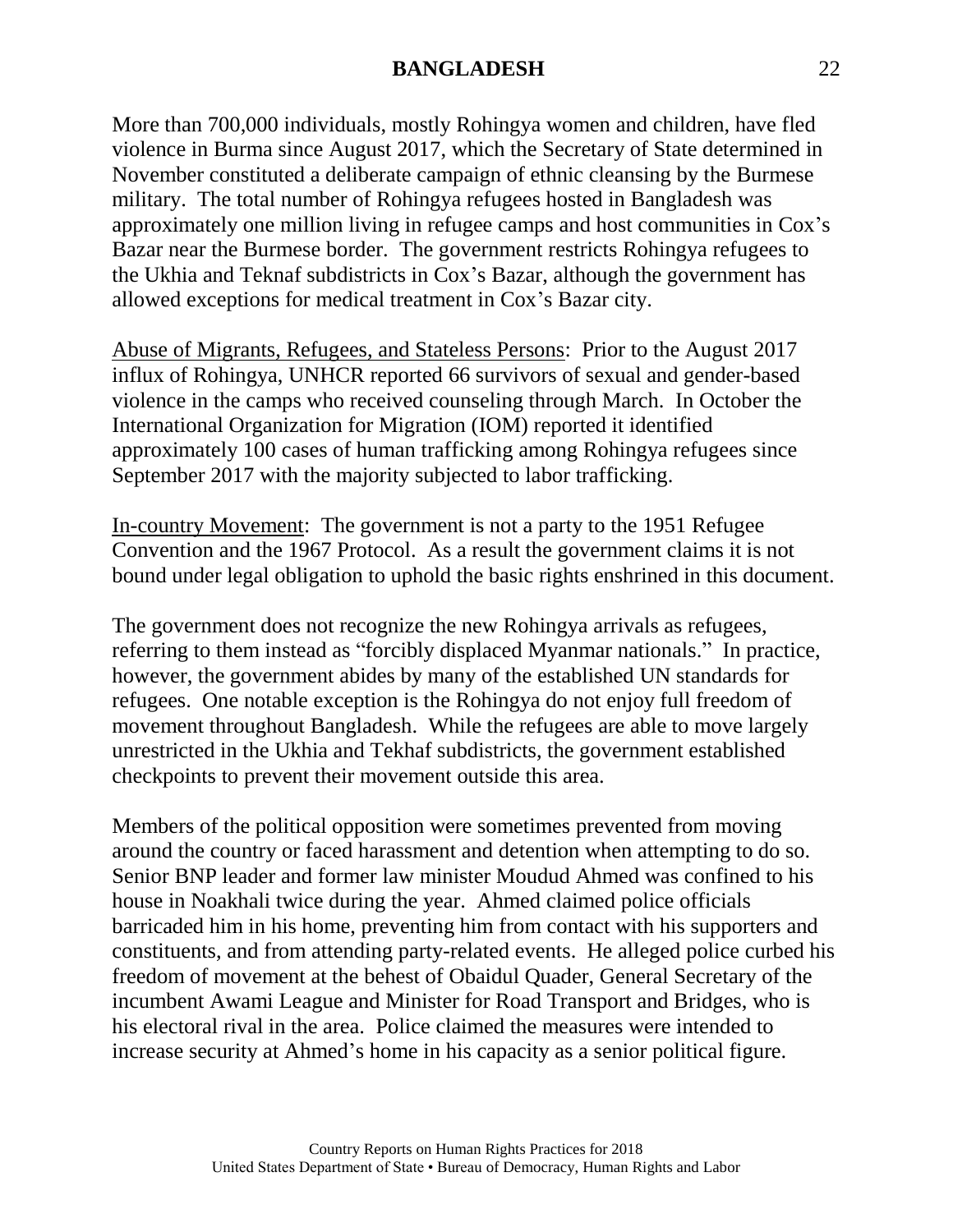Foreign Travel: Some senior opposition officials reported extensive delays renewing their passports; others reported harassment and delays at the airport when departing the country. On September 12, authorities at Shah Jalal International Airport in Dhaka delayed immigration clearance for BNP Secretary General Mirza Fakhrul Islam Alamgir.

The government prevented war crimes suspects from the 1971 independence war from leaving the country.

The country's passports are invalid for travel to Israel, according to government policy.

## **Internally Displaced Persons (IDPs)**

Societal tensions and marginalization of indigenous persons continued in the CHT as a result of a government policy initiated during an internal armed conflict from 1973-97. This policy relocated landless Bengalis to the CHT with the implicit objective of changing the demographic balance to make Bengalis the majority, displacing tens of thousands of indigenous persons.

The IDPs in the CHT had limited physical security. Community leaders maintained indigenous persons faced widespread violation of their rights by settlers, sometimes supported by security forces.

In 2016 the government amended the Chittagong Hill Tracts Land Dispute Resolution Commission Act to curtail the unilateral authority of the commission chair to make decisions on behalf of the commission. The amended act failed to resolve the disputes during the year as tribal leaders insisted on establishing a governing framework for the law before hearing disputes for resolution. In December 2017 the government reappointed Justice Mohammad Anwarul Haque chair of the commission for three years. The Land Ministry formulated rules for implementation of the act, but the rules have yet to be officially promulgated.

The number of IDPs in the CHT remained disputed. In 2000 a government task force estimated it to be 500,000, which included nonindigenous as well as indigenous persons. The CHT Commission estimated slightly more than 90,000 indigenous IDPs resided in the CHT. The prime minister pledged to resolve outstanding land disputes in the CHT to facilitate the return of the IDPs and close remaining military camps, but the task force on IDPs remained unable to function due to a dispute over classifying settlers as IDPs. The commission reported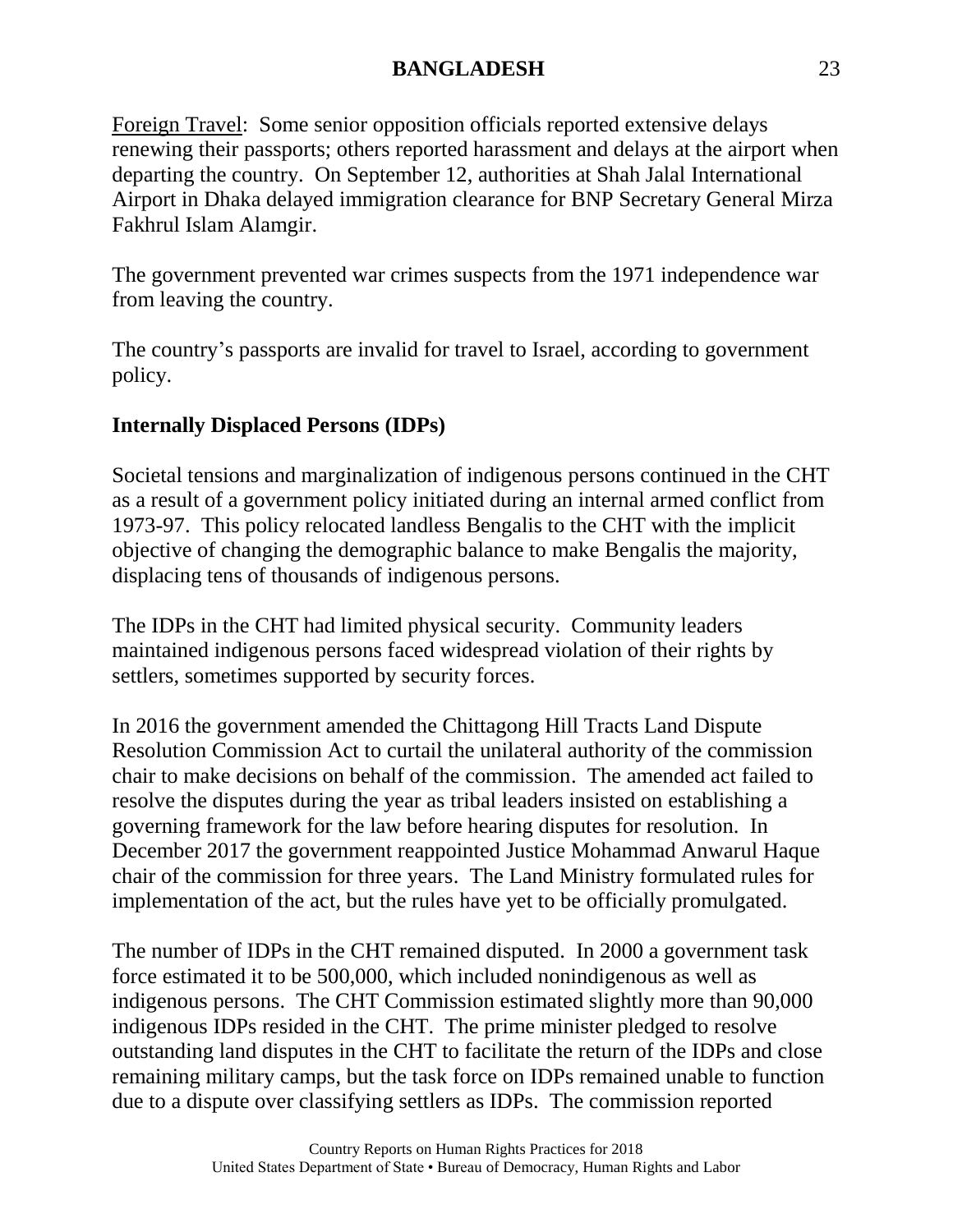authorities displaced several indigenous families to create border guard camps and army recreational facilities. No land disputes were resolved during the year.

## **Protection of Refugees**

Prior to the August 2017 Rohingya influx, the government and UNHCR provided temporary protection and basic assistance to approximately 33,000 registered Rohingya refugees from Burma living in two official camps (Kutupalong and Nayapara), while the government and IOM provided assistance to approximately 200,000 undocumented Rohingya living in makeshift settlements in Cox's Bazar. Since the additional influx of refugees in August 2017, approximately one million Rohingya refugees lived in refugee camps, makeshift settlements, and host communities. According to the United Nations, more than half of the population is less than 18 years old. A National Task Force, established by the Ministry of Foreign Affairs, leads the coordination of the overall Rohingya crisis. The Ministry of Disaster Management and Relief coordinates the Rohingya response with support from the Bangladesh Army and Border Guard Bangladesh. At the local level, the Refugee, Relief and Repatriation Commissioner (RRRC) and the deputy commissioner provide coordination.

The government temporarily deployed the military to Cox's Bazar District in the fall of 2017 to streamline relief and rehabilitation activities and to assist in registration of Rohingya in coordination with the civilian administration. In response to growing security concerns, the military has again become more active in the refugee camps, conducting patrols 24 hours a day. The Ministry of Home Affairs instructed law enforcement agencies to provide protection to the Rohingya people and their camps. International organizations alleged some Bangladeshi border guard, military, and police officials were involved in facilitating the trafficking of Rohingya women and children, ranging from "looking the other way" for bribes allowing traffickers to access Rohingya in the camps to direct involvement.

Refoulement: There was no refoulement or forced repatriation. On November 15, in an effort to demonstrate it was not blocking returns as alleged by Burma, Bangladesh sent buses to selected Rohingya camps to pick up anyone ready to return. Bangladesh called off the operation when no refugees volunteered. Several times during the year, senior government officials reaffirmed Bangladesh's commitment to voluntary, safe, and dignified refugee returns, based on informed consent.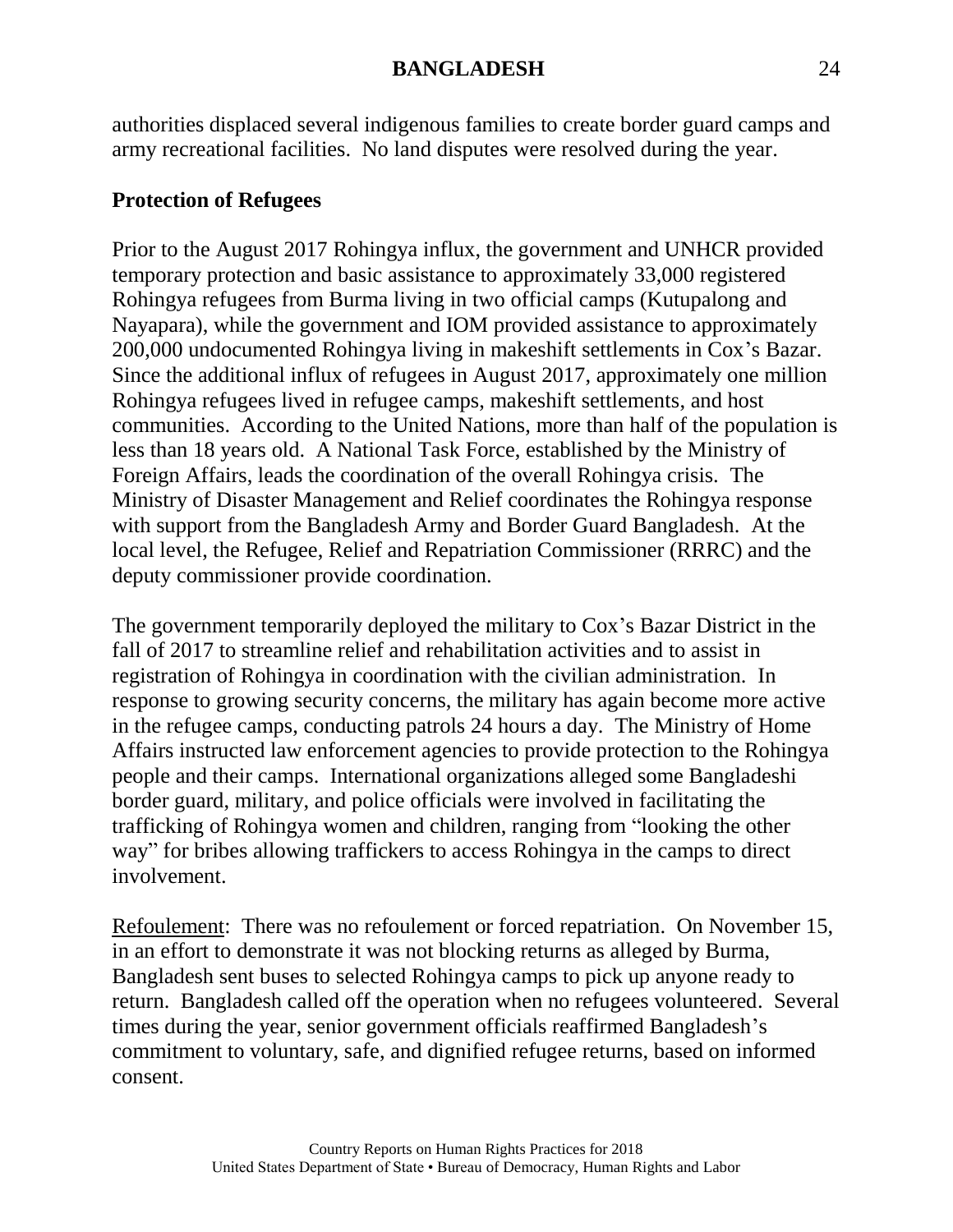Access to Asylum: The law does not provide for granting asylum or refugee status, nor has the government established a formal system for providing protection to refugees. The government provided significant protection and assistance to Rohingya resident in the country. The government cooperated with UNHCR to provide temporary protection and basic assistance to registered refugees resident in two official camps. After the 2017 arrival of Rohingya refugees, the government started to register the new refugees biometrically and provided identity cards with their Burmese address. The government is working jointly with UNHCR to verify Rohingya refugees and issue ID cards that replace prior cards and provide for protection of Rohingya refugees as well as better systems for accessing services and assistance. The card also affirms the government's commitment against forced returns to Burma. Despite this documentation system, the lack of formal refugee status for Rohingya and clear legal reporting mechanisms in the camps impeded their access to the justice system, leading to underreporting of cases of abuse and exploitation and impunity for traffickers.

Freedom of Movement: There continued to be restrictions on Rohingyas' freedom of movement. According to the 1993 memorandum of understanding between Bangladesh and UNHCR, registered Rohingya refugees are not permitted to move outside of the two camps. After the August 2017 influx, police set up checkpoints on the roads to restrict Rohingya travel beyond the Ukhia and Tefnaf subdistricts.

Many camp authorities have introduced curfews and law enforcement patrols, particularly at night, in response to reported concerns about violent attacks, abductions, or kidnappings in the camps.

Employment: The government did not formally authorize Rohingya refugees living in the country to work locally, although it allowed limited cash-for-work schemes for Rohingya to perform construction and maintenance tasks within the camps. Despite their movement restrictions, some refugees worked illegally as manual laborers in the informal economy. Undocumented Rohingya also worked illegally, mostly in day-labor jobs.

Access to Basic Services: The rapid increase in the population has occurred has strained services both inside and outside of the designated camps and makeshift settlements. The UN-led Inter Sector Coordination Group (ISCG) coordinates the multitude of actors and agencies providing basic services to the Rohingya. Nonetheless, according to the ISCG, refugees lived in congested sites that were poorly equipped to handle the monsoon rains and cyclone seasons. While agencies have responded with significant efforts to move those most vulnerable, the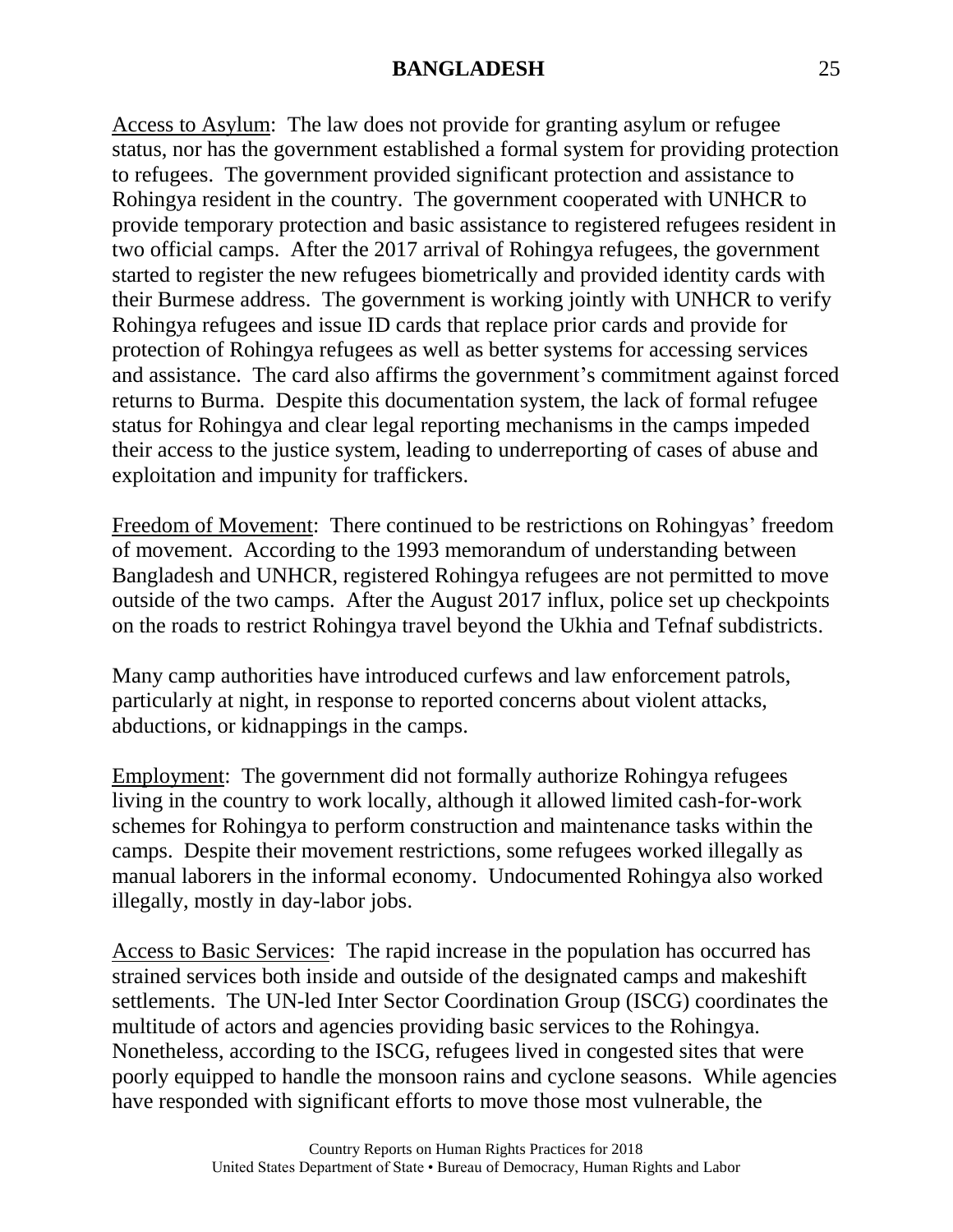shortage of land remains a central issue that hinders the ability of Rohingya to have access to basic services.

Public education, while mandatory as of 2010 through fifth grade throughout the country, remained a significant challenge for those children residing in the refugee camps and makeshift settlements. According to the ISCG, the education response since 2017 has focused on the provision of preprimary and primary education for refugee girls and boys and by September had reached a total of 139,444 children. There remained a significant gap for preprimary and primary-age children in the camps as well as inadequate coverage of adolescents between 15 to 24 years of age.

Government authorities did not allow registered or unregistered Rohingya formal and regular access to public health care. The health sector maintained information about all of the health facilities within the camps and the surrounding areas. There were 278 functional facilities known to the health sector, with a further 37 planned or under construction. Based on the data available, overall coverage met the minimum requirements.

## **Stateless Persons**

The Rohingya in the country were legally or in fact stateless. They could not acquire citizenship, nor does the government of Burma recognize them as citizens.

# **Section 3. Freedom to Participate in the Political Process**

The constitution provides citizens the ability to choose their government in free and fair periodic elections held by secret ballot and based on universal and equal suffrage.

# **Elections and Political Participation**

Recent Elections: Prime Minister Sheikh Hasina and her Awami League party won a third consecutive five-year term in an improbably lopsided December parliamentary election that was not considered free, fair, and credible and was marred by irregularities, including ballot-box stuffing and intimidation of opposition polling agents and voters. With more than 80 percent of the vote, the AL and its electoral allies won 288 of 300 directly elected seats, while the main opposition Bangladesh Nationalist Party (BNP) and its allies won only seven. During the campaign leading to the election, there were credible reports of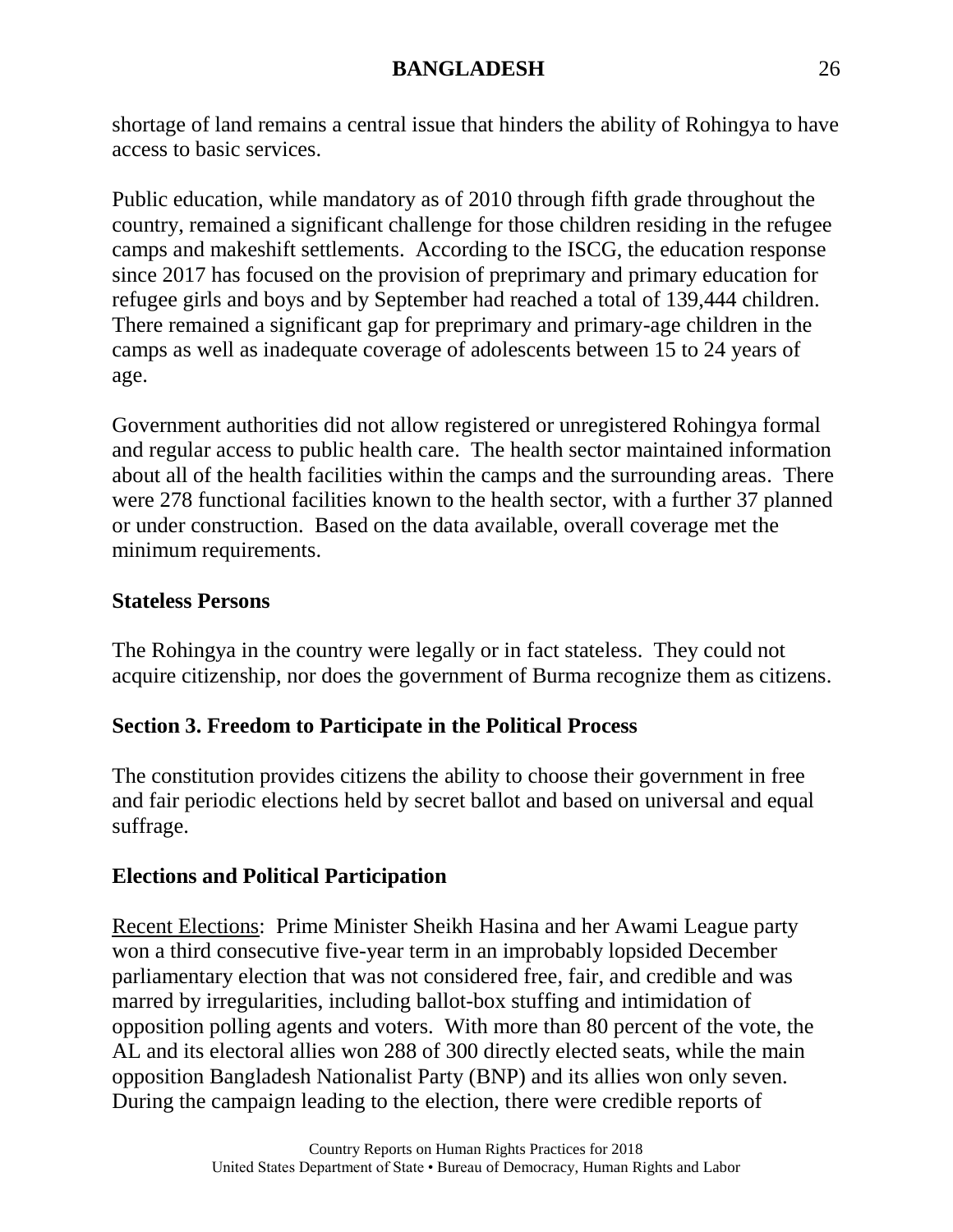harassment, intimidation, arbitrary arrests, and violence that made it difficult for many opposition candidates and their supporters to meet, hold rallies, and campaign freely. According to data assembled by the NGO Democracy International, there were 1,324 acts of violence against the opposition BNP and its political allies and 211 acts of violence against the ruling AL and its allies during the month prior to the election.

The government did not grant credentials and issue visas within the timeframe necessary to conduct a credible international monitoring mission to the majority of international election monitors from the Asian Network for Free Elections (ANFREL). ANFREL issued a statement on December 23 noting that as of December 21, the government granted accreditation to 13 of 32 applications submitted, and due to significant delays in the accreditation approval by the EC and the ministries of Home Affairs and Foreign Affairs, it was forced to terminate its observation mission on December 22. Only seven of the 22 Election Working Group NGOs were approved by the Home Ministry, NGO Affairs Bureau, and the EC to conduct domestic election observation.

City elections held during the year in Khulna, Gazipur, Barisal, Rajshahi, and Sylhet were similarly characterized by credible reports of harassment, arrests, intimidation, and violence against opposition candidates and their supporters, as well as election-day rigging, fraud, and irregularities. The ruling AL party won four of the five elections and narrowly lost the contest in Sylhet to the BNP.

Political Parties and Political Participation: The government mobilized law enforcement resources to level civil and criminal charges against opposition party leaders. BNP leader Khaleda Zia was convicted and imprisoned on February 8 based on corruption charges filed under a nonpartisan caretaker government in 2008. She was unable to take advantage of bail awarded in this case pending appeal because of more than two dozen other charges filed against her in recent years by the government. Police implicated approximately 435,000 BNP members in criminal charges in the run-up to the national election and detained many of the accused. Human rights observers claimed many of these charges were politically motivated.

The 86 criminal charges filed by the government against BNP Secretary General Mirza Fakhrul Islam Alamgir in the previous years remained unresolved. Alamgir remained free on bail. The charges involved attacks on police, burning buses, and throwing bombs. Other opposition activists faced criminal charges. Jamaat leaders and members could not exercise their constitutional freedoms of speech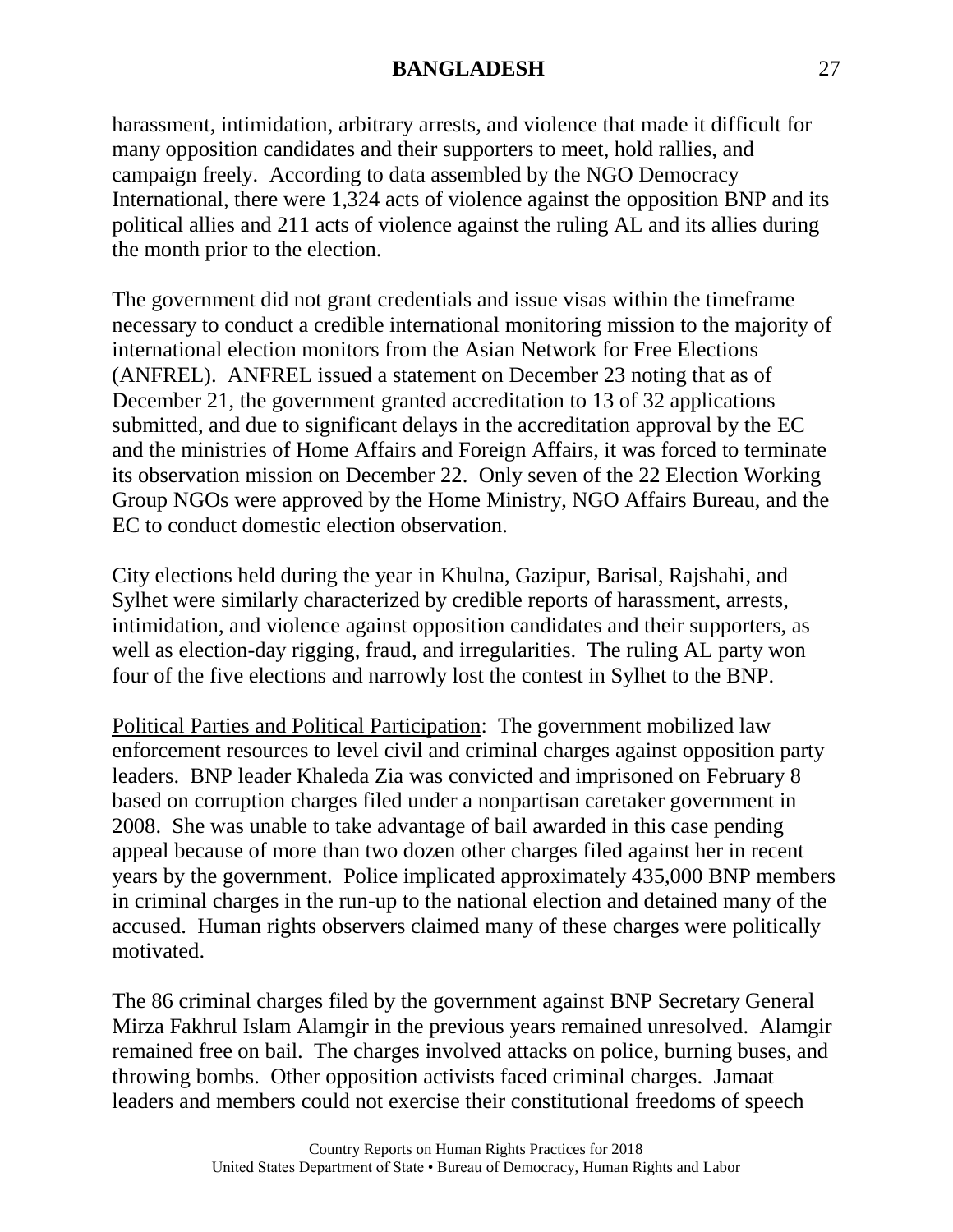and assembly because of harassment by law enforcement. Although Jamaat has been deregistered as a political party by the government, prohibiting candidates from seeking office under the Jamaat name, the fundamental constitutional rights of speech and assembly of its leaders and members continued to be violated. Media outlets deemed critical of the government and the AL were subjected to government intimidation and cuts in advertising revenue, and they practiced some self-censorship to avoid adverse responses from the government. AL-affiliated organizations (such as the BCL student wing) reportedly carried out violence and intimidation around the country with impunity, including against individuals affiliated with opposition groups.

In some instances the government interfered with the right of opposition parties to organize public functions and restricted the broadcasting of opposition political events. While Jamaat's appeal of a 2012 High Court decision canceling the party's registration remained pending with the Appellate Division of the Supreme Court, the EC issued a notification deregistering Jamaat on October 28, disqualifying the organization from participating in the national election.

Participation of Women and Minorities: No laws limit participation of women or members of minorities in the political process, and they did participate. In July parliament amended the constitution to extend by 25 more years a provision that reserves 50 seats for women in parliament. These female parliamentarians are nominated by the 300 directly elected parliamentarians. The seats reserved for women are distributed among parties proportionately to their parliamentary representation.

## **Section 4. Corruption and Lack of Transparency in Government**

The law provides criminal penalties for corruption by officials, but the government did not implement the law effectively, and officials frequently engaged in corrupt practices with impunity.

Corruption: Corruption remained a serious problem. According to a 2018 survey by Transparency International Bangladesh (TIB), law enforcement agencies were the most corrupt of 18 government departments and sectors providing services to the people. The Department of Immigration and Passports and the Bangladesh Road Transport Authority were deemed the second and third most corrupt, TIB said in its survey report published on August 30. These sectors were followed, among others, by the services related to judiciary, land, education, health, agriculture, power, gas, local government institutions, insurance companies, and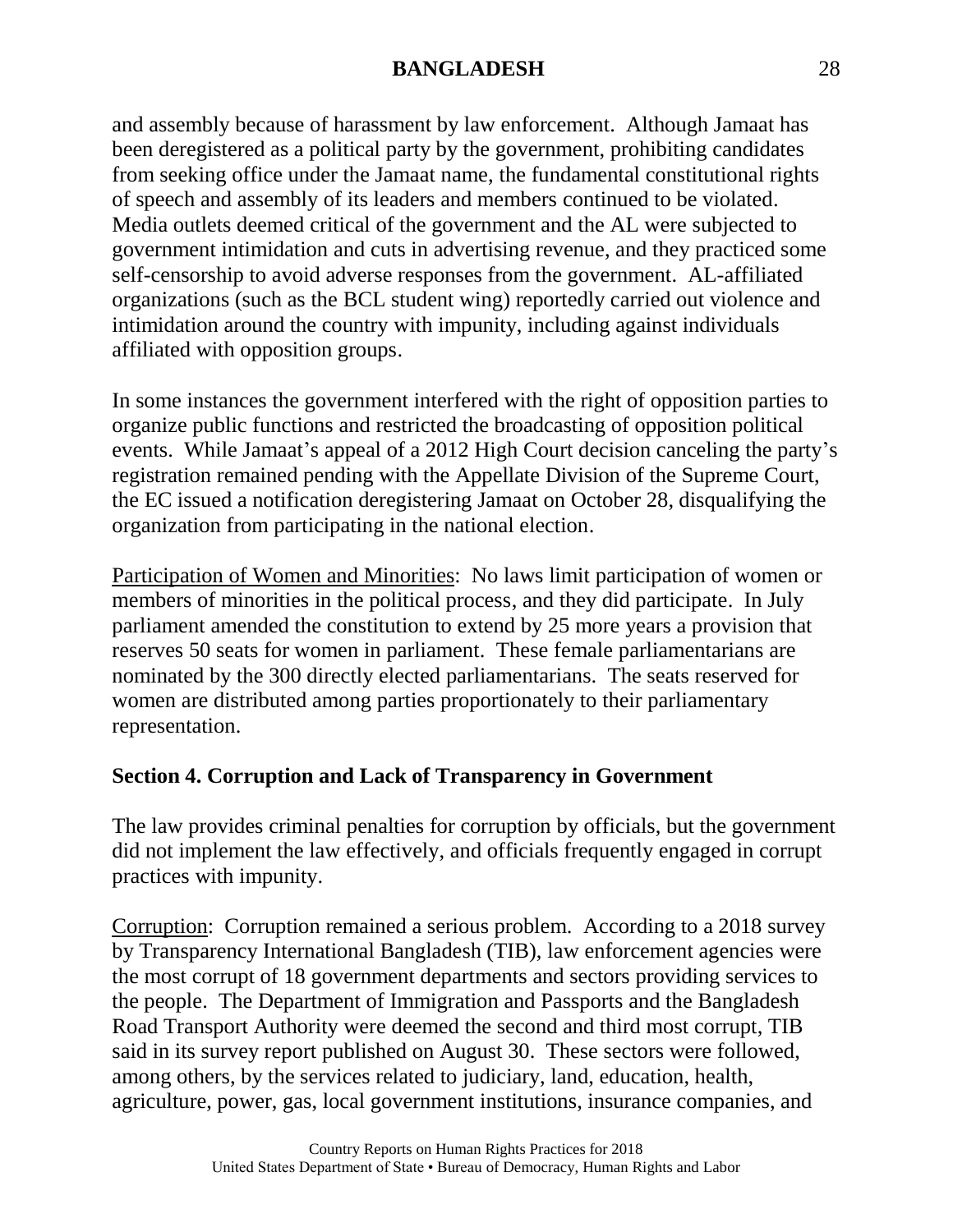taxes and duties. Overall, 66.5 percent of the households surveyed by TIB fell victim to corruption, the report said.

On August 20, the cabinet approved a law prohibiting the arrest of any public servant by the Anti-Corruption Commission (ACC) without permission from the government. Campaigners for good governance and transparency decried the provision saying it aimed to shield corrupt officials and clip the wings of the ACC. The law still needed parliamentary approval and presidential assent to become effective.

According to ACC data, 180 of the 2,476 cases on trial were resolved (brought to completion) from January through October. Of these 110 resulted in conviction and 70 resulted in acquittal. Approximately 2,800 cases remained pending with the ACC through October.

In 2017 the ACC introduced a hotline to receive corruption complaints. The call center received 75,000 calls in the first seven days and approximately 500,000 through May 2018. Most of the complaints implicated government land offices, hospitals, railway and road transportation authorities, schools, and utility services in corruption.

From January 2016 to April, the ACC filed more than 100 cases against 759 government employees. The accused included employees to the level of Joint Secretary. The ACC filed a charge sheet or criminal complaint against 83 government employees from January to April. It filed charge sheets against 288 government employees in 2017 and 399 government employees in 2016, according to a *Daily Ittefaq* report.

According to its strategic plan for the year, the ACC formed 25 teams to monitor and investigate corruption in different government offices. The ACC also formed an intelligence unit so it could launch an effective campaign against corruption.

In some cases the government allegedly used the ACC as a political tool, including having the ACC launch or threaten inquiries into the activities of some businesspeople, newspaper owners, opposition political activists, and civil society members for criticizing the government. In 2017 the Supreme Court rebuked the ACC for maintaining a "pick and choose" policy with regard to pursuing corruption allegations against politically connected individuals.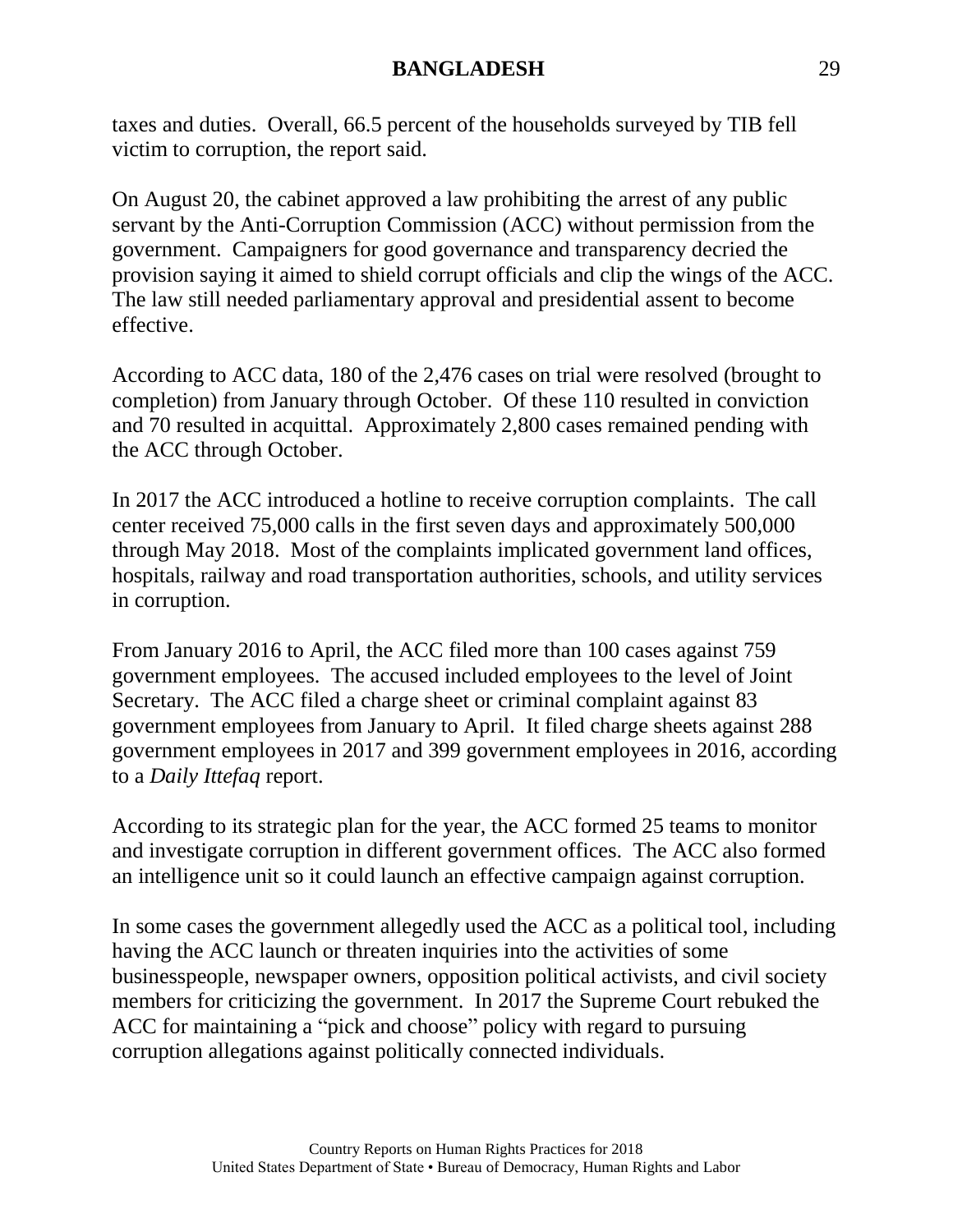The government took steps to address widespread police corruption through continued expansion of its community-policing program and through training.

Financial Disclosure: The law requires candidates for parliament to file statements of personal wealth with the EC. The law does not require income and asset disclosure by officials.

## **Section 5. Governmental Attitude Regarding International and Nongovernmental Investigation of Alleged Abuses of Human Rights**

A number of domestic and international human rights groups generally operated with some government restrictions, investigating and publishing their findings on human rights cases. Government officials were rarely cooperative and responsive to their views.

Although human rights groups often sharply criticized the government, they also practiced some self-censorship. Observers commented on the diminished strength of civil society, exacerbated by threats from extremists and an increasingly entrenched leading political party. Even civil society members affiliated with the ruling party reported receiving threats of arrest from the security forces for public criticism of government policies.

The government continued to restrict the funding and operations of the human rights organization Odhikar. Although the ACC dropped a case against Odhikar in 2016, Odhikar representatives continued to report harassment by government officials and security forces, including disruption of their planned events. On June 6, Special Branch (SB) officers entered Odhikar offices demanding information on the organization's activities. SB also requested the mobile phone numbers of the organization's officers. On June 25, SB officers entered Odhikar offices again demanding information on the organization's president. Family members and Odhikar staff reported additional harassment and claimed security officers constantly monitored their telephone calls, emails, and movements.

The government required all NGOs, including religious organizations, to register with the Ministry of Social Welfare. Local and international NGOs working on sensitive topics or groups, such as religious issues, human rights, indigenous peoples, LGBTI communities, Rohingya refugees, or worker rights, faced both formal and informal governmental restrictions. Some of these groups claimed intelligence agencies monitored them. The government sometimes restricted international NGOs' ability to operate through delays in project registration, cease-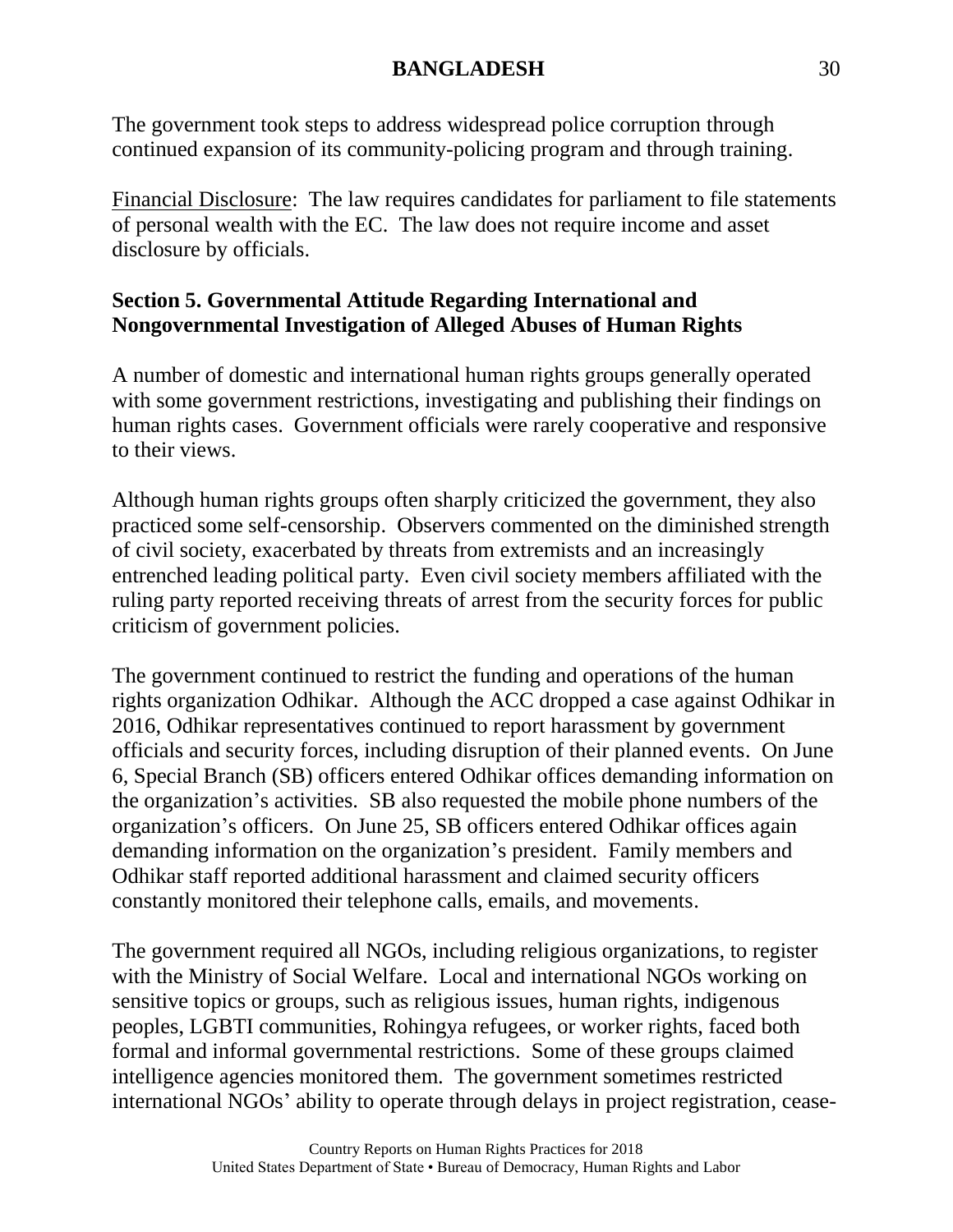and-desist letters, and visa refusals. Some civil society members reported repeated audits by the National Board of Revenue in contrast with most citizens, who were almost never audited.

Numerous NGOs entered Bangladesh in response to the August 2017 Rohingya influx. During the year the NGO Affairs Bureau imposed restrictions on 41 NGOs related to the Rohingya relief effort. The 41 NGOs were permitted to finish ongoing projects, but they were denied the ability to commence new projects. The government did not disclose the names of the NGOs, nor did the government state why restrictions were imposed on the NGOs.

The Foreign Donations (Voluntary Activities) Regulation Act restricts foreign funding of NGOs and includes punitive provisions for those NGOs that make "derogatory" comments regarding the constitution of the country, its founding history, or constitutional bodies (that is, government institutions and leaders).

The United Nations or Other International Bodies: The government had not responded to a UN Working Group on Enforced Disappearances request to visit the country.

Government Human Rights Bodies: The National Human Rights Commission (NHRC) has seven members, including five honorary positions. Observers noted the NHRC's small government support staff was inadequate and underfunded, limiting the commission's effectiveness and independence. The NHRC's primary activity was educating the public about human rights and advising the government on key human rights issues.

## **Section 6. Discrimination, Societal Abuses, and Trafficking in Persons**

### **Women**

Rape and Domestic Violence: The law prohibits rape of a female by a male and physical spousal abuse, but the law excludes marital rape if the female is older than 13. Rape can be punished by life imprisonment or the death penalty.

There were reports of sexual violence with impunity. On August 17, police freed Awami League official Mohammed al-Helal four hours after he was arrested on charges of raping an 18-year-old girl in her home in Sherpur Upazila in 2017. Responding to the victim's cries for help, locals restrained Helal and handed him over to police. When the victim's family tried to file a case against Helal, Officer-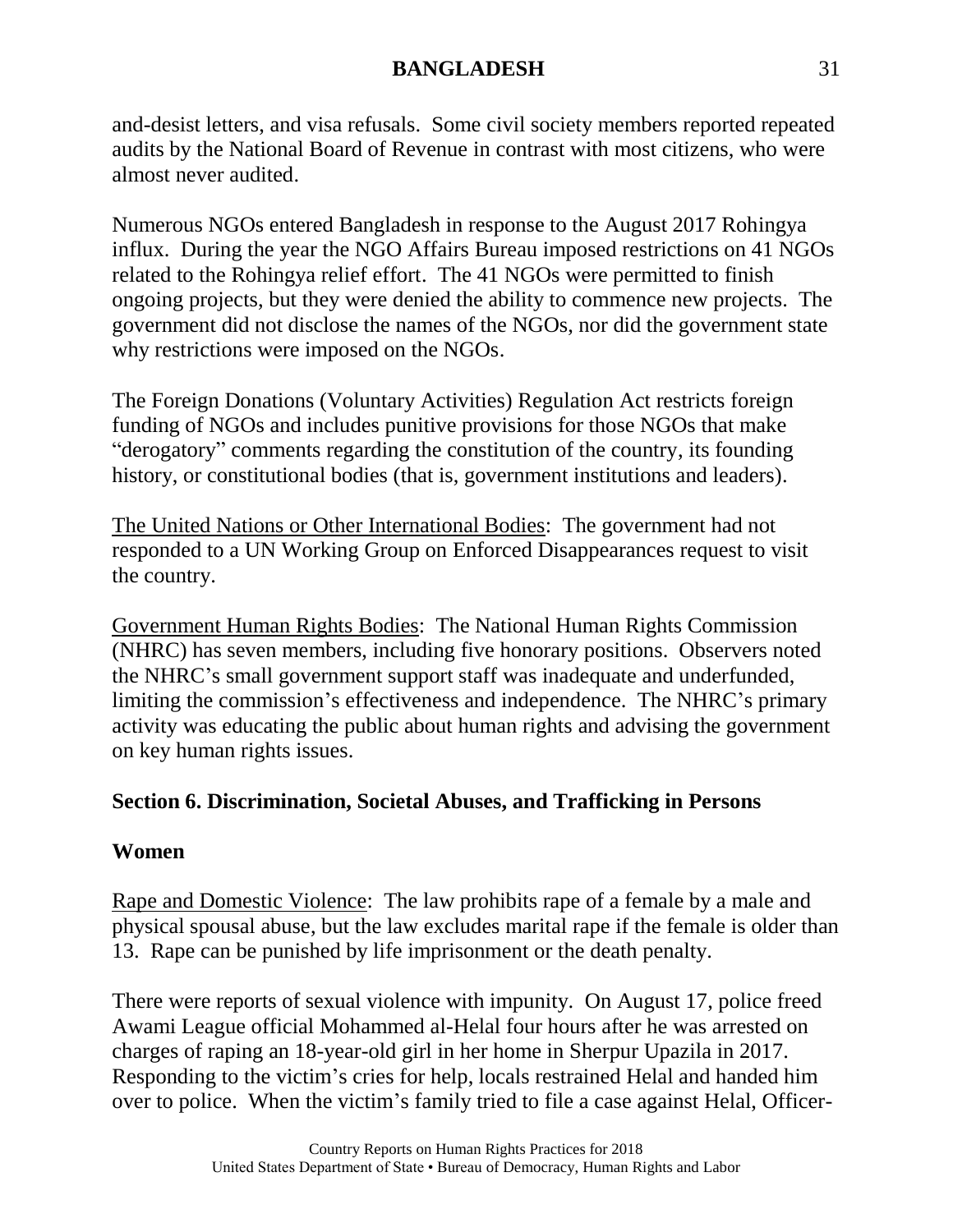in-Charge Khan Mohammed Erfan refused to file the case. Helal attempted to give the victim's mother 18,000 BDT (\$211) to refrain from pursuing a case against him. The victim's family then filed a case against Helal with the Borga Women and Children Repression Prevention Tribunal-2 in 2017. In July the Borga Women and Children Repression Prevention Tribunal-2 issued an arrest warrant for Helal. Helal was taken into custody but was freed later, on technical grounds.

According to human rights monitors, many victims did not report rapes due to lack of access to legal services, social stigma, fear of further harassment, and the legal requirement to furnish witnesses.

In April the High Court released a 16-point guideline on the handling of rape cases by law enforcement personnel and other parties to the matter. The guidelines came in response to a 2015 writ petition following complaints of delays in recording rape cases. According to the guidelines, the Officer-in-Charge (OC) of a police station must record any information relating to rape or sexual assault irrespective of the place of occurrence. Chemical/DNA tests are required to be conducted within 48 hours from when the incident was reported. The High Court guidelines also stipulated every police station must have a female police officer available to victims of rape or sexual assault during the recording of the case by the duty officer. The statements of the victim are required to be recorded in the presence of a lawyer a social worker or protection officer, or any other individual the victim deems appropriate. Victims with disabilities should be provided with governmentsupported interpretation services, if necessary, and the investigating officer along with a female police officer should escort the victim to a timely medical examination.

Other Harmful Traditional Practices: Some NGOs reported violence against women related to disputes over dowries. From January through September, HRSS documented 35 women killed and an additional 41 women injured as a result of dowry-related violence.

On March 6, Rima Begum died at Ujirpur Health Complex after sustaining injuries from dowry-related violence by her husband. Begum's brother, Arif, said during his sister's one and a half year marriage to her husband, Shipon Howlader, Begum was often subjected to violence by Howlader and his parents for insufficient dowry. Begum's father, Akkel Ali, filed a case with the Ujirpur Police Station against Howlader and his parents for the death of his daughter.

On September 16, parliament, in an apparent bid to stop abuse of the 1980 Dowry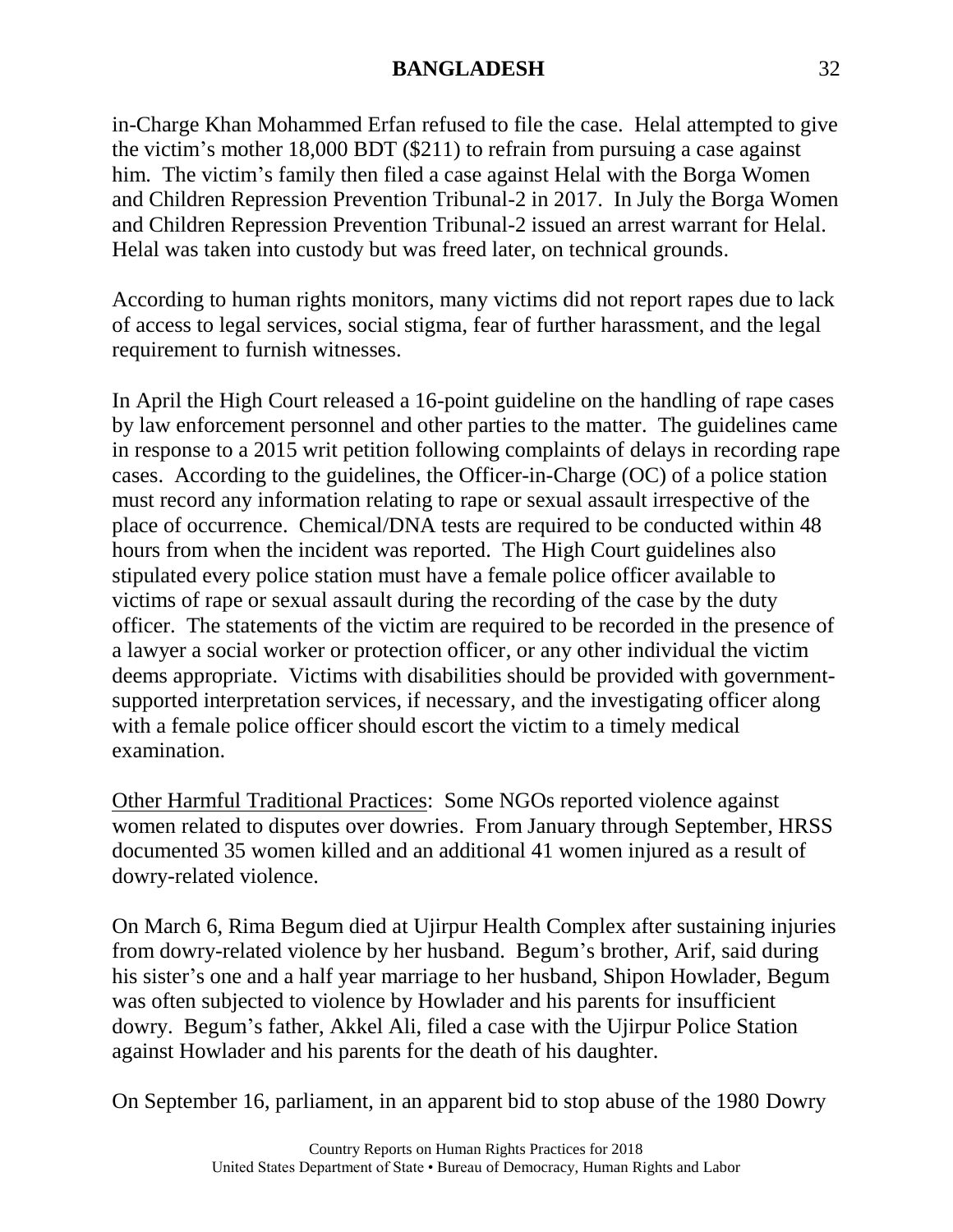Prohibition Act, adopted the Dowry Prohibition Act of 2018 incorporating new provisions and rearranging some of the provisions in the original law. The new law contains provisions that have imposed a maximum five years' imprisonment or a fine of 50,000 BDT (approximately \$590) or both for the filing of a false charge under the law. Anyone demanding dowry will be imprisoned for one to five years, or fined 50,000 BDT (approximately \$590), or will face both punishments, according to the new law.

A Supreme Court Appellate Division ruling allows the use of "fatwas" (religious edicts) only to settle religious matters; fatwas may not be invoked to justify punishment, nor may they supersede secular law. Islamic tradition dictates only those religious scholars with expertise in Islamic law may declare a fatwa. Despite these restrictions village religious leaders sometimes made such declarations. The declarations resulted in extrajudicial punishments, often against women, for perceived moral transgressions.

Incidents of vigilantism against women occurred, sometimes led by religious leaders enforcing fatwas. The incidents included whipping, beating, and other forms of physical violence.

Assailants threw acid in the faces of victims--usually women--leaving them disfigured and often blind. Acid attacks were often related to a woman's refusal to accept a marriage proposal or were related to land disputes. From January through September, HRSS documented 13 incidents of acid violence against women.

The law seeks to control the availability of acid and reduce acid-related violence directed toward women, but lack of awareness of the law and poor enforcement limited its effect. The Commerce Ministry restricted acid sales to buyers registered with relevant trade organizations.

On February 4, Sujan Chandra Paul and Arjun Chandra Paul, along with two other assailants, threw acid on the newlywed Jharna Rani, while she was riding on a motorcycle in Baliadangi Upazila with her husband, causing severe burns to her. The Paul family had proposed the marriage of their sister to Rani's husband, Dilip Kumar, who refused. Rani's father filed a case with the Baliadangi Police Station against the suspects for the attack on Rani. The charges against the assailants were pending at the end of the year.

Sexual Harassment: Although sexual harassment is prohibited by a 2009 High Court guideline, a 2016 Bangladesh National Woman Lawyers' Association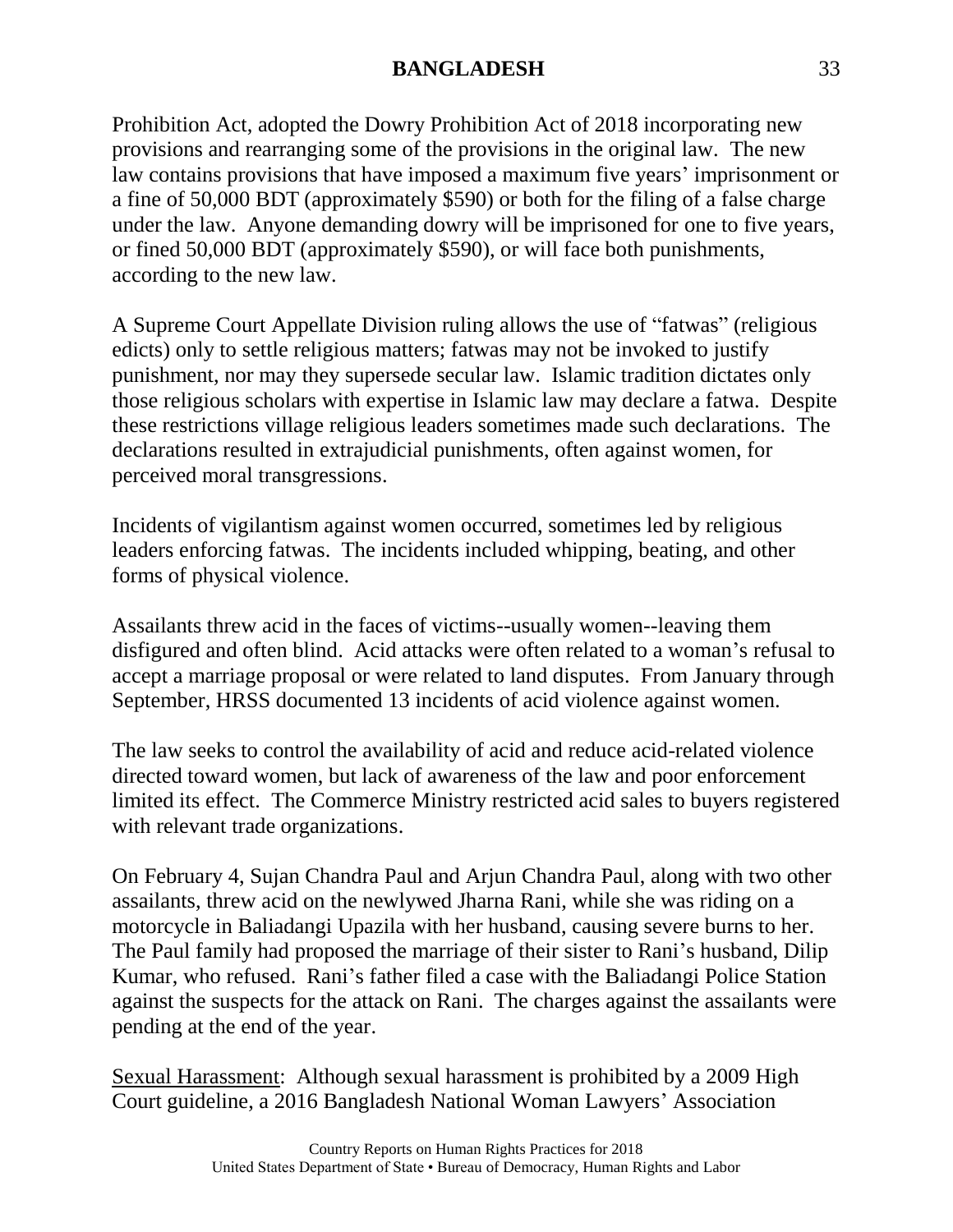(BNWLA) document noted harassment remained a problem and monitoring and enforcement of the guidelines were poor, which sometimes prevented girls from attending school or work.

Coercion in Population Control: There were no reports of coerced abortion or involuntary sterilization.

Discrimination: The constitution declares all citizens equal before the law with entitlement to equal protection of the law. It also explicitly recognizes the equal rights of women to those of men "in all spheres of the state and of public life." According to human rights NGOs, the government did not always enforce the constitution or the laws pertaining to gender equality effectively. Women do not enjoy the same legal status and rights as men in family, property, and inheritance law. Under traditional Islamic inheritance law, daughters inherit only half of what sons do. Under Hindu inheritance law, a widow's rights to her deceased husband's property are limited to her lifetime and revert to the male heirs upon her death.

## **Children**

Birth Registration: Individuals are born citizens if their parents were Bangladeshi citizens, if the nationality of the parents is unknown and the child is born in Bangladeshi territory, or if their fathers or grandfathers were born in the territories now part of the country. If a person qualifies for citizenship through ancestry, the father or grandfather must have been a permanent resident of these territories in or after 1971. Birth registration is required to obtain a national identity card or passport.

Education: Education is free and compulsory through fifth grade by law, and the government offered subsidies to parents to keep girls in class through 10th grade. Despite free classes, teacher fees, books, and uniforms remained prohibitively costly for many families, and the government distributed hundreds of millions of free textbooks to increase access to education. Enrollments in primary schools showed gender parity, but completion rates fell in secondary school, with more boys than girls completing that level. Early and forced marriage was a factor in girls' attrition from secondary school.

Child Abuse: Many forms of child abuse, including sexual abuse, physical and humiliating punishment, child abandonment, kidnapping, and trafficking, continued to be serious and widespread problems. Children were vulnerable to abuse in all settings: home, community, school, residential institutions, and the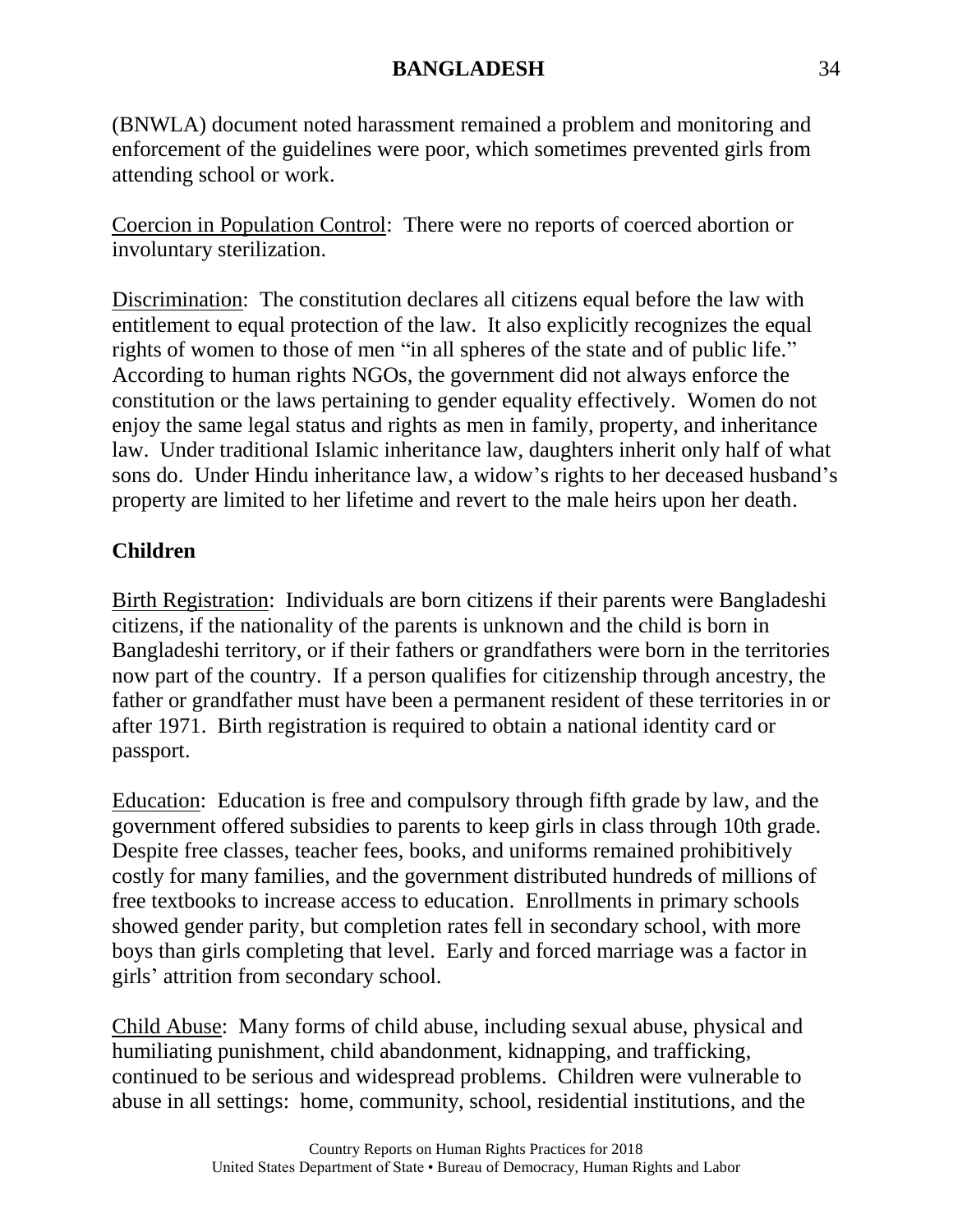workplace. In 2016 the government, with support from UNICEF, launched "Child Helpline--1098," a free telephone service designed to help children facing violence, abuse, and exploitation.

On August 4, Supreme Court Chief Justice Syed Mahmud Hossain expressed frustration with 75 judges of 69 juvenile courts across the country for keeping more than 21,500 juvenile cases pending, including 614 cases pending for more than five years. The Children Act of 2013 calls for opening child friendly courts across the country.

Despite advances, including establishing a monitoring agency in the Ministry of Home Affairs, trafficking of children and inadequate care and protection for survivors of trafficking continued to be problems. Child labor and abuse at the workplace remained problems in certain industries, mostly in the informal sector, and child domestic workers were vulnerable to all forms of abuse at their informal workplaces.

Early and Forced Marriage: The legal age of marriage is 18 for women and 21 for men. In 2017 parliament passed the Child Marriage Restraint Act, which includes a provision for marriages of women and men at any age in "special circumstances." The government ignored the recommendations and concerns raised by child rights organizations, human rights organizations, and development partners concerning this act. In 2017 the High Court ruled that the government should explain why the provision allowing the marriage of a minor should not be declared illegal in response to a writ petition filed by BNWLA. BNWLA's petition argued the Muslim Family Law describes marriage as a "contract," and a minor could not be a party to a contract.

In June, Abhaynagar subdistrict officials stopped the underage marriage of 15 year-old Bonna Roy. Officials and police officers arrived at the fiance's family's home shortly before the ceremony after receiving an anonymous tip. The fiance fled the scene. The fiance's father was arrested and subsequently released on bail. Roy was returned to her parents.

According to government data, 52 per cent of girls were victims of child marriage in 2011. UNICEF's 2018 report estimated this figure at 59 per cent. The secretary of the Ministry of Women and Children's Affairs disagreed with UNICEF's findings and claimed to the *Prothom Alo* newspaper the rate of child marriages fell significantly in the country during the year. According to the UNICEF report, child marriage prevalence has fallen by 15 percent globally, whereas the rate of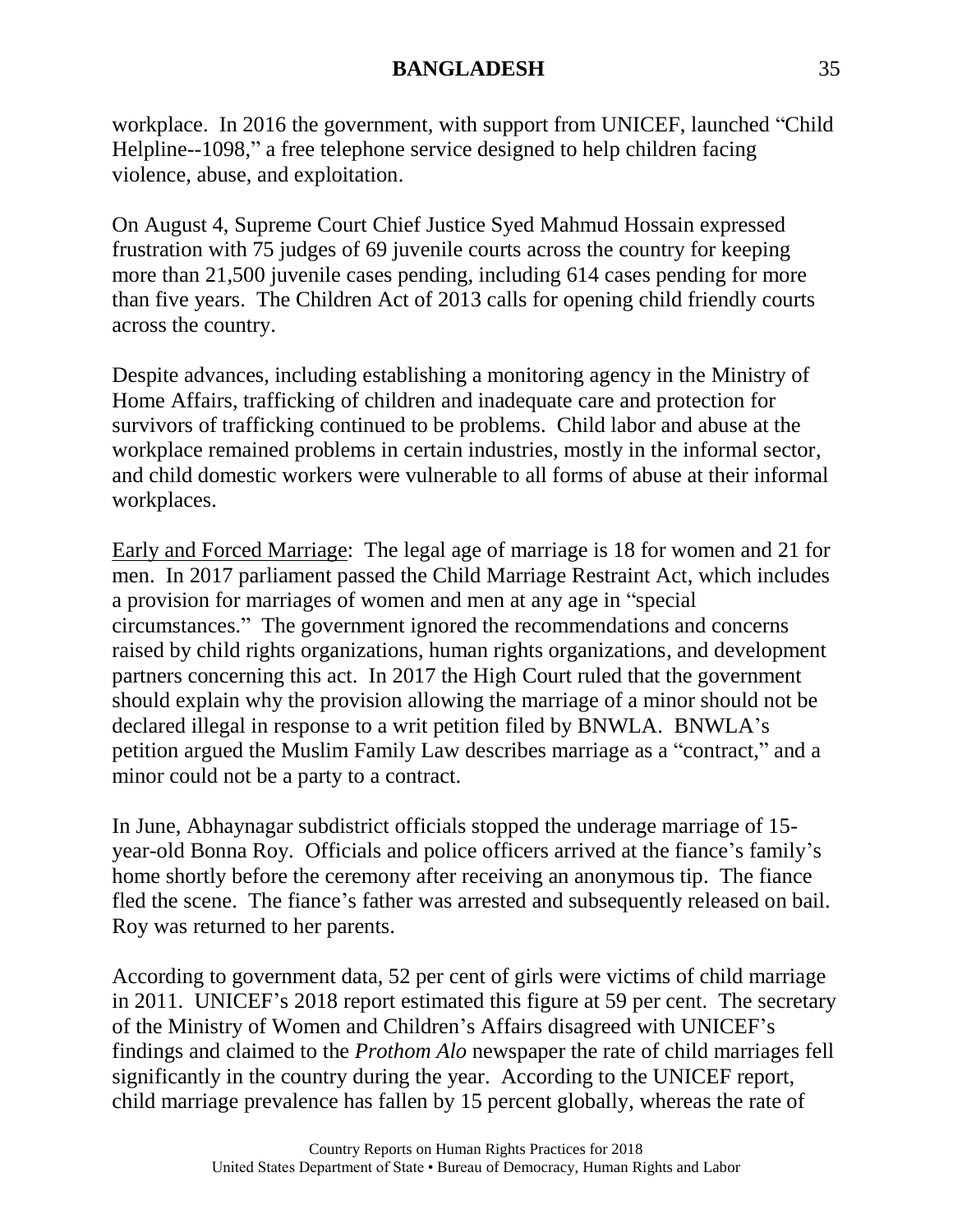decrease in South Asia was 30 percent.

In an effort to reduce early and forced marriages, the government offered stipends for girls' school expenses beyond the compulsory fifth-grade level. The government and NGOs conducted workshops and public events to teach parents the importance of their daughters waiting until age 18 before marrying.

Sexual Exploitation of Children: The penalty for sexual exploitation of children is 10 years' to life imprisonment. Child pornography and the selling or distributing of such material is prohibited.

Displaced Children: See section 2.d.

International Child Abductions: The country is not a party to the 1980 Hague Convention on the Civil Aspects of International Child Abduction. See the Department of State's *Annual Report on International Parental Child Abduction* at [https://travel.state.gov/content/travel/en/International-Parental-Child-](https://travel.state.gov/content/travel/en/International-Parental-Child-Abduction/for-providers/legal-reports-and-data.html)[Abduction/for-providers/legal-reports-and-data.html.](https://travel.state.gov/content/travel/en/International-Parental-Child-Abduction/for-providers/legal-reports-and-data.html)

### **Anti-Semitism**

There was no Jewish community in the country, but politicians and imams reportedly used anti-Semitic statements to gain support from their constituencies.

### **Trafficking in Persons**

See the State Department's *Trafficking in Persons Report* at [www.state.gov/j/tip/rls/tiprpt/.](http://www.state.gov/j/tip/rls/tiprpt/)

### **Persons with Disabilities**

The law provides for equal treatment and freedom from discrimination for persons with disabilities, but the government did not effectively enforce these provisions.

Although the law requires physical structures be made accessible to those with disabilities, the government did not implement the law effectively. The law calls for the establishment of local committees to expedite implementation of the law, but most committees have not yet been activated. In many cases local authorities are not aware of their responsibilities under this law. A report prepared by several NGOs in 2016 highlighted negligence in areas such as accessibility in physical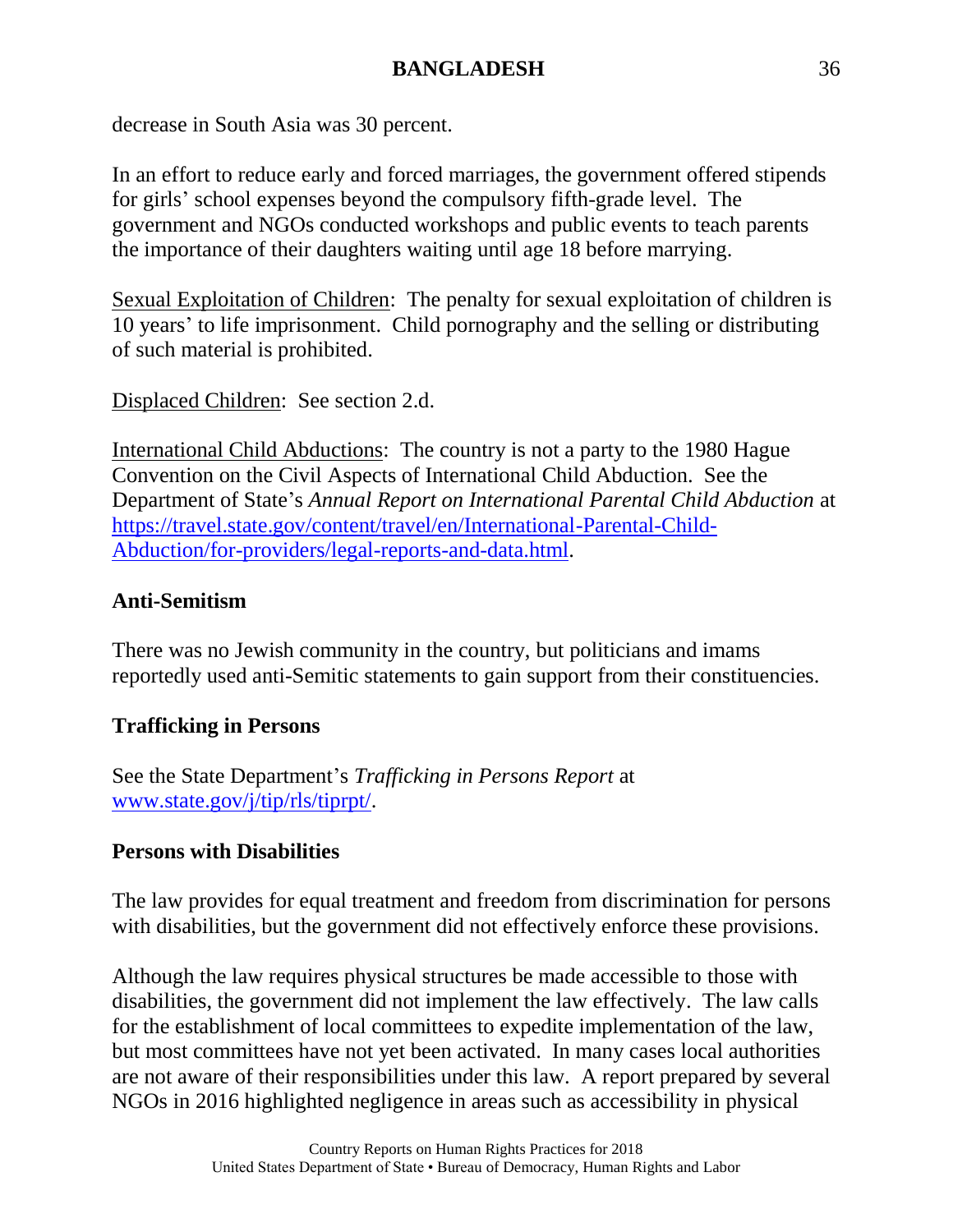structures; access to justice; rights of women with disabilities; freedom from exploitation, violence, and abuse; the right to education, health, and a decent work place; the right to employment; and political rights and representation.

The law requires persons with disabilities to register for identity cards to track their enrollment in educational institutions and access to jobs. This registration allows them to be included in voter lists, to cast votes, and to participate in elections. It states no person, organization, authority, or corporation shall discriminate against persons with disabilities and allows for fines or three years' imprisonment for giving unequal treatment for school, work, or inheritance based on disability, although implementation of the law was uneven. The law also created a 27 member National Coordination Committee charged with coordinating relevant activities among all government organizations and private bodies to fulfill the objectives of the law. Implementation of the law was slow, delaying the formation and functioning of Disability Rights and Protection Committees required by the legislation.

According to the NGO Action against Disability, 90 percent of children with disabilities did not attend public school. The government trained teachers about inclusive education and recruited disability specialists at the district level. The government also allocated stipends for students with disabilities.

The law affords persons with disabilities the same access to information rights as nondisabled persons, but family and community dynamics often influenced whether these rights were exercised.

The law identifies persons with disabilities as a priority group for governmentsponsored legal services. The Ministry of Social Welfare, the Department of Social Services, and the National Foundation for the Development of the Disabled are the government agencies responsible for protecting the rights of persons with disabilities.

The government did take official action to investigate those responsible for violence and abuses against persons with disabilities. On February 15, the Bangladesh Police arrested Amzad Ali for the rape of a girl with disabilities. Amzad lured the girl into an open field with promises of agricultural produce. Upon cries for help, the girl's sister rushed to the scene, and Amzad fled. Members of the community telephoned the Bangladesh National Help Desk. The family of the victim filed a case against Amzad under the Women and Children Repression Prevention Act.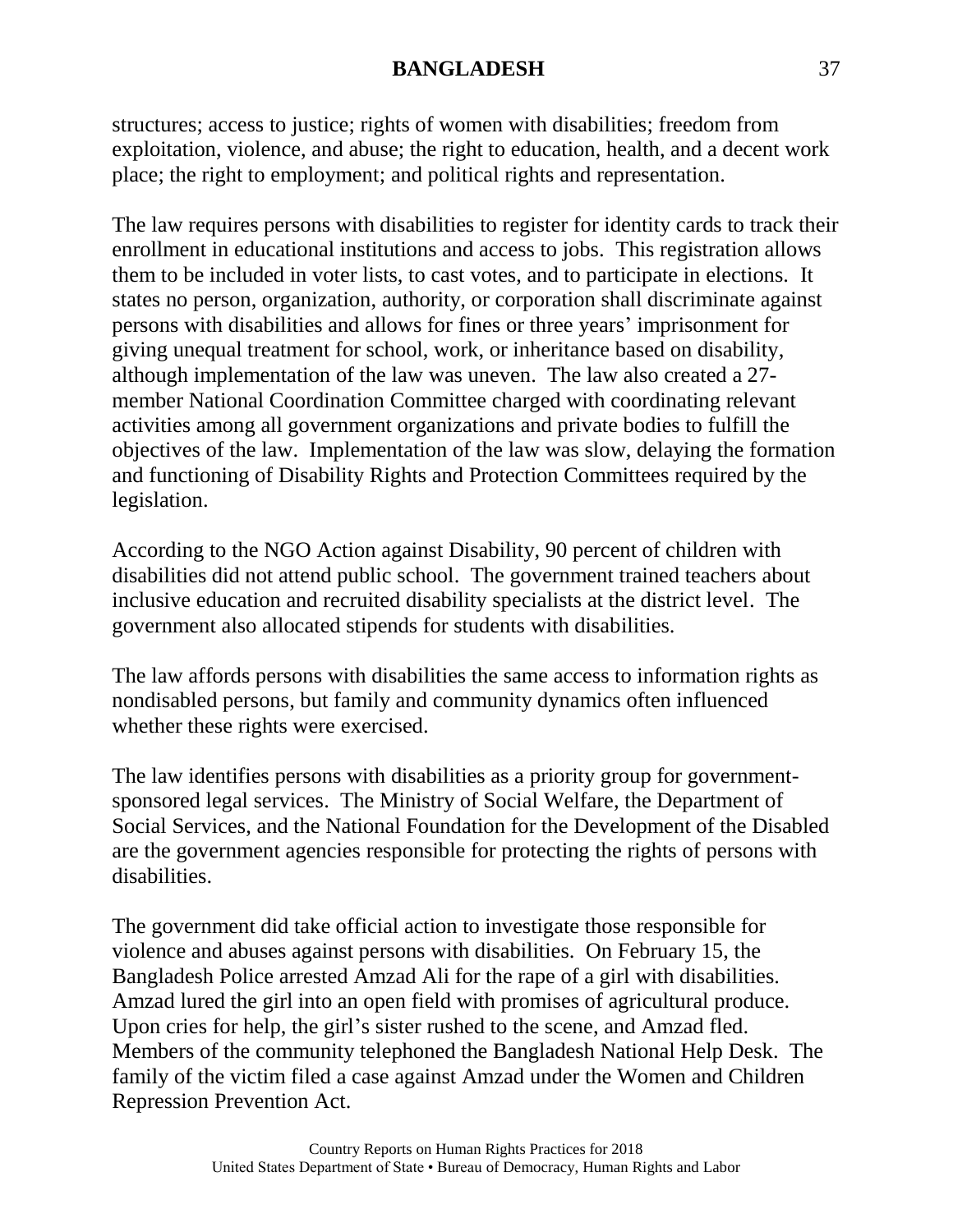On January 21, Bangladesh Police arrested the father, grandparents, and aunt for the murder of one-month old Akita Khatun. Akita was born prematurely and suffered from severe disabilities. According to Assistant Superintendent of Ishwardi Police Mohammad Johurul Haque, Akita's family did not want the burden associated with caring for a child with disabilities. The child's relatives hid her in a cabinet away from her mother. Later, police found Akita dead in the cabinet in her home. Akita's mother, Nishi Khatun, told police she was tortured by her in-laws for not birthing a male child and for Akita's disabilities. The cases against Akita's father, grandparents, and aunt remained pending.

Government facilities for treating persons with mental disabilities were inadequate. The Ministry of Health established child development centers in all public medical colleges to assess neurological disabilities. Several private initiatives existed for medical and vocational rehabilitation as well as for employment of persons with disabilities. National and international NGOs provided services and advocated for persons with disabilities. The government established 103 disability information and service centers in all 64 districts, where local authorities provided free rehabilitation services and assistive devices. The government also promoted autism research and awareness. The government inaugurated an electronic system to disburse social welfare payments, including disability allowances.

Government inaction limited the rights of persons with disabilities to participate in civic life, including accessibility in elections.

### **National/Racial/Ethnic Minorities**

There were no major attacks on religious minorities motivated by transnational violent extremism. There were, however, reports of attacks on Hindu and Buddhist property and temples for economic and political reasons. Police had not filed charges against Muslim villagers accused of vandalizing and burning approximately 30 Hindu houses in Rangpur in November 2017 in response to a rumored Facebook post demeaning Islam.

NGOs reported national origin, racial, and ethnic minorities faced discrimination. For example, some Dalits (lowest-caste Hindus) had restricted access to land, adequate housing, education, and employment.

### **Indigenous People**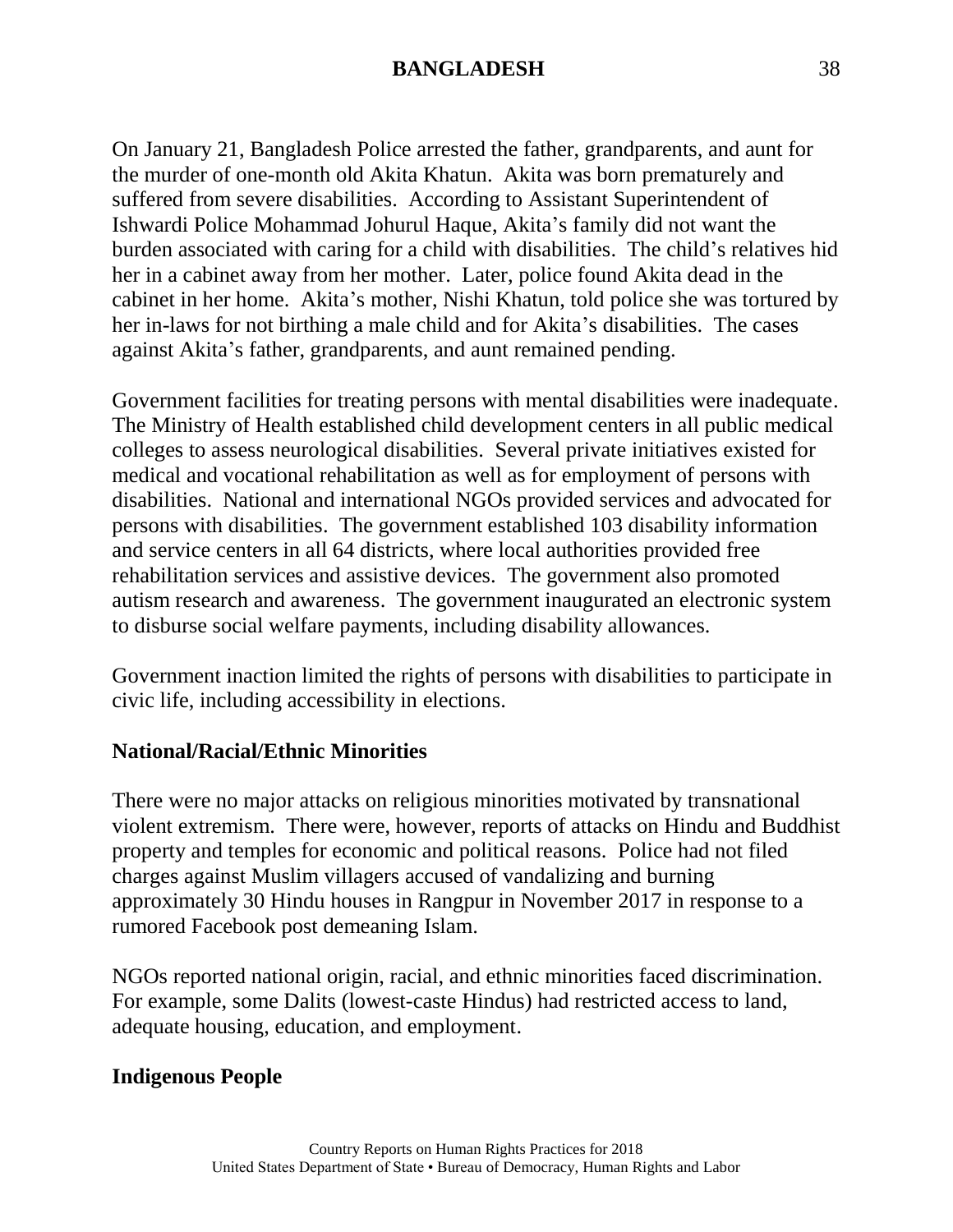The Chittagong Hill Tracts (CHT) indigenous community experienced widespread discrimination and abuse despite nationwide government quotas for participation of indigenous CHT residents in the civil service and higher education. These conditions also persisted despite provisions for local governance in the 1997 CHT Peace Accord, which had not been fully implemented. Indigenous persons from the CHT were unable to participate effectively in decisions affecting their lands due to disagreements regarding land dispute resolution procedures under the Land Commission Act.

Indigenous communities in areas other than the CHT reported the loss of land to Bengali Muslims, and indigenous peoples' advocacy groups reported continued land encroachment by Rohingya settlers from Burma. The government continued construction projects on land traditionally owned by indigenous communities in the Moulvibazar and Modhupur forest areas. According to an August 9 *Daily Star* newspaper report, the last six Marma families of Saingya Marmapara village in Bandarban moved out of the village in January because influential individuals made continued land grab attempts. In this village 42 Marma families used to live; however, most have departed at the behest of "land grabbers." According to the tribal headman, who has taken shelter at his relative's house in a neighboring village, the land and jhum crop left behind are now under the control of Jasim Uddin Mantu, Chairman of Sylvan Wye Resorts and Spa Limited.

The central government retained authority over land use. The land commission, designed to investigate and return all illegally acquired land, did not resolve any disputes during the year.

The Chakma and Marma indigenous communities, organized under different political groups, engaged in intraindigenous community violence causing dozens of deaths. According to press accounts, at least 34 members of the two indigenous groups were killed by intraindigenous community rivals from January to August. On August 18, seven individuals, including three leaders of the United Peoples' Democratic Forum (UPDF), were killed and six were injured in two attacks where firearms were used in Khagrachhari District. On May 28, three UPDF members were shot and killed as they were conducting a meeting at a private home in Baghaichhari Upazila of Rangamati District. On May 3, Shaktiman Chakma, chairman of Naniarchar Upazila Council in Rangamati and leader of Parbatya Chattagram Jana Samhati Samiti (PCJSS) (MN Larma faction), was shot and killed on his way to work. PCJSS blamed the killing on UPDF, which denied the accusation. The factional clashes between and within UPDF and PCJSS resulted mostly from the desire to establish supremacy in particular geographic areas.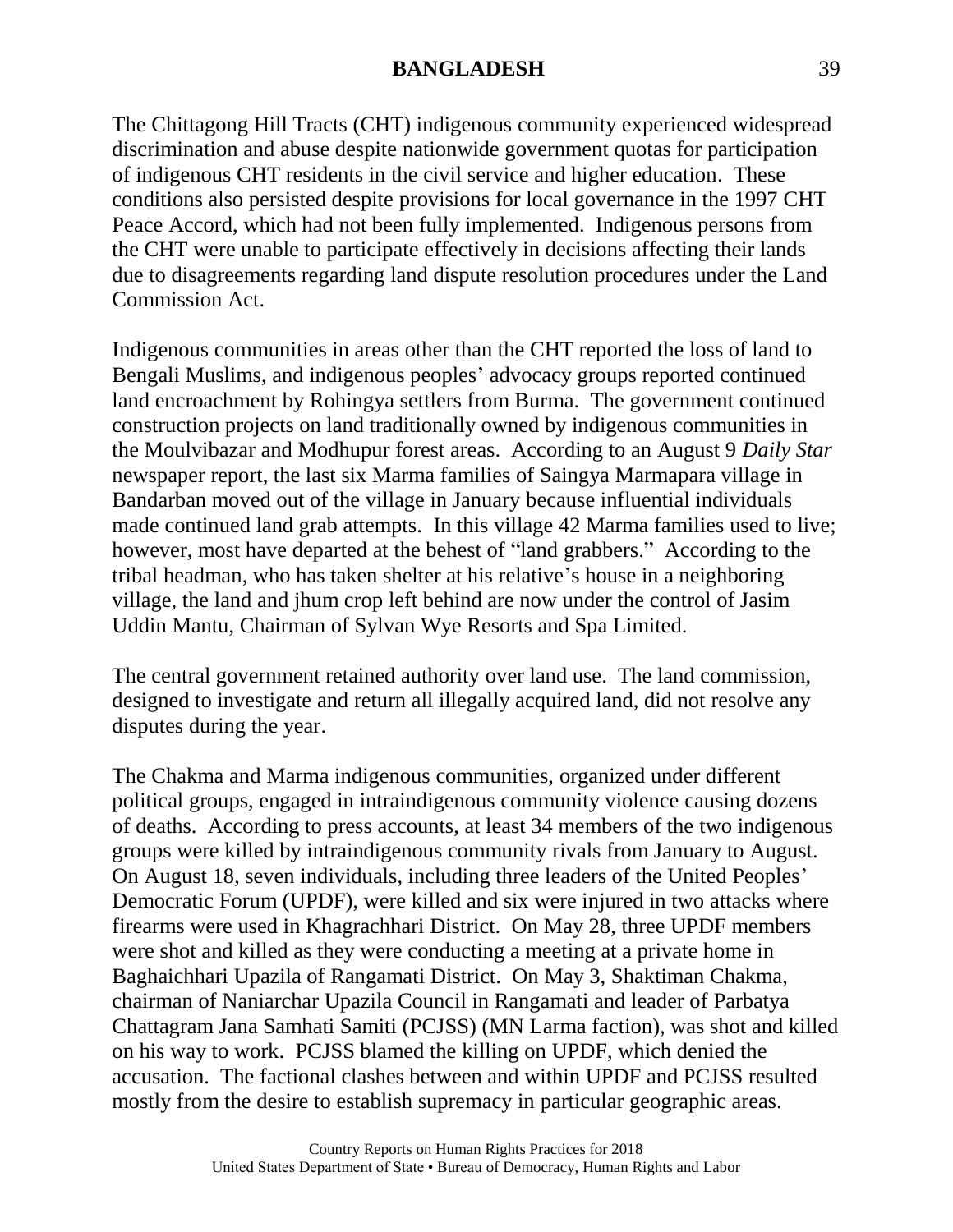Media reports said many leaders of these factions are engaged in extortion of money. Meanwhile, the deaths and violence remain unresolved.

There were reports of sexual assaults on indigenous women and children by Bengali neighbors or security personnel. According to the Kapaeeng Foundation, at least 32 indigenous women and children faced sexual assaults from January to July. Of them 11 were raped and four were killed after their rape. According to media reports, two members of the Bangladesh Border Guard (BGB) in Bandarban offered two minor girls belonging to the Tripura tribe money in exchange for a sexual favor. When the two minor girls refused, they allegedly raped the girls on August 22. The commanding officer of BGB battalion at Naikhangchhari dismissed the incident as a rumor but promised to "look into it."

Police heavily guarded the hospital where the two girls were admitted and prevented media and NGO personnel from visiting the 12- and 17-year-old girls.

On January 22, security personnel allegedly raped an 18-year-old Marma girl and sexually assaulted her 13-year-old sister during a raid on the village Orachhari in Rangamati. The accused officials publically denied any incidence of rape but administratively confined to the battalion headquarters a personnel member accused of the rape. Police filed a general diary on insistence from civil society but prevented media and NGO personnel from talking to the victims.

## **Acts of Violence, Discrimination, and Other Abuses Based on Sexual Orientation and Gender Identity**

Same-sex sexual activity is illegal under the Bangladesh Penal Code. The government does not actively enforce the law. LGBTI groups reported the government retains the law as a result of societal pressure. LGBTI groups reported police used the law as a pretext to harass LGBTI individuals, as well as those considered effeminate regardless of their sexual orientation, and to limit registration of LGBTI organizations. Some groups also reported harassment under a suspicious behavior provision of the police code. The transgender population has long been a marginalized, but recognized, part of society, but it faced continued high levels of fear, harassment, and law enforcement contact in the wake of violent extremist attacks against vulnerable communities.

Members of LGBTI communities received threatening messages via telephone, text, and social media, and some were harassed by police.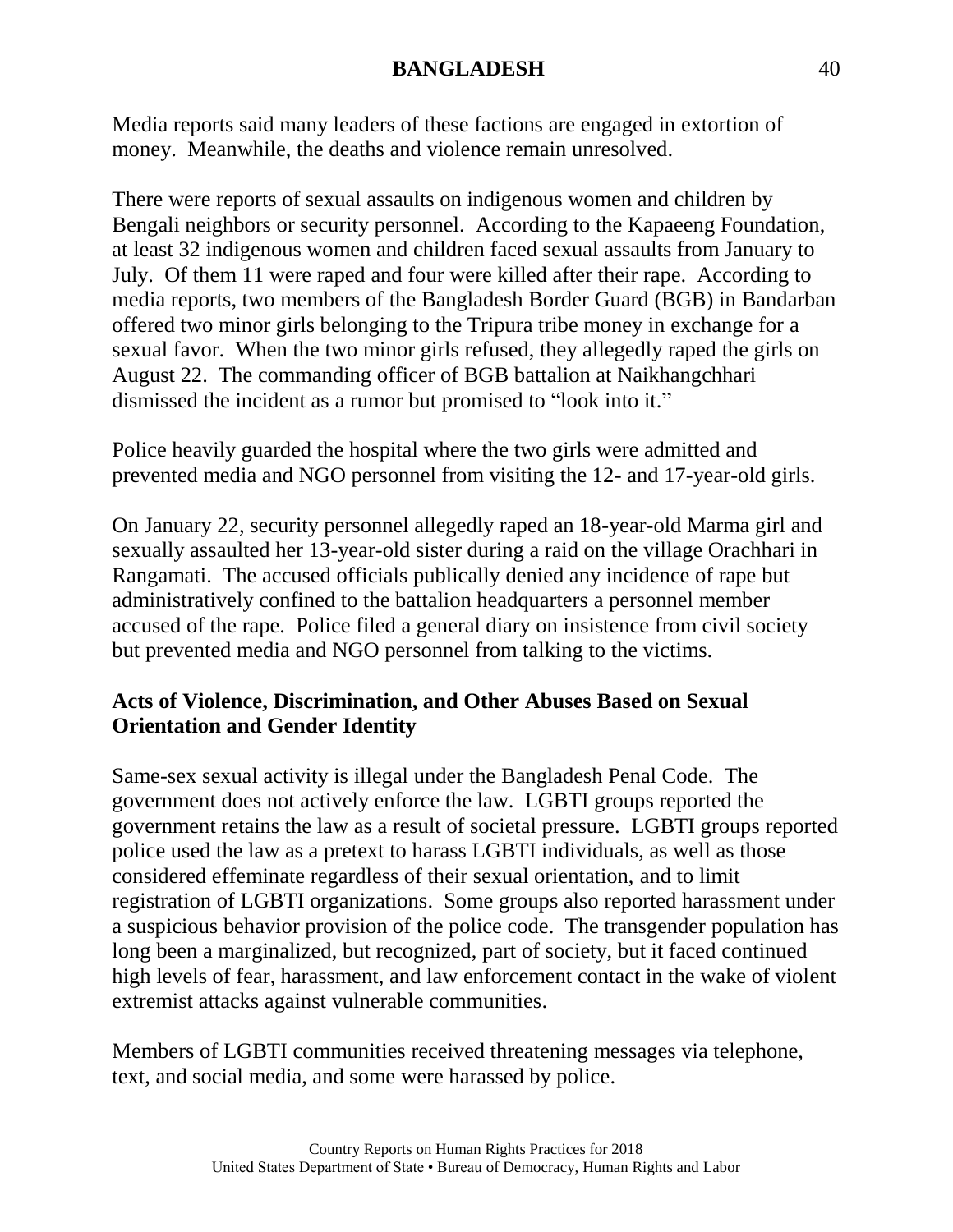The law does not prohibit discrimination against LGBTI persons in housing, employment, nationality laws, and access to government services such as health care. LGBTI groups reported official discrimination in employment and occupation, housing, and access to government services.

There were no reports of incidents of involuntary, coercive medical, or psychological practices to "treat" or punish LGBTI individuals.

Organizations specifically assisting lesbians continued to be rare. Strong social stigma based on sexual orientation was common and prevented open discussion of the subject.

The case of Xulhaz Mannan, a human rights activist who was killed in 2016, remained unresolved at the year's end.

# **HIV and AIDS Social Stigma**

Social stigma against HIV and AIDS and against higher-risk populations could be a barrier for accessing health services, especially for the transgender community and men who have sex with men.

## **Other Societal Violence or Discrimination**

Vigilante killings occurred. Local human rights organizations acknowledged the number of reported cases probably represented only a small fraction of the actual incidents. Illegal fatwas and village arbitration, which a prominent local NGO defined as rulings given by community leaders rather than religious scholars, also occurred. According to Odhikar 45 individuals suffered from vigilante killings from January through October, primarily by public lynching.

# **Section 7. Worker Rights**

# **a. Freedom of Association and the Right to Collective Bargaining**

The law provides for the right to join unions and, with government approval, the right to form a union, although labor rights organizations said that cumbersome requirements for union registration remained. The law requires a minimum of 20 percent of an enterprise's total workforce to agree to be members before the Ministry of Labor and Employment may grant approval for registration of a union. The ministry may request a court to dissolve the union if membership falls below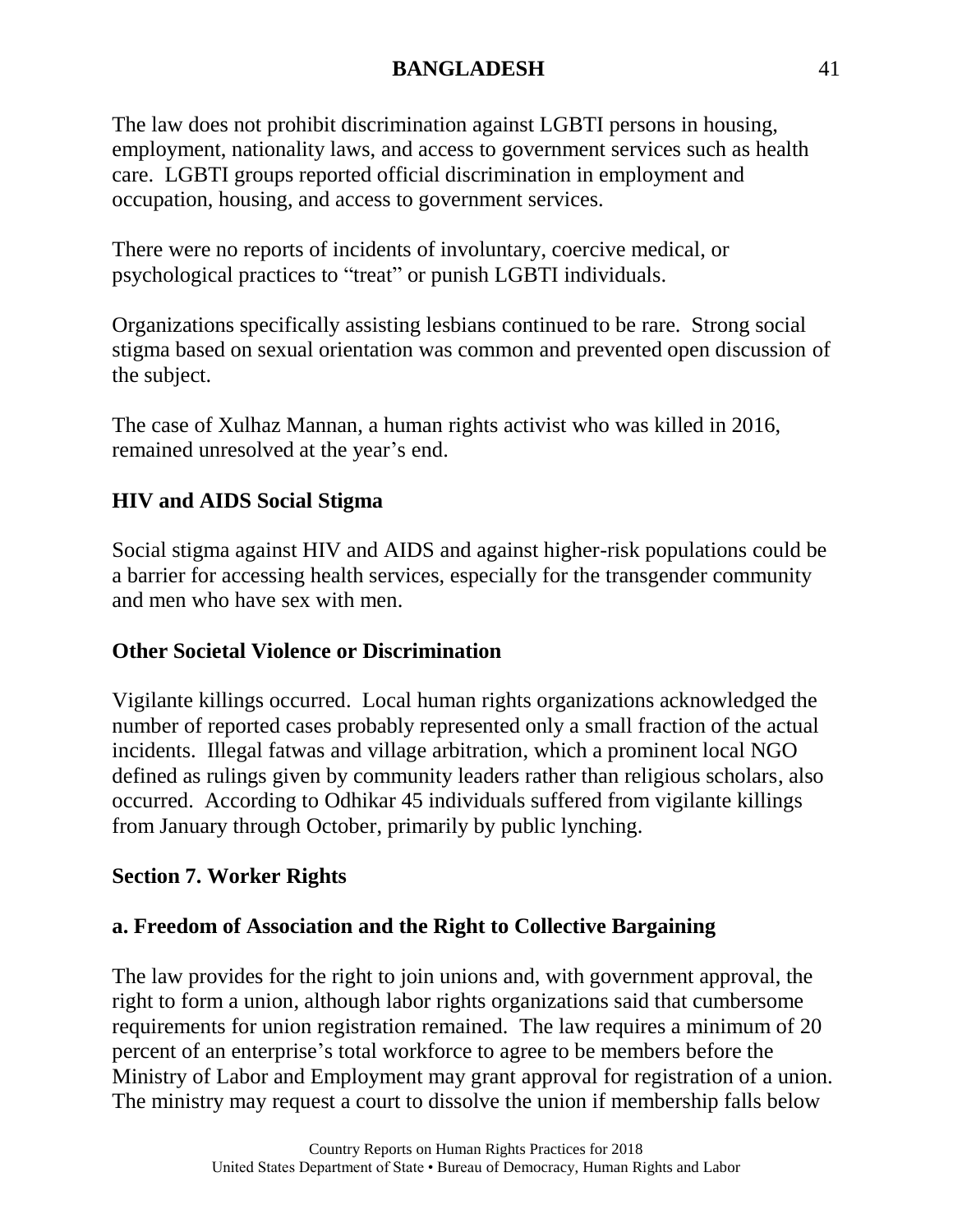20 percent. Generally, the law allows only wall-to-wall (entire factory) bargaining units.

The labor law definition of workers excludes managerial, supervisory, and administrative staff. Fire-fighting staff, security guards, and employers' confidential assistants are not entitled to join a union. Civil service and security force employees are prohibited from forming unions. The Department of Labor may deregister unions for other reasons with the approval of a labor court. The law affords unions the right of appeal in the cases of dissolution or denial of registration. Export processing zones (EPZs), which do not allow trade union participation, are a notable exception to the national labor law.

Prospective unions continued to report rejections based on reasons not listed in the labor law. The Ministry of Labor and Employment reported in 2017 that the country had 7,751 trade unions, covering nearly three million workers, with 596 unions in the garment sector. This figure includes 561 new unions in the garment sector since 2013. The ministry reported the shrimp sector had 16 unions and the leather and tannery sector had 13. According to the Solidarity Center, a significant number of the unions in the ready-made garment sector ceased to be active during the year due to factory closures or alleged unfair labor practices on the part of employers, and it has become increasingly harder to register unions in larger readymade garment factories. After a sharp increase in trade union applications in 2014, there has been a decline every year since. During the year the number of tradeunion applications declined again, but the approval rate by the Department of Labor increased.

The law provides for the right to conduct legal strikes but with many limitations. For example, the government may prohibit a strike deemed to pose a "serious hardship to the community" and may terminate any strike lasting more than 30 days. The law additionally prohibits strikes for the first three years of commercial production or if the factory was built with foreign investment or owned by a foreign investor. Workers and union activists continued to face repercussions from widespread strikes that occurred in 2016 in Ashulia, an industrial suburb of Dhaka, which led to the termination of at least 1,600 workers and left approximately 25 labor leaders and activists in jail. While factories resumed operations by the end of December, labor leaders and workers continued to report police harassment, intimidation, and general antiunion behavior. Ongoing intimidation tactics included frequent police visits to union meetings and offices, police taking pictures and video recordings of union meetings, and police monitoring of NGOs involved in supporting trade unions. While most workers from the Ashulia labor unrest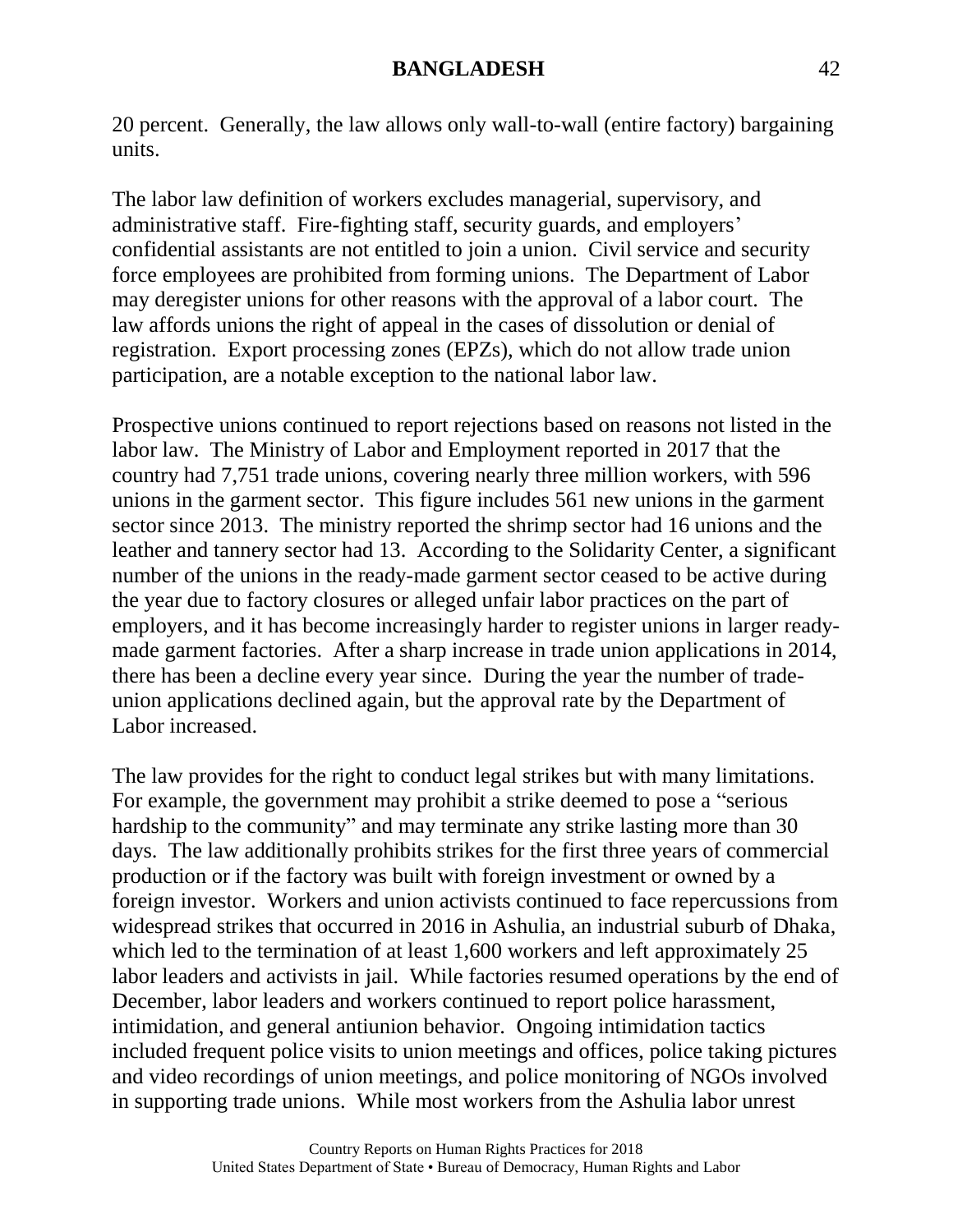were reinstated, labor leaders still have cases pending against them despite international pressure to resolve these cases.

In response to unrest in the Dhaka industrial suburb of Ashulia in 2016, the government formed a permanent tripartite consultative council to address labor concerns in the garment industry. The state minister for labor and employment and the ministry's deputy secretary serve as president and secretary of the 20-member council. The council also includes six representatives from the Bangladesh Garment Manufacturers and Exporters Association (BGMEA) and Bangladesh Knitwear Manufacturers and Exporters Association, six additional representatives from the government, and six worker representatives. The council was supposed to meet at least three times a year, but the president may convene meetings as needed. Labor leaders expressed concern that worker representatives were appointed, not elected, and that some of the appointed council members were either not active in the ready-made garment industry, were leaders of very small federations, or were closely aligned with industry. According to the Solidarity Center, in October government officials filed charges stemming from the 2016 Ashulia incident against 15 labor activists and political leaders despite previous government assurances that all cases would be dropped.

Legally registered unions that are recognized as official Collective Bargaining Agents (CBAs) are entitled to submit charters of demands and bargain collectively with employers. This occurred rarely, but instances were increasing. The law provides criminal penalties for unfair labor practices such as retaliation against union members for exercising their legal rights. Labor organizations reported that in some companies, workers did not exercise their collective bargaining rights due to their unions' ability to address grievances with management informally or due to fear of reprisal.

The law includes provisions protecting unions from employer interference in organizing activities; however, employers, particularly in the readymade garment industry, often interfered with this right. Labor organizers reported acts of intimidation and abuse, the termination of employees, and scrutiny by security forces and the intelligence services. Labor rights NGOs alleged that some terminated union members were unable to find work in the sector because employers blacklisted them. The BGMEA reported that some factory owners complained of harassment from organized labor, including physical intimidation, but statistics and specific examples were unavailable.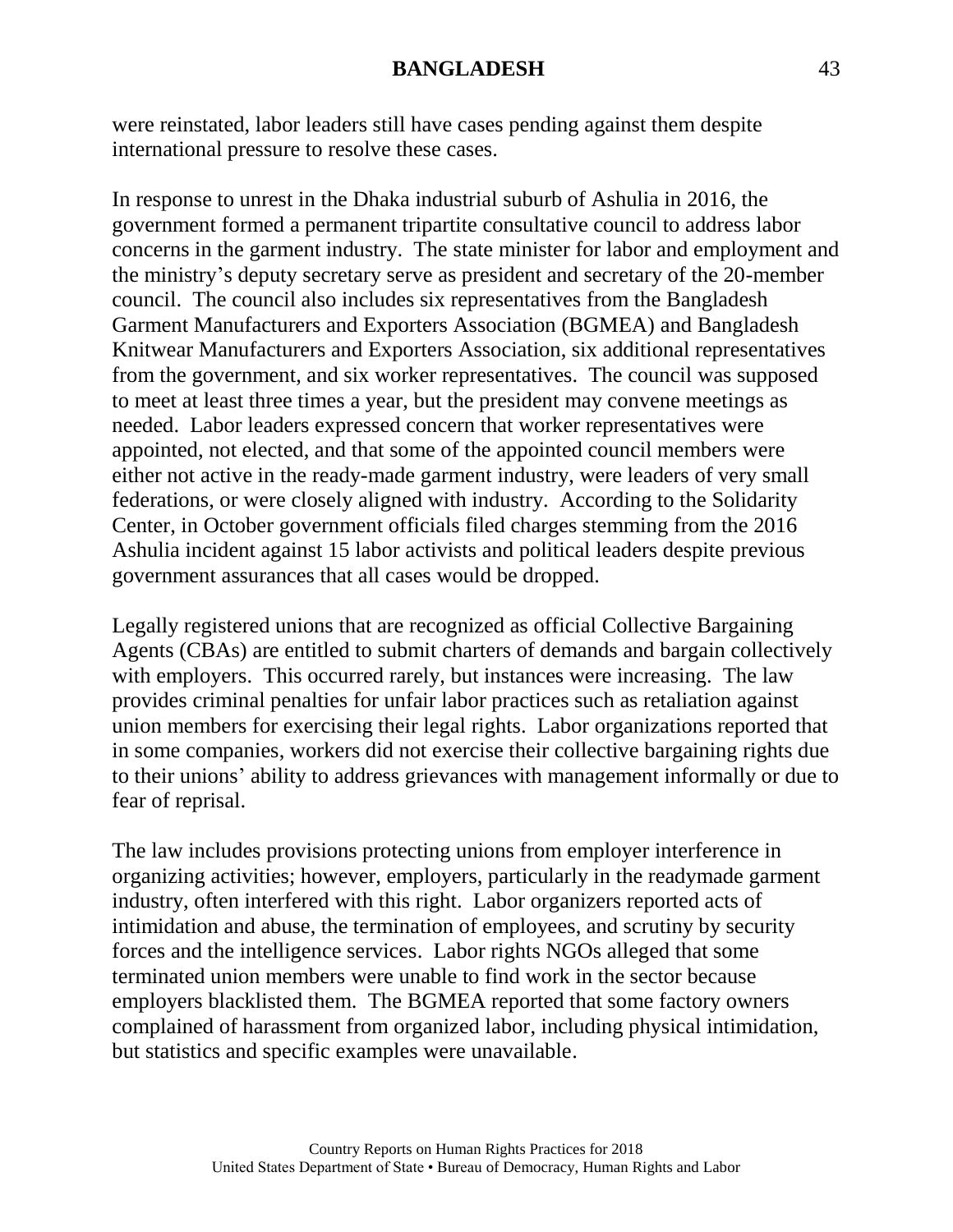According to the labor law, every factory with more than 50 employees is required to have a Participation Committee (PC). In 2015 the government passed the Bangladesh Labor Rules calling for an amended labor law. The rules include an outline of the process for the PC's workers representative elections.

A separate legal framework under the authority of the Bangladesh Export Processing Zone Authority (BEPZA) governs labor rights in the EPZs, with approximately 458,000 workers. EPZ law specifies certain limited associational and bargaining rights for Worker Welfare Associations (WWAs) elected by the workers, such as the rights to bargain collectively and represent their members in disputes. The law prohibits unions within EPZs. While an earlier provision of the EPZ law banning all strikes under penalty of imprisonment expired in 2013, the law continues to provide for strict limits on the right to strike, such as the discretion of the BEPZA's chairperson to ban any strike he views as prejudicial to the public interest. The law provides for EPZ labor tribunals, appellate tribunals, and conciliators, but those institutions were not established. Instead eight labor courts and one appellate labor court heard EPZ cases. The BEPZA has its own inspection regime with labor counselors that function as inspectors. WWAs in EPZs are prohibited from establishing any connection to outside political parties, unions, federations, or NGOs. There were no reports of legal strikes in the EPZs.

The government adopted standard operating procedures regarding union registration. With the exception of limitations on the right of association and worker protections in the EPZs, national labor law prohibits antiunion discrimination. A labor court may order the reinstatement of workers fired for union activities, but this right was rarely exercised.

The government did not always enforce applicable law effectively or consistently. For example, labor law establishes mechanisms for conciliation, arbitration, and dispute resolution by a labor court. It also establishes that workers in a collectivebargaining union have the right to strike in the event of a failure to reach a settlement. Few strikes followed the cumbersome legal requirements, however, and strikes or walkouts often occurred spontaneously.

Penalties for violating the law increased in 2013, enabled by the issuance of implementing rules. The maximum fine for a first violation is 25,000 BDT (approximately \$300); the fine doubles for a second offense. The law also allows for imprisonment of up to three years. If a violation results in death, the law allows a fine of up to 100,000 BDT (\$1,250), four years' imprisonment, or both. Administrative and judicial appeals were subjected to lengthy delays.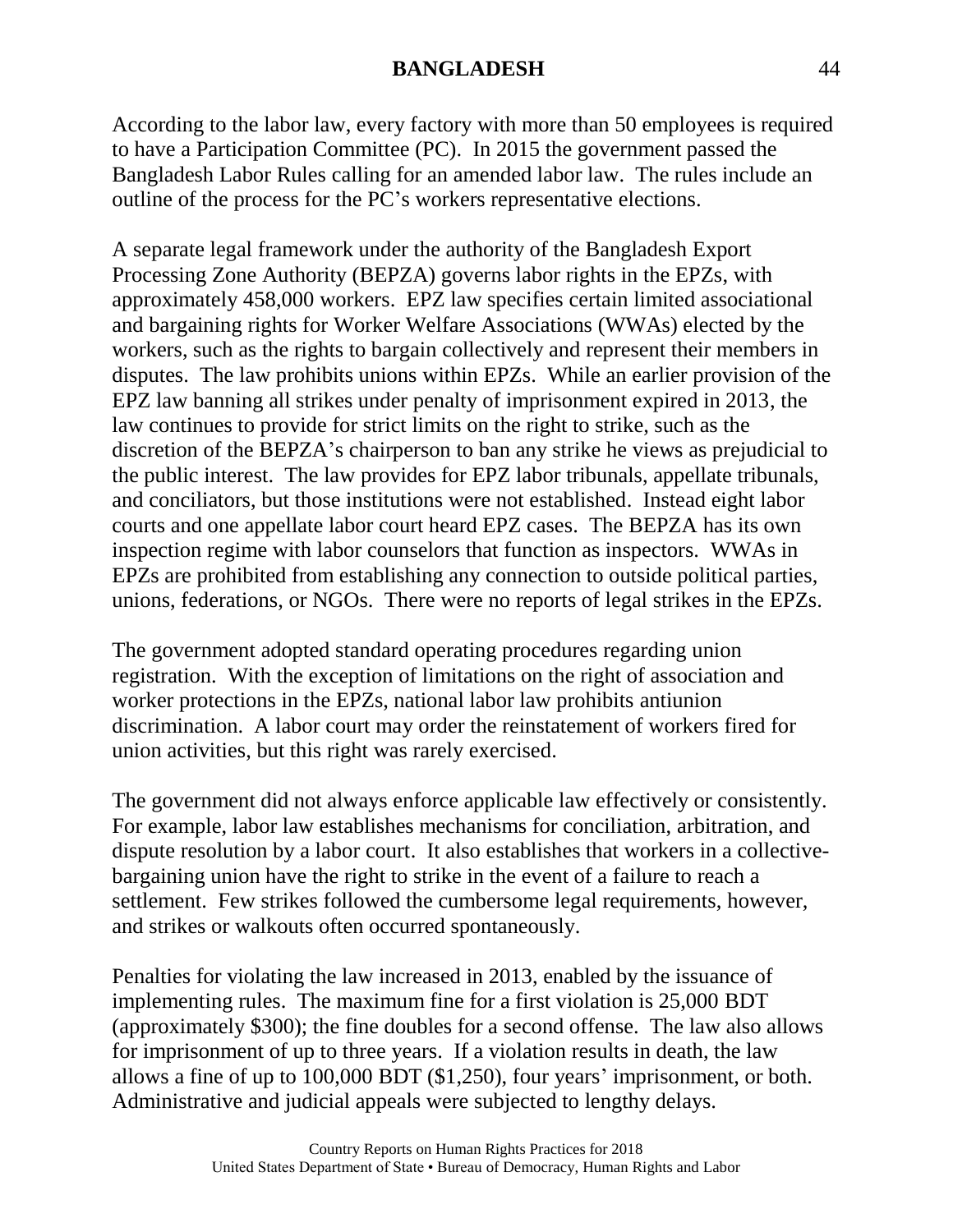## **b. Prohibition of Forced or Compulsory Labor**

The law prohibits all forms of forced or compulsory labor. Penalties for forced or bonded labor offenses are five to 12 years' imprisonment and a fine of not less than 50,000 BDT (\$625). Inspection mechanisms that enforce laws against forced labor did not function effectively. Resources, inspections, and remediation efforts were inadequate. The law also provides that victims of forced labor have access to shelter and other protective services afforded to trafficking victims.

Some individuals recruited to work overseas with fraudulent employment offers subsequently were exploited abroad under conditions of forced labor or debt bondage. Many migrant workers assumed debt to pay high recruitment fees, imposed legally by recruitment agencies belonging to the Bangladesh Association of International Recruiting Agencies and illegally by unlicensed subagents.

Children and adults were also forced into domestic servitude and bonded labor that involved restricted movement, nonpayment of wages, threats, and physical or sexual abuse (see section 7.c.).

See the Department of State's *Trafficking in Persons Report* at [www.state.gov/j/tip/rls/tiprpt/.](http://www.state.gov/j/tip/rls/tiprpt/)

# **c. Prohibition of Child Labor and Minimum Age for Employment**

The law regulates child employment, and the regulations depend on the type of work and the child's age. The minimum age for work is 14, and the minimum age for hazardous work is 18. The law allows for certain exceptions, permitting children who are ages 12 or 13 to perform restricted forms of light work. Minors may work up to five hours per day and 30 hours per week in factories and mines or up to seven hours per day and 42 per week in other types of workplaces. By law every child must attend school through fifth grade.

The Labor Ministry's enforcement mechanisms were insufficient for the large, urban informal sector, and authorities rarely enforced child labor laws outside the export-garment and shrimp-processing sectors. Agriculture and other informal sectors that had no government oversight employed large numbers of children.

Under the ministry's 2012-16 child labor national plan of action, the National Child Labor Welfare Council is charged with monitoring child labor. The council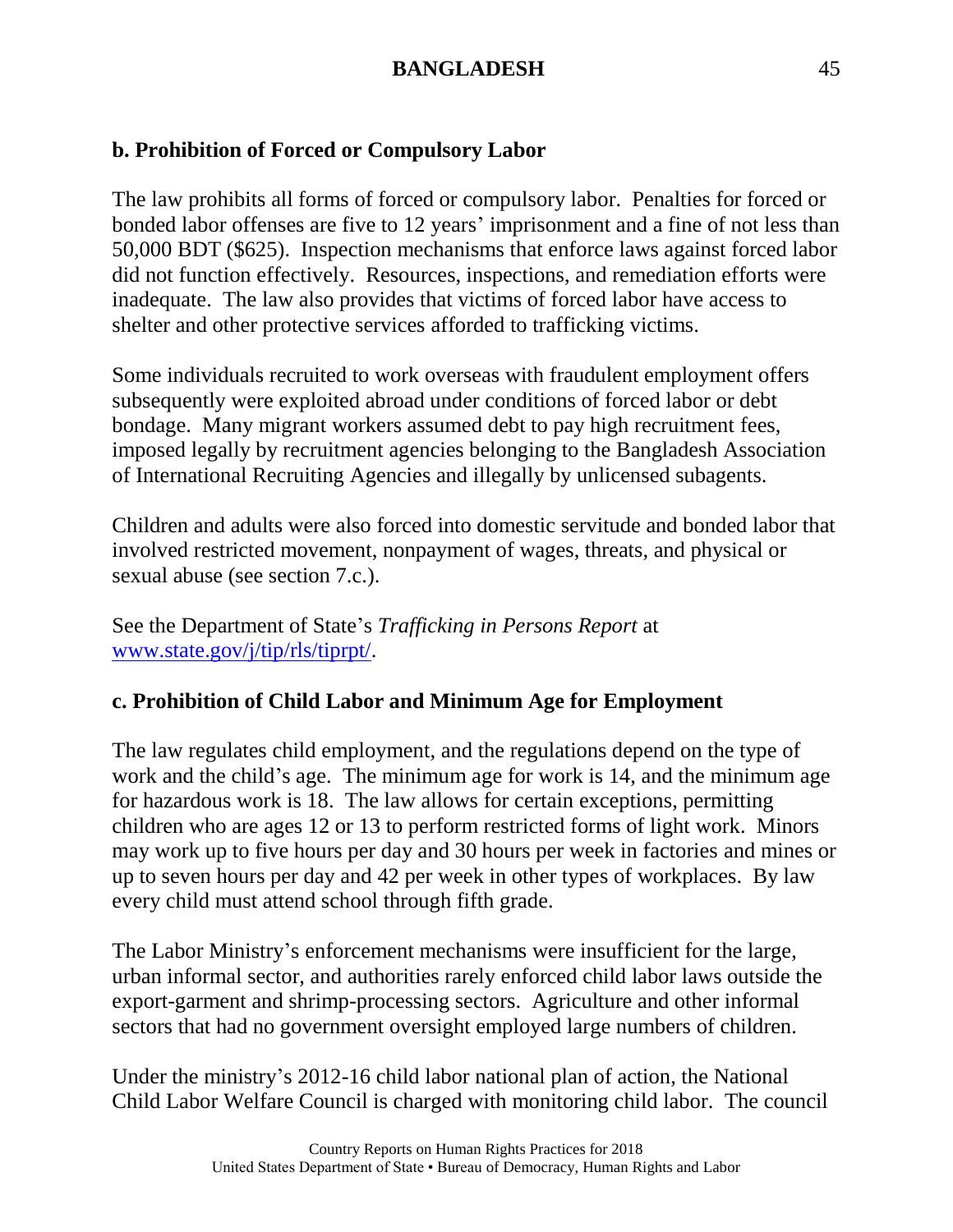met only twice, however, since its inception. The government-mandated child protection networks at district and subdistrict levels to respond to a broad spectrum of violations against children, including child labor; to monitor interventions; and to develop referral mechanisms.

The law specifies penalties for violations involving child labor, including nominal fines of less than 5,000 BDT (\$63). These penalties insufficiently deterred violations. The government occasionally brought criminal charges against employers who abused domestic servants.

Child labor was widespread in the informal sector and in domestic work. According to a 2016 Overseas Development Institute report based on a survey of 2,700 households in Dhaka's slums, 15 percent of six- to 14-year-old children were out of school and engaged in full-time work. These children were working well beyond the 42-hour limit set by national legislation.

According to the International Labor Organization (ILO), agriculture was the primary employment sector for boys, and services was the main sector for girls. According to Young Power in Social Action, an NGO working to protect the rights of shipbreakers in Chittagong, 11 percent of the shipbreaking workforce was under the age of 18. NGOs, such as Shipbreaking Platform, reported laborers worked long hours without training, safety equipment, holidays, adequate health care, and also without contractual agreements.

Children were engaged in the worst forms of child labor, primarily in dangerous activities in agriculture. Children working in agriculture risked using dangerous tools, carrying heavy loads, and applying harmful pesticides. Children frequently worked long hours, were exposed to extreme temperatures, and suffered high rates of injury from sharp tools. Children also worked in such hazardous activities as stone and brick breaking, dyeing operations, blacksmith assistance, and construction. Forced child labor was present in the fish-drying industry, where children were exposed to harmful chemicals, dangerous machines, and long hours of work. In urban areas street children worked pulling rickshaws, garbage picking, recycling, vending, begging, repairing automobiles, and in hotels and restaurants. These children were vulnerable to exploitation, for example, in forced begging, forced smuggling, or selling drugs.

Children frequently worked in the informal sector in areas including the unregistered garment, road transport, manufacturing, and service industries.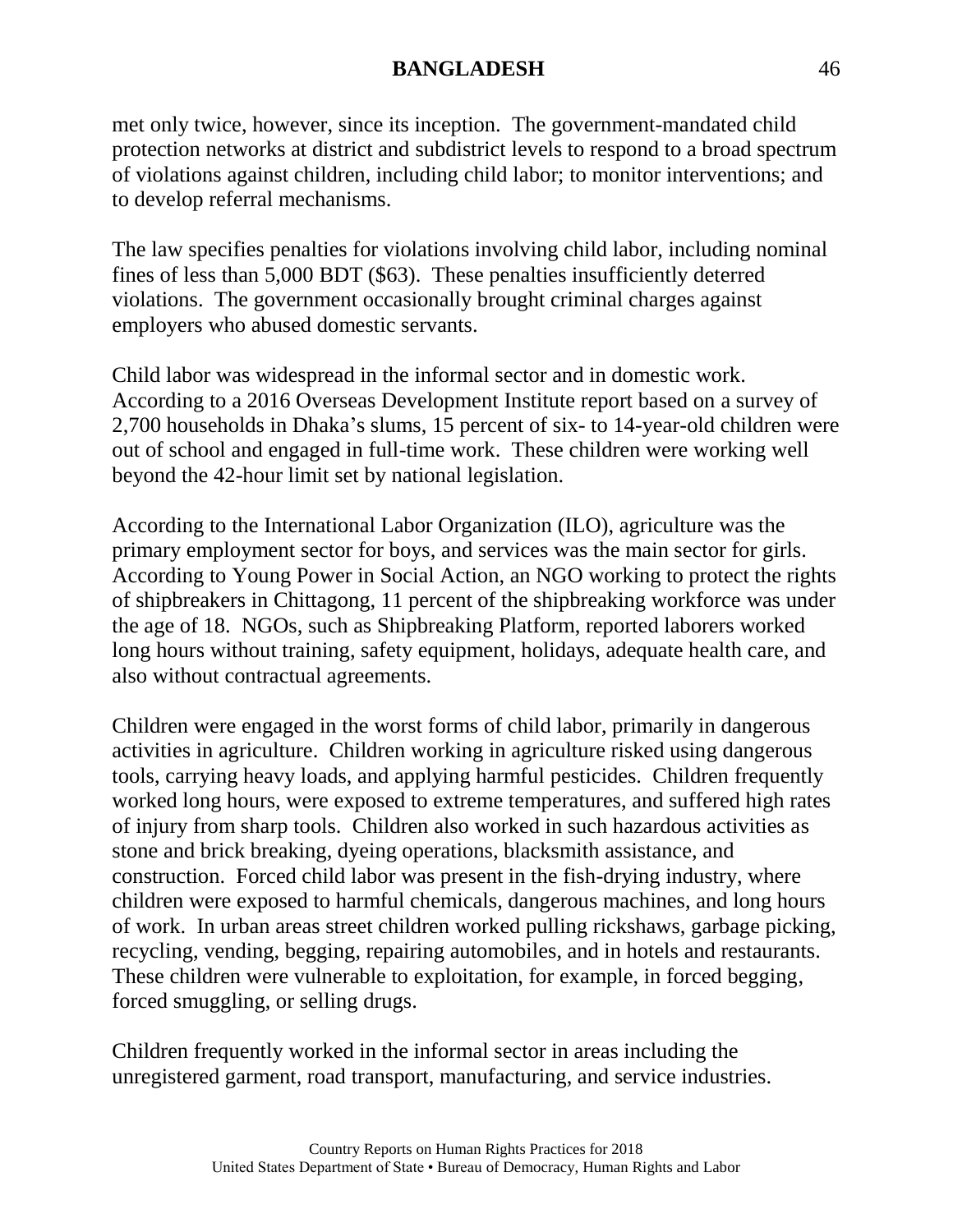See the Department of Labor's *Findings on the Worst Forms of Child Labor* at [www.dol.gov/ilab/reports/child-labor/findings/.](http://www.dol.gov/ilab/reports/child-labor/findings/)

# **d. Discrimination with Respect to Employment and Occupation**

The labor law prohibits wage discrimination on the basis of sex or disability, but it does not prohibit other discrimination based on sex, disability, social status, caste, sexual orientation, or similar factors. The constitution prohibits adverse discrimination by the state on the basis of religion, race, caste, sex, or place of birth and expressly extends that prohibition to government employment; it allows affirmative action programs for the benefit of disadvantaged populations.

The lower-wage garment sector traditionally offered greater employment opportunities for women. Women represented the majority of garment-sector workers, making up approximately 56 percent of the total ready-made garment workforce, according to official statistics although statistics varied widely due to a lack of data. The ILO estimated that women made up 65 percent of the readymade garment workforce. Despite representing a majority of total workers, women were generally underrepresented in supervisory and management positions and generally earned less than their male counterparts, even when performing similar functions. A 2017 study by Andreas Menzel (Center for Economic Research and Graduate Education Economics Institute) and Christopher Woodruff (Oxford University) during the year found that women earned lower wages in exportoriented garment factories, even after controlling for worker productivity. According to the study, approximately two-thirds of the wage gap remained even after controlling for skills, which the study attributed to higher mobility for male workers. Women were also subjected to abuse in factories, including sexual harassment.

Some religious, ethnic, and other minorities reported discrimination, particularly in the private sector (see section 6).

# **e. Acceptable Conditions of Work**

The National Minimum Wage Board established minimum monthly wages on a sector-by-sector basis. The board may convene at any time, but it is supposed to meet at least every five years in a tripartite forum to set wage structures and benefits industry by industry. By law the government may modify or amend wage structures through official public announcement in consultation with employers and workers. In the garment industry, the board increased the minimum monthly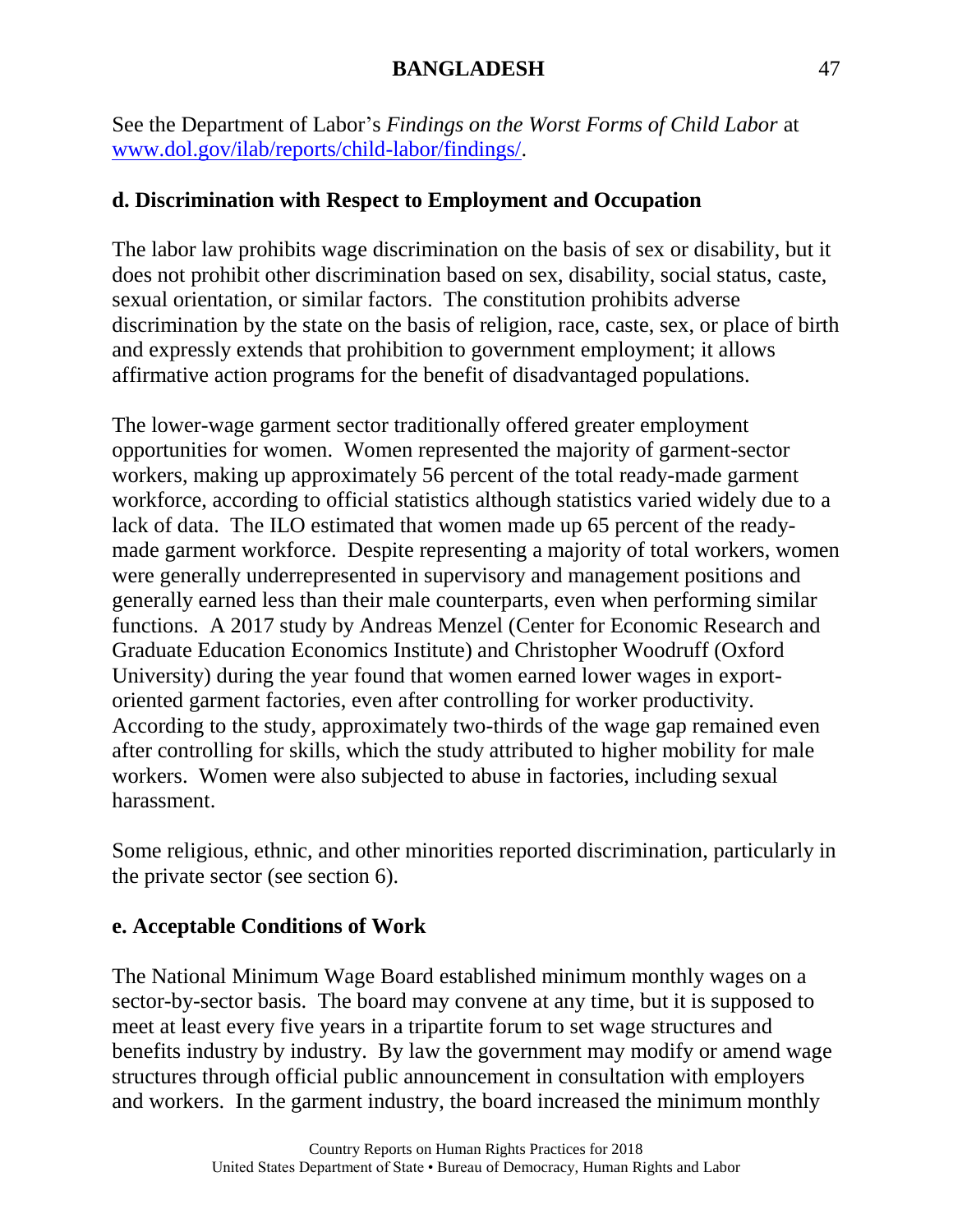wage from 5,300 BDT (\$66) which was set in 2013, to 8,000 BDT (approximately \$95). Ready-made garment industry workers conducted public protests after the announcement. They had requested a minimum wage of 16,000 BDT (approximately \$190). The increase took effect on December 1. Also dissatisfied were more senior workers, whose pay was not increased at the same rate as the minimal wage. That left some of them earning only marginally more than entrylevel workers.

In September a member from the country's intelligence community threatened trade union leaders in Chittagong with bodily harm should workers protest the new minimum wage, according to Solidarity Center. Wages in the apparel sector often were higher than the minimum wage, and wages in the EPZs typically were higher than general wage levels, according to BEPZA. Among the lowest minimum wages were those for tea packaging, set in 2013 at 69 BDT (\$0.86) per day as established by a memorandum of understanding. None of the set minimum wages provided a sufficient standard of living for urban dwellers. The minimum wage was not indexed to inflation (which averaged 6 to 8 percent annually since 2010, according to World Bank data), but the board occasionally made cost-of-living adjustments to wages in some sectors.

By law a standard workday is eight hours. A standard workweek is 48 hours, but it may be extended to 60 hours, subject to the payment of an overtime allowance that is double the basic wage. Overtime cannot be compulsory. Workers must have one hour of rest if they work for more than six hours a day or a half-hour of rest for more than five hours' work a day. Factory workers are supposed to receive one day off every week. Shop workers receive one and one-half days off per week.

The law establishes occupational health and safety standards, and amendments to the law created mandatory worker safety committees. The law says that every worker should be allowed at least 11 festival holidays with full wages in a year. The days and dates for such festivals are supposed to be fixed by the employer in consultation with the CBA, if any, or on the recommendation of the participation committee in absence of the CBA.

Labor law implementing rules outline the process for the formation of occupational safety and health committees in factories, and the government reported that approximately 2,175 safety committees were formed as of July. The committees include both management and workers nominated by the CBA or, in absence of CBA, workers representatives of the factory's Worker Participation Committee (WPC). Where there is no union or WPC, the Department of Inspection for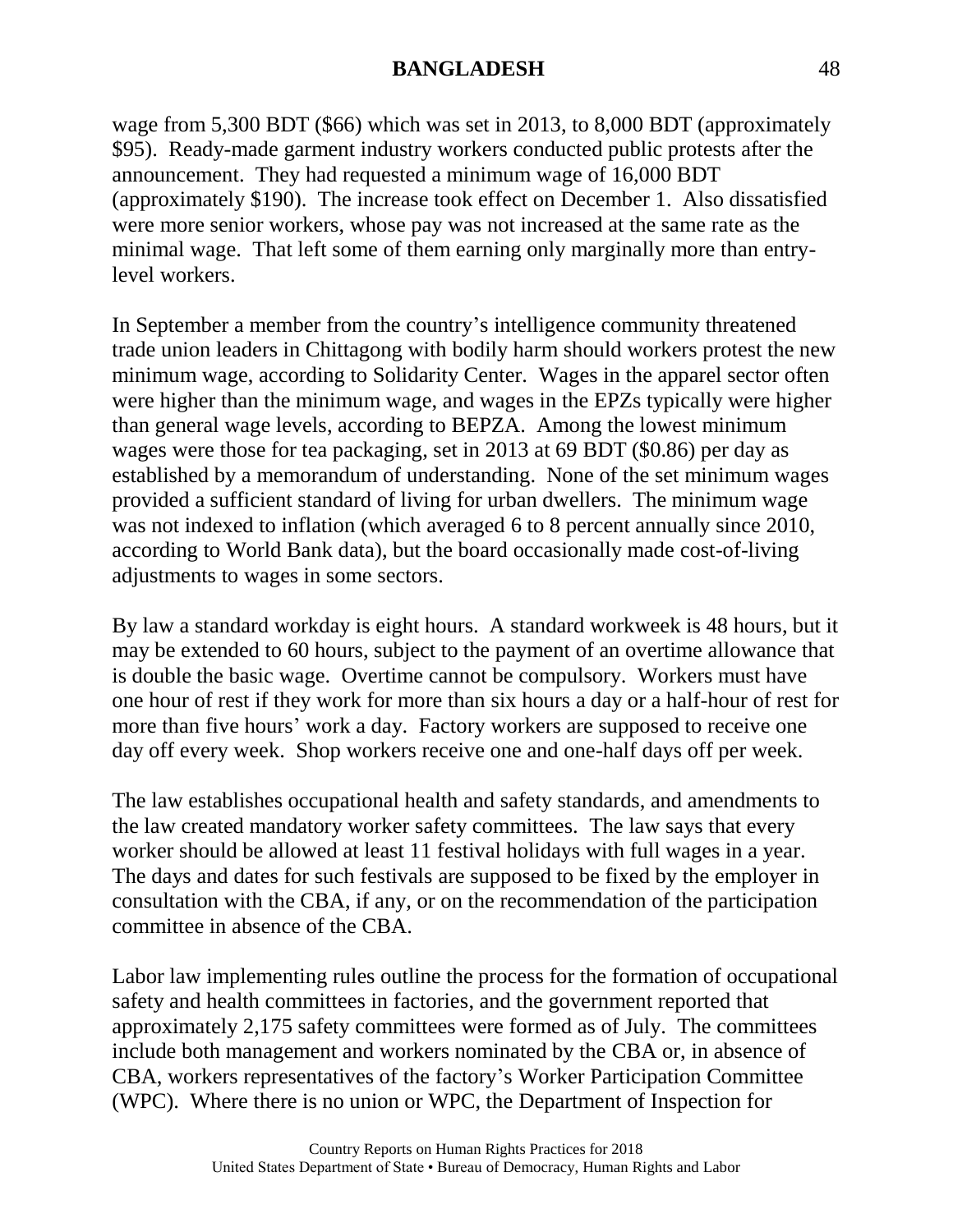Factories and Establishments (DIFE) arranges an election among the workers for their representatives.

The government did not effectively enforce minimum wage, hours of work, and occupational safety and health standards in all sectors. Although increased focus on the garment industry improved compliance in some garment factories, resources, inspections, and remediation were generally not adequate across sectors, and penalties for violations were not sufficient to deter violations.

DIFE's resources were inadequate to inspect and remediate problems effectively. In 2017, DIFE employed 317 labor inspectors; however, this number is likely insufficient for a workforce that includes more than 83 million workers, and the DIFE lacked authority to sanction employers directly without filing a court case. The ministry nonetheless took steps to increase DIFE's staff and technical capacity.

The 2013 Rana Plaza building collapse killed 1,138 workers and injured more than 2,500. In the aftermath of the collapse, private companies, foreign governments, and international organizations worked with the government to inspect more than 3,780 garment factories. Many factories began to take action to improve safety conditions, although remediation in many cases proceeded slowly due to a range of factors, including failure to obtain adequate financing. Two private buyers' initiatives, the Alliance and the Accord, conducted initial fire and safety inspections of 2,400 factories, but government oversight and enforcement of garment factories outside of these initiatives remained limited. These initiatives also covered only the formal ready-made garment industry, leaving thousands of informal garment and nongarment factories without proper oversight. Boiler or chemical-related explosions increased the focus on nonfire industrial accidents. The Alliance terminated its operations at the end of the year, following the successful remediation of more than 400 factories under its purview. Several U.S. brands worked with a new local organization to sustain the culture of safety at remediated factories.

The court case against Sohel Rana, the owner of Rana Plaza, and 40 other individuals on charges, including murder began in 2016. Rana received a maximum three-year sentence for failing to declare his personal wealth to an antigraft commission. The murder trial against Rana and others continued.

A trial against those implicated in the 2012 Tazreen Fashions fire started in 2015 after charges were brought against 13 individuals, including chairman Mahmuda